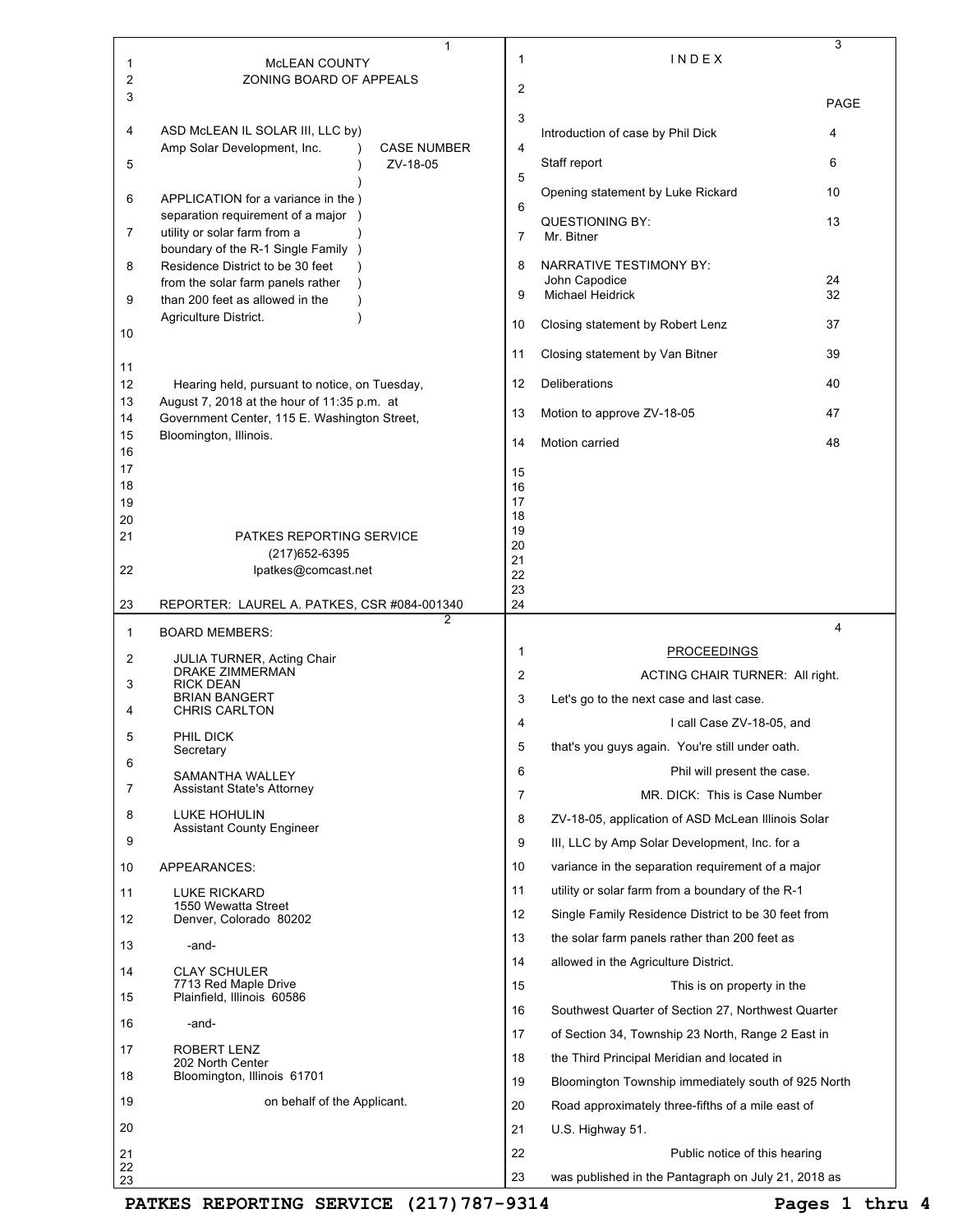|                | 5                                                    |                | 7                                                                           |
|----------------|------------------------------------------------------|----------------|-----------------------------------------------------------------------------|
| 1              | provided by law. All the other required              | 1              | Agriculture District. The property to the north,                            |
| $\overline{2}$ | notifications have been made, and the applicant has  | 2              | south and west is in the Agriculture District. The                          |
| 3              | paid the publication cost.                           | 3              | property to the east is in the R-1 single family                            |
| 4              | First I'll pass the                                  | 4              | residence district.                                                         |
| 5              | application and a plat map showing where the         | 5              | The surrounding land use to                                                 |
| 6              | property is located in Bloomington Township and the  | 6              | the north is residence. To the south is wooded and                          |
| 7              | applicant's response to the standards for the zoning | $\overline{7}$ | vacant. To the east is crop production, and to the                          |
| 8              | ordinance and the proposed site plan.                | 8              | west is crop production.                                                    |
| 9              | North is catty corner here,                          | 9              | The applicant proposes to                                                   |
| 10             | and it's the old railroad right-of-way here south of | 10             | build a solar farm on this property. Use standards                          |
| 11             | the township road here.                              | 11             | of McLean County Code require a solar farm to be                            |
| 12             | The zoning map shows it here                         | 12             | 200 feet from the boundary of an R-1 District.                              |
| 13             | as in the Ag District. It's right next to the R-1    | 13             | Since the property to the east is in the R-1                                |
| 14             | District, and that's the reason for the need for a   | 14             | District, it is necessary to obtain a variance in                           |
| 15             | variance.                                            | 15             | order to apply for a special use to allow a solar                           |
| 16             | And you can see in the photo                         | 16             | farm on this property.                                                      |
| 17             | here where the property is located next to the R-1   | 17             | The staff analysis is as                                                    |
| 18             | District.                                            | 18             | follows:                                                                    |
| 19             | And this is a blowup of that                         | 19             | The physical surroundings,                                                  |
| 20             | property.                                            | 20             | shape or topographical conditions of the specific                           |
| 21             | This is the township road in                         | 21             | property will cause a particular hardship to the                            |
| 22             | front of the facility. The proposed solar farm is    | 22             | owner as distinguished from a mere inconvenience if                         |
| 23             | to the left, and then this is facing west, and it's  | 23             | the strict letter of the regulations were carried                           |
|                | 6                                                    |                | 8                                                                           |
| 1              | to the left here.                                    | 1              | out.                                                                        |
| 2              | This is the northeast corner                         | 2              | The property is the former                                                  |
| 3              | of the property.                                     | 3              | rail bed for the Illinois Central Gulf Railroad and                         |
| 4              | This crop production here is                         |                |                                                                             |
|                |                                                      | 4              | is relatively narrow and very deep. It is only 100                          |
| 5              | the R-1 District. It's zoned residential.            | 5              | to 200 feet wide and over one mile deep.                                    |
| 6              | Where that corn is and where                         | 6              | The adjacent R-1 District                                                   |
| 7              | these trees are is where this Ag District starts and | 7              | property located immediately to the east is in crop                         |
| 8              | where this old railroad right-of-way is located.     | 8              | production. The nearest residential lot in the R-1                          |
| 9              | This is also what that                               | 9              | District is over 800 feet to the east from the                              |
| 10             | property looks like right there next to the corn, as | 10             | subject property.                                                           |
| 11             | does this.                                           | 11             | Although there is a residence                                               |
| 12             | And across the township road                         | 12             | across 925 North Road to the north, the properties                          |
| 13             | is a residence in the Ag District.                   | 13             | to the east and west are in crop production and the                         |
| 14             | This is what the railroad                            | 14             | land to the south is an extension of the former rail                        |
| 15             | right-of-way looks likes from the west side of it    | 15             | bed.                                                                        |
| 16             | facing to the south and then facing to the north.    | 16             | B. The conditions upon which                                                |
| 17             | And this is what it looks like                       | 17             | a petition for a variance is based are unique to the                        |
| 18             | from a ways away, what that railroad right-of-way    | 18             | property for which the variance is sought and are                           |
| 19             | looks like where the proposed solar farm would be    | 19             | not applicable generally to other property within                           |
| 20             | located.                                             | 20             | the same zoning classification. The adjacent R-1                            |
| 21             | Now I'll deliver the staff                           | 21             | District property to the east is in crop production.                        |
| 22<br>23       | report.<br>The existing zoning is                    | 22<br>23       | C. The purpose of the<br>variance is not based exclusively upon a desire to |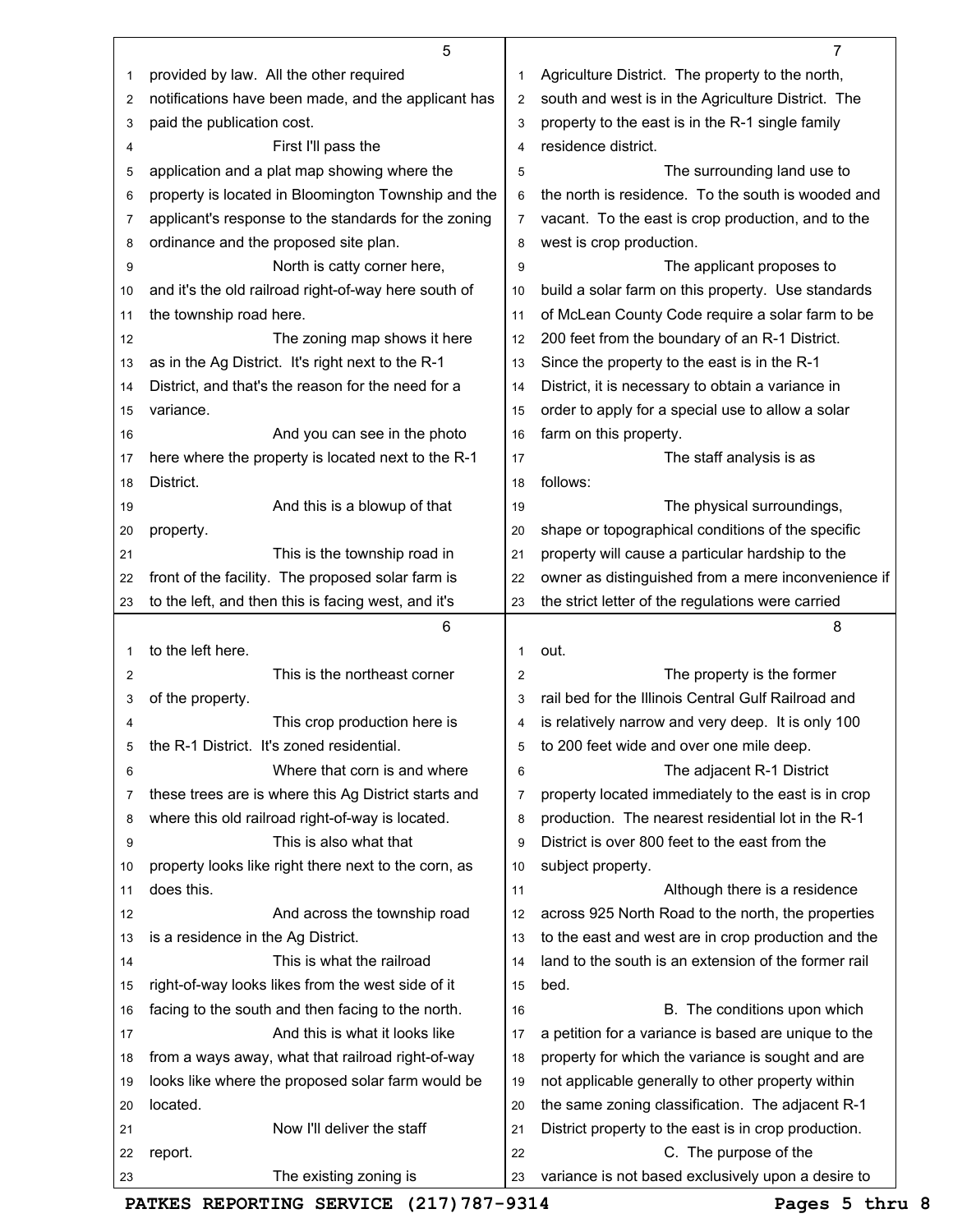|          | 9                                                                               |    | 11                                                          |
|----------|---------------------------------------------------------------------------------|----|-------------------------------------------------------------|
| 1        | make more money out of the property. The applicant                              | 1  | This property I feel like is                                |
| 2        | proposes to use the property for a solar farm.                                  | 2  | the sort of property that we should be targeting for        |
| 3        | D. The alleged difficulty or                                                    | 3  | solar development. It's one of those difficult lots         |
| 4        | hardship is caused by this ordinance and has not                                | 4  | that not much else can be done with.                        |
| 5        | been created by persons having an interest in the                               | 5  | The unfortunate aspect of it                                |
| 6        | property. A 200-foot setback from an R-1 District                               | 6  | is that if we were to observe the 200-foot, the full        |
| 7        | is not likely a reasonable use standard in this                                 | 7  | 200-foot setback, it would not be developable for           |
| 8        | case.                                                                           | 8  | this purpose.                                               |
| 9        | E. The granting of the                                                          | 9  | All the other, this would be                                |
| 10       | variance will not be detrimental to the public                                  | 10 | the same technology and the same application as             |
| 11       | welfare or injurious to other property or                                       | 11 | previously described -- photovoltaic and single             |
| 12       | improvements in the neighborhood in which the                                   | 12 | access trackers.                                            |
| 13       | property is located.                                                            | 13 | The nature of the single                                    |
| 14       |                                                                                 | 14 |                                                             |
|          | Due to the likely minimal<br>impact of solar farms on adjacent properties, both |    | access trackers the way they orient themselves north        |
| 15       |                                                                                 | 15 | to south lends itself very well to the shape of this        |
| 16       | present and future development of the R-1 District                              | 16 | parcel which also makes it very suitable for this           |
| 17       | property to the east would not likely be negatively                             | 17 | particular proposed use, and obviously, the variance        |
| 18       | impacted.                                                                       | 18 | is key for us to being able to use this as the              |
| 19       | F. The proposed variance will                                                   | 19 | proposed use.                                               |
| 20       | not impair an adequate supply of light and air to                               | 20 | ACTING CHAIR TURNER: Thank you.                             |
| 21       | adjacent property or substantially increase the                                 | 21 | Anyone have any questions?                                  |
| 22       | congestion of the public street or increase the                                 | 22 | MR. DEAN: Okay. How close are the                           |
| 23       | danger of fire or endanger the public safety or                                 | 23 | homes?                                                      |
|          | 10                                                                              |    | 12                                                          |
|          |                                                                                 |    |                                                             |
| 1        | substantially diminish or impair property values                                | 1  | This is all R-1 according to                                |
| 2        | within the neighborhood.                                                        | 2  | this map I'm looking at, right?                             |
| 3        | A solar farm generates very                                                     | 3  | MR. DICK: Yes.                                              |
| 4        | little noise and no emissions or other greenhouse                               | 4  | MR. DEAN: How close are the homes?                          |
| 5        | gasses and therefore would not affect air quality.                              | 5  | MR. DICK: The closest home is the                           |
| 6        | And after construction, there would be very little                              | 6  | one to the north there. To the east is 800 feet.            |
| 7        | traffic generated by the facility.                                              | 7  | That's in the R-1 District.                                 |
| 8        | G. The variance requested is                                                    | 8  | The actual closest home though                              |
| 9        | the minimum variance that will make possible the                                | 9  | is across the township road to the north. There is          |
| 10       | reasonable use of the land or structure and the                                 | 10 | a home up there, but that's in the Ag District.             |
| 11       | applicant proposes to use the property for a solar                              | 11 | MR. DEAN: Okay. So I understand,                            |
| 12       | farm.                                                                           | 12 | there's not homes backed up next to this then.              |
| 13       | In conclusion, staff                                                            | 13 | MR. DICK: No. It's all corn.                                |
| 14       | recommends that this application meets the standards                            | 14 | MR. DEAN: Thank you.                                        |
| 15       | of the Zoning Ordinance.                                                        | 15 | ACTING CHAIR TURNER: So the                                 |
| 16       | That concludes my report.                                                       | 16 | closest the solar panel would be would be 800 feet          |
| 17       |                                                                                 | 17 | to the current R-1.                                         |
| 18       | ACTING CHAIR TURNER: Thank you.<br>Okay. You guys are still                     | 18 | MR. DICK: Yes, to a home in the                             |
| 19       | under oath.                                                                     | 19 | R-1 District.                                               |
| 20       |                                                                                 | 20 |                                                             |
|          | Do you want to make a<br>statement?                                             | 21 | ACTING CHAIR TURNER: Okay.<br>MR. DEAN: Do the standards if |
| 21<br>22 | MR. RICKARD: Yeah. I'll keep it                                                 | 22 | there's no questions.                                       |

**PATKES REPORTING SERVICE (217)787-9314 Pages 9 thru 12**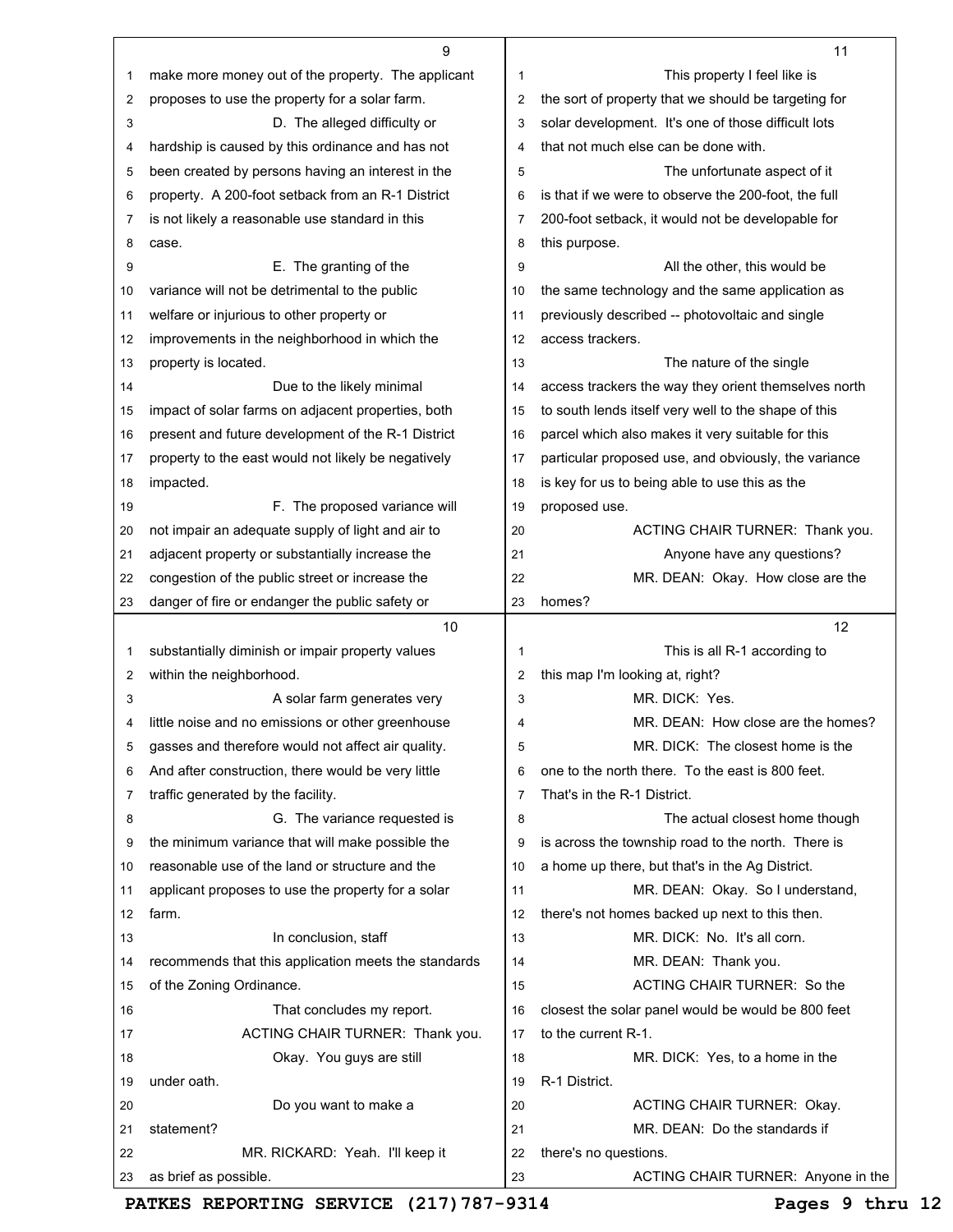|    | 13                                                   |                | 15                                                   |
|----|------------------------------------------------------|----------------|------------------------------------------------------|
| 1  | audience have questions?                             | 1              | nonusable for this solar farm?                       |
| 2  | MR. BITNER: Good evening.                            | $\overline{2}$ | А.<br>Correct.                                       |
| 3  | <b>ACTING CHAIR TURNER: And this is</b>              | 3              | Q.<br>There are areas north and south that,          |
| 4  | for questions?                                       | 4              | I'm asking, could be or could they not also be used? |
| 5  | MR. BITNER: Yes, questions.                          | 5              | Which areas?<br>Α.                                   |
| 6  | ACTING CHAIR TURNER: Okay. State                     | 6              | Q.<br>There is a, you mentioned a mile,              |
| 7  | your name.                                           | 7              | there's like a mile of property here?                |
| 8  | MR. BITNER: Van (V-a-n), last name                   | 8              | So the property we're talking about<br>А.            |
| 9  | Bitner (B-i-t-n-e-r), not like the McLean County     | 9              | is the one outlined in red on the screen there?      |
| 10 | Bittner where there's two "ts" so just one "t."      | 10             | MR. BITNER: Your property.                           |
| 11 | 30279E CR900 N, Mason City, Illinois 62664.          | 11             | Now I'm asking staff, can I                          |
| 12 | <b>ACTING CHAIR TURNER: Okay.</b>                    | 12             | stand up and point that out on the map?              |
| 13 | MR. BITNER: I'm part owner of the                    | 13             | MS. WALLEY: Okay.                                    |
| 14 | R-1 zone property.                                   | 14             | Q.<br>BY MR. BITNER: All right. This is              |
| 15 | Who, not being that familiar                         | 15             | the property that you need the variance on, correct? |
| 16 | here in McLean County, who can I ask questions to -- | 16             | Correct.<br>А.                                       |
| 17 | staff and folks here?                                | 17             | Q.<br>This is the R-1 zoned farm that we             |
| 18 | <b>ACTING CHAIR TURNER: You're</b>                   | 18             | own. This is the Crestwood Subdivision, quite a      |
| 19 | supposed to ask questions of the testimony that he   | 19             | beautiful subdivision I think most of you would      |
| 20 | gave, but we'll be pretty lenient so just ask your   | 20             | agree, and wouldn't it be fantastic if this all      |
| 21 | question.                                            | 21             | becomes that too. That would generate quite a bit    |
| 22 |                                                      | 22             | of tax money for you.                                |
| 23 | <b>QUESTIONING BY</b>                                | 23             | Anyway, can you use that                             |
|    | 14                                                   |                | 16                                                   |
| 1  | MR. BITNER:                                          | 1              | property for your solar or would it just make it so  |
| 2  | All right. Earlier there was a<br>Q.                 | $\overline{2}$ | small that you wouldn't want it?                     |
| 3  | letter from the superintendent of Bloomington        | 3              | Are you talking about just using the<br>А.           |
| 4  | schools stating how he would be pretty excited about | 4              | parcel labeled 2127351-002?                          |
| 5  | solar farms and the tax base.                        | 5              | Q.<br>No; just like the north I think                |
| 6  | The question is, wouldn't he be                      | 6              | Just the part that doesn't abut your<br>А.           |
| 7  | as excited when someone develops that R-1 property   | 7              | property?                                            |
| 8  | and fills it full of beautiful homes just like       | 8              | 200 yards, 300 yards. That's a lot<br>Q.             |
| 9  | across the street in the Crestwood Subdivision?      | 9              | of difference, 200 to 300 yards is quite a           |
| 10 | That would generate lots of tax                      | 10             | difference; not quite a quarter mile.                |
| 11 | money. That would generate lots of children heading  | 11             | So is the question could we use just<br>Α.           |
| 12 |                                                      |                | the part that doesn't affect your property?          |
|    | to his school.                                       | 12             |                                                      |
| 13 | That was the question.                               | 13             | Q.<br>Yes.                                           |
| 14 | The question is wouldn't he be<br>А.                 | 14             | That would be too small to use for<br>Α.             |
| 15 | delighted if there was R-1 zoning there?             | 15             | our purpose.                                         |
| 16 | I would suggest you'd have to                        | 16             | All right. From today, how many<br>Q.                |
| 17 | ask him.                                             | 17             | years to develop the solar farm?                     |
| 18 | Q.<br>The R-1 protections that we have are           | 18             | I would say one to two.<br>Α.                        |
| 19 | the 200-foot setback, isn't that correct?            | 19             | When you folks drive in the framing<br>Q.            |
| 20 | А.<br>Yes.                                           | 20             | on that railroad bed and you disrupt the drainage    |
| 21 | Q.<br>Because we enjoy those and are                 | 21             | that's underneath the railroad bed, if everybody's   |
| 22 | protected by those R-1 setbacks, that makes that     | 22             | basements and crawl spaces flood, who's going to     |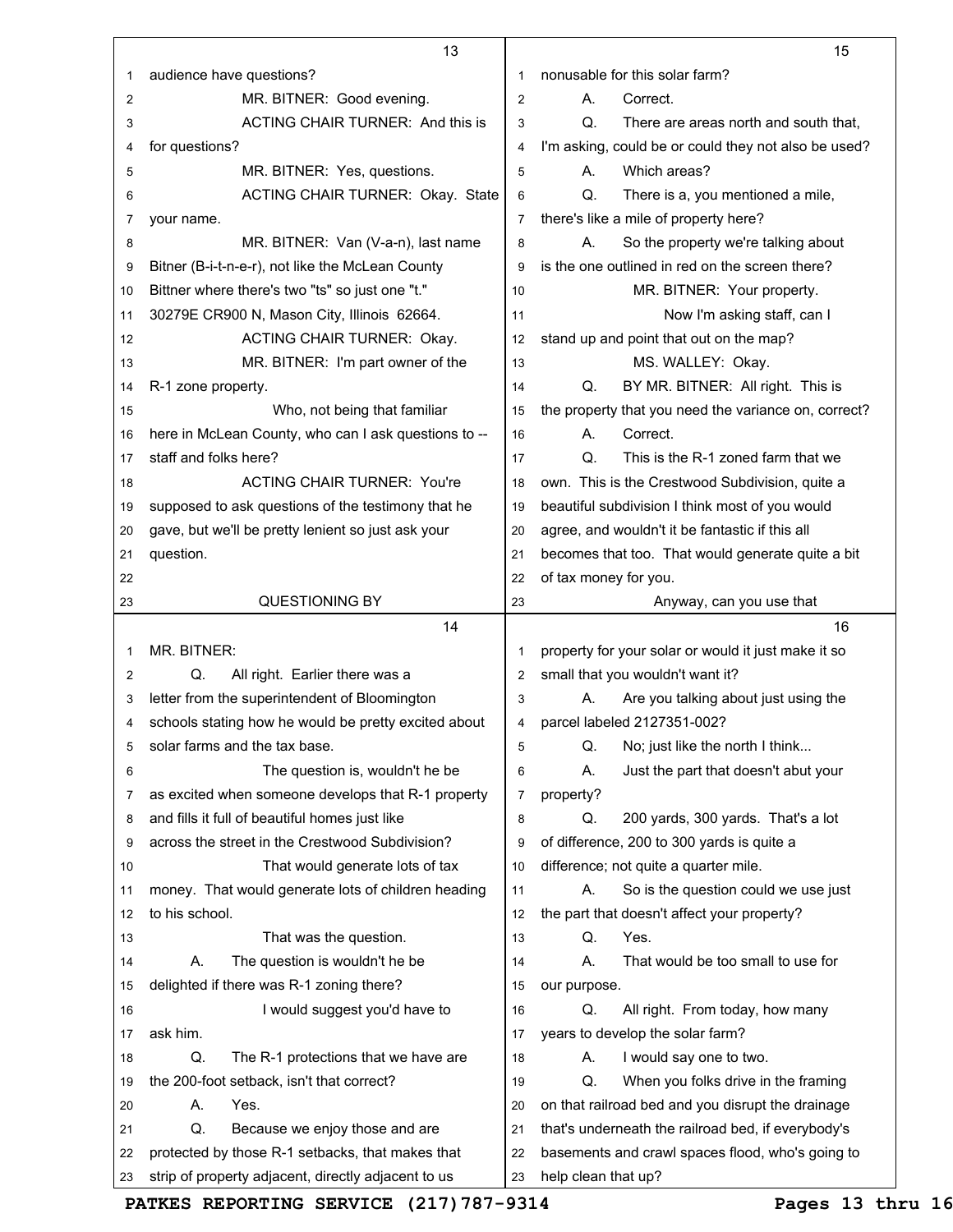|        | 17                                                             |    | 19                                                                 |
|--------|----------------------------------------------------------------|----|--------------------------------------------------------------------|
| 1      | А.<br>Can you clarify which basements                          | 1  | And the proposed maximum under                                     |
| 2      | you're talking about?                                          | 2  | the special permit is 15 feet would be the limit.                  |
| 3      | Q.<br>Uh-huh. I'm optimistic. I'm an                           | 3  | MR. BITNER: I don't think I have                                   |
| 4      | optimistic guy.                                                | 4  | any more questions.                                                |
| 5      | When our R-1 property becomes                                  | 5  | I do have one more question.                                       |
| 6      | just as beautiful as Crestwood and these folks have            | 6  | Can I still say it?                                                |
| 7      | crawl spaces and basements and if this gets                    | 7  | <b>ACTING CHAIR TURNER: Sure.</b>                                  |
| 8      | disrupted by the construction of those solar panels,           | 8  | MR. BITNER: Now, this is of you                                    |
| 9      | who's going to help mitigate those problems, those             | 9  | folks.                                                             |
| 10     | flood problems?                                                | 10 | Are you folks also members of                                      |
| 11     | А.<br>It appears as though the drainage on                     | 11 | the Zoning Committee?                                              |
| 12     | that entire area there drains from the northeast to            | 12 | ACTING CHAIR TURNER: We are simply                                 |
| 13     | the southwest, so I would doubt there would be                 | 13 | the Zoning Board of Appeals.                                       |
| 14     | significant drainage impact to those R-1 parcels.              | 14 | MR. BITNER: Are some of you                                        |
| 15     | Q.<br>When somebody says I would doubt,                        | 15 | members of the Zoning Committee?                                   |
| 16     | that doesn't mean it's not going to happen.                    | 16 | <b>ACTING CHAIR TURNER: No.</b>                                    |
| 17     | And then also, the "not likely"                                | 17 | MR. BITNER: Are some of you                                        |
| 18     | statement that not likely there's going to be a                | 18 | members of the County Board?                                       |
| 19     | negative impact on the value, that does -- I'm                 | 19 | ACTING CHAIR TURNER: No. This is                                   |
| 20     | trying to make questions.                                      | 20 | the only job we get to do.                                         |
| 21     | "Not likely" inserted in a                                     | 21 | MR. BITNER: No. That's okay.                                       |
| 22     | sentence, does not likely mean definite? Will there            | 22 | This is perfect.                                                   |
| 23     | definitely be no negative impact to value?                     | 23 | Thank you. No more questions.                                      |
|        |                                                                |    |                                                                    |
|        | 18                                                             |    | 20                                                                 |
| 1      | А.                                                             | 1  |                                                                    |
| 2      | I'm not qualified to say one way or<br>the other to be honest. | 2  | ACTING CHAIR TURNER: Anyone else                                   |
| 3      | Q.                                                             | 3  | have questions?<br>MR. HEIDRICK: Michael Heidrick.                 |
| 4      | Yeah. R-1, our R-1 farm out there,                             | 4  | Last name is H-e-i-d-r-i-c-k. I'm the owner of the                 |
|        | which you're right, it's being used for agricultural           | 5  |                                                                    |
| 5      | purposes right now, I've been assured that there               | 6  | property to the exact north, 15138 East 925 North                  |
| 6<br>7 | would be screening or fencing.<br>Is that correct?             | 7  | Road. I own the property to the north of where you                 |
| 8      | Α.                                                             | 8  | guys are wanting to go.                                            |
| 9      | We are proposing screening on that<br>site, on the R-1 site.   | 9  | <b>QUESTIONING BY</b><br>MR. HEIDRICK:                             |
| 10     | Q.<br>What are some details of that                            | 10 | Q.                                                                 |
| 11     |                                                                | 11 | Do you still value low impact sites                                |
| 12     | proposal?<br>Α.                                                | 12 | as you mentioned earlier in the evening?<br>Yes.<br>Α.             |
| 13     | We would plant screening along the                             | 13 | Q.                                                                 |
| 14     | eastern side of the array.<br>Q.                               | 14 | Are you aware of the number of mature                              |
| 15     | There would be nothing physically --                           | 15 | trees on that property that you're looking at using?<br>Yes.<br>А. |
| 16     | okay. Planting would mean trees?<br>Α.<br>Correct.             | 16 | Do you plan to remove all those trees<br>Q.                        |
| 17     | Q.<br>Evergreens like you said in the                          | 17 | to make room for your operation?                                   |
| 18     | previous two cases?                                            | 18 | Α.<br>I would expect the majority of them                          |
| 19     | Α.<br>Possibly or another suitable plant.                      | 19 | to be removed.                                                     |
| 20     | Q.<br>I don't think I heard how tall the                       | 20 | Q.<br>Do you plan to install a road off of                         |
| 21     | panels were going to be in this case.                          | 21 | 925 for access?                                                    |
| 22     | We don't expect the panels to be any<br>А.                     | 22 | Yeah, there would be a driveway that<br>А.                         |

**PATKES REPORTING SERVICE (217)787-9314 Pages 17 thru 20**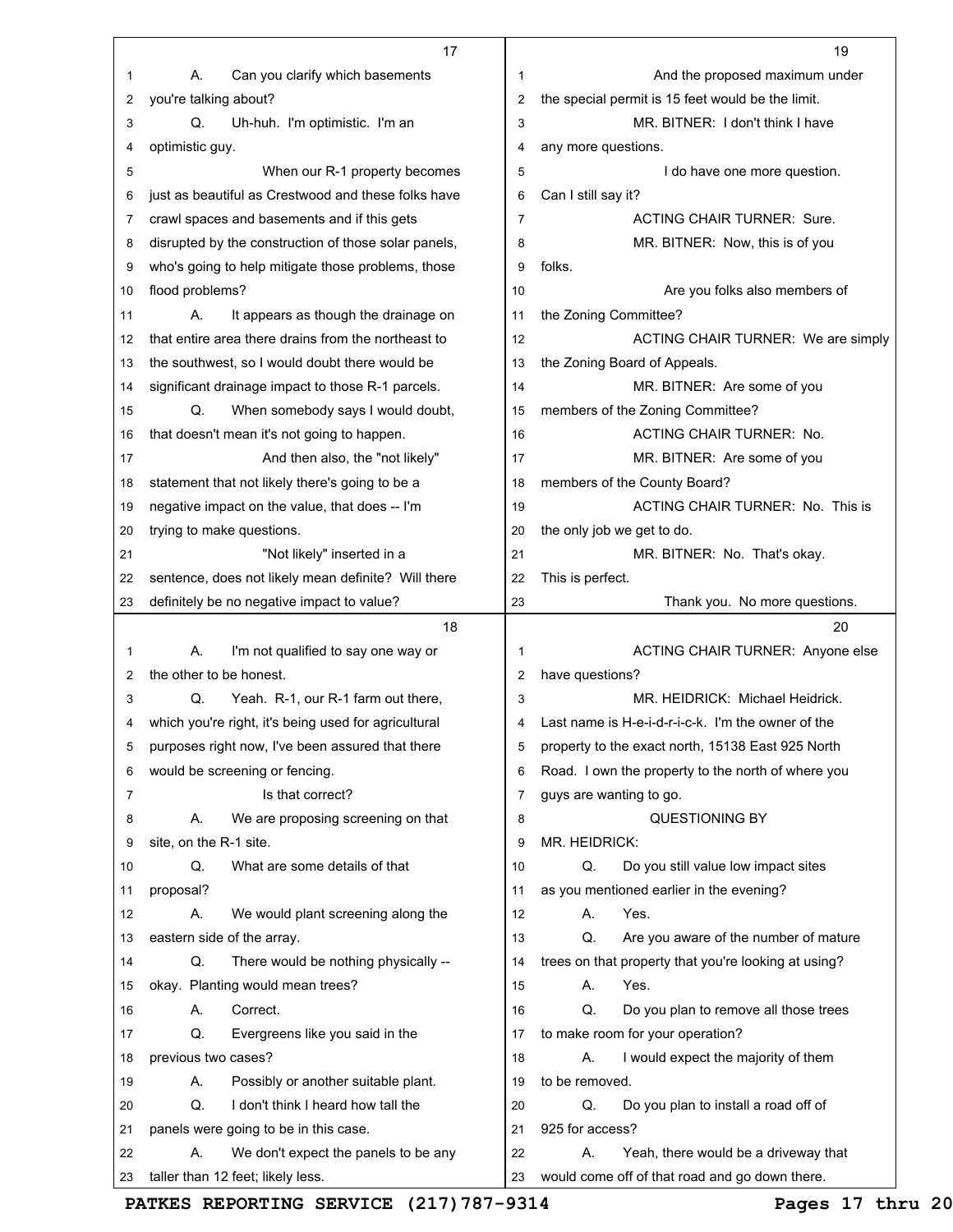|          | 21                                                                                  |                | 23                                                                                                       |
|----------|-------------------------------------------------------------------------------------|----------------|----------------------------------------------------------------------------------------------------------|
| 1        | Q.<br>How far from 925 do you plan to put                                           | 1              | Q.<br>Are you proposing shielding along the                                                              |
| 2        | the converter?                                                                      | $\overline{2}$ | north side?                                                                                              |
| 3        | The converter?<br>А.                                                                | 3              | А.<br>Not currently.                                                                                     |
| 4        | Q.<br>Or the noise making device. I call                                            | 4              | Q.<br>Can you provide shielding from the                                                                 |
| 5        | it the converter; AC to DC or DC to AC.                                             | 5              | north side?                                                                                              |
| 6        | Yeah, the inverter.<br>А.                                                           | 6              | А.<br>It would be possible. We could look                                                                |
| 7        | Q.<br>Yes.                                                                          | 7              | at leaving some of the existing trees.                                                                   |
| 8        | А.<br>We plan to put that in the middle of                                          | 8              | MR. HEIDRICK: Yes. That's what I                                                                         |
| 9        | the array so that would be roughly                                                  | 9              | was going to say; have you considered just leaving                                                       |
| 10       | Q.<br>How far from my property. Maybe                                               | 10             | some of the existing. That was where I was going.                                                        |
| 11       | that's a better question.                                                           | 11             | I'll probably come back and                                                                              |
| 12       | ACTING CHAIR TURNER: Right now all                                                  | 12             | testify.                                                                                                 |
| 13       | we are discussing is whether or not we're going to                                  | 13             | ACTING CHAIR TURNER: Thank you.                                                                          |
| 14       | grant an exception. We're not actually discussing                                   | 14             | Any other questions?                                                                                     |
| 15       | the project. They haven't put an application before                                 | 15             | Would anyone like to testify                                                                             |
| 16       | us for their project.                                                               | 16             | in this case?                                                                                            |
| 17       | MR. HEIDRICK: Okay.                                                                 | 17             | MR. CAPODICE: Do I need to be                                                                            |
| 18       | <b>ACTING CHAIR TURNER: So rather</b>                                               | 18             | sworn in again?                                                                                          |
| 19       | than get into discussions about that right now                                      | 19             | ACTING CHAIR TURNER: No. You're                                                                          |
| 20       | MR. HEIDRICK: I apologize.                                                          | 20             | still under oath.                                                                                        |
| 21       | ACTING CHAIR TURNER: That's okay.                                                   | 21             | MR. CAPODICE: All right. Thank                                                                           |
| 22       | MR. HEIDRICK: I read the plan that                                                  | 22             | you.                                                                                                     |
| 23       | was out on the website that listed and showed the                                   | 23             | ACTING CHAIR TURNER: You need to                                                                         |
|          |                                                                                     |                |                                                                                                          |
|          | 22                                                                                  |                | 24                                                                                                       |
| 1        | design of what they were going to do.                                               | 1              | state your name and address though.                                                                      |
| 2        | Is that not up for discussion?                                                      | 2              | MR. CAPODICE: John Capodice, 2827                                                                        |
| 3        | ACTING CHAIR TURNER: Yeah. They                                                     | 3              | Capodice Road, Bloomington, Illinois.                                                                    |
| 4        | presented                                                                           | 4              |                                                                                                          |
| 5        | MR. RICKARD: We did present the                                                     | 5              | NARRATIVE TESTIMONY                                                                                      |
| 6        | plan, but this is the variance hearing. This is not                                 | 6              | BY JOHN CAPODICE:                                                                                        |
| 7        | the permit.                                                                         | 7              | On this particular site,                                                                                 |
| 8        | ACTING CHAIR TURNER: Yeah. We're                                                    | 8              | Mr. Bitner, the adjoining east side property owner,                                                      |
| 9        | just looking at the variance.                                                       | 9              | I think has made it clear that probably his main                                                         |
| 10       | MR. HEIDRICK: Okay.                                                                 | 10             | concern is property values; you know, what's this                                                        |
| 11       | Acting CHAIR TURNER: We certainly                                                   | 11             | going to do to property values.                                                                          |
| 12       | want you to come back if it gets to that point.                                     | 12             | I took it upon myself to dig                                                                             |
| 13       | MR. HEIDRICK: Sure. Forgive me.                                                     | 13             | into this when we started down the road with these                                                       |
| 14       | This is the first time I've ever done this.                                         | 14             | projects, and you guys had the privilege of viewing                                                      |
| 15       | ACTING CHAIR TURNER: Oh, I know,                                                    | 15             | this presentation by Patricia McGarr that was done                                                       |
| 16       | and I appreciate your being here, very much so.                                     | 16             | through Cypress Creek. She's an appraiser that sits                                                      |
| 17       | MR. HEIDRICK: All right. So in                                                      | 17             | up in the Chicago area that was hired by another                                                         |
| 18       | that light, let me think about                                                      | 18             | solar company to do this presentation that we waived                                                     |
| 19       | So you're saying there would be<br>Q.                                               | 19             | tonight.                                                                                                 |
| 20       | shielding on the north, or excuse me, the east side                                 | 20             | I kind of went against my own                                                                            |
| 21       | of this property along the R-1?                                                     | 21             | thinking that we probably should have saw that                                                           |
| 22<br>23 | Yeah, we're proposing a screening on<br>А.<br>the east side along the R-1 boundary. | 22<br>23       | presentation, and I would assume you guys have seen<br>it. Cypress Creek is the one that talked about it |

**PATKES REPORTING SERVICE (217)787-9314 Pages 21 thru 24**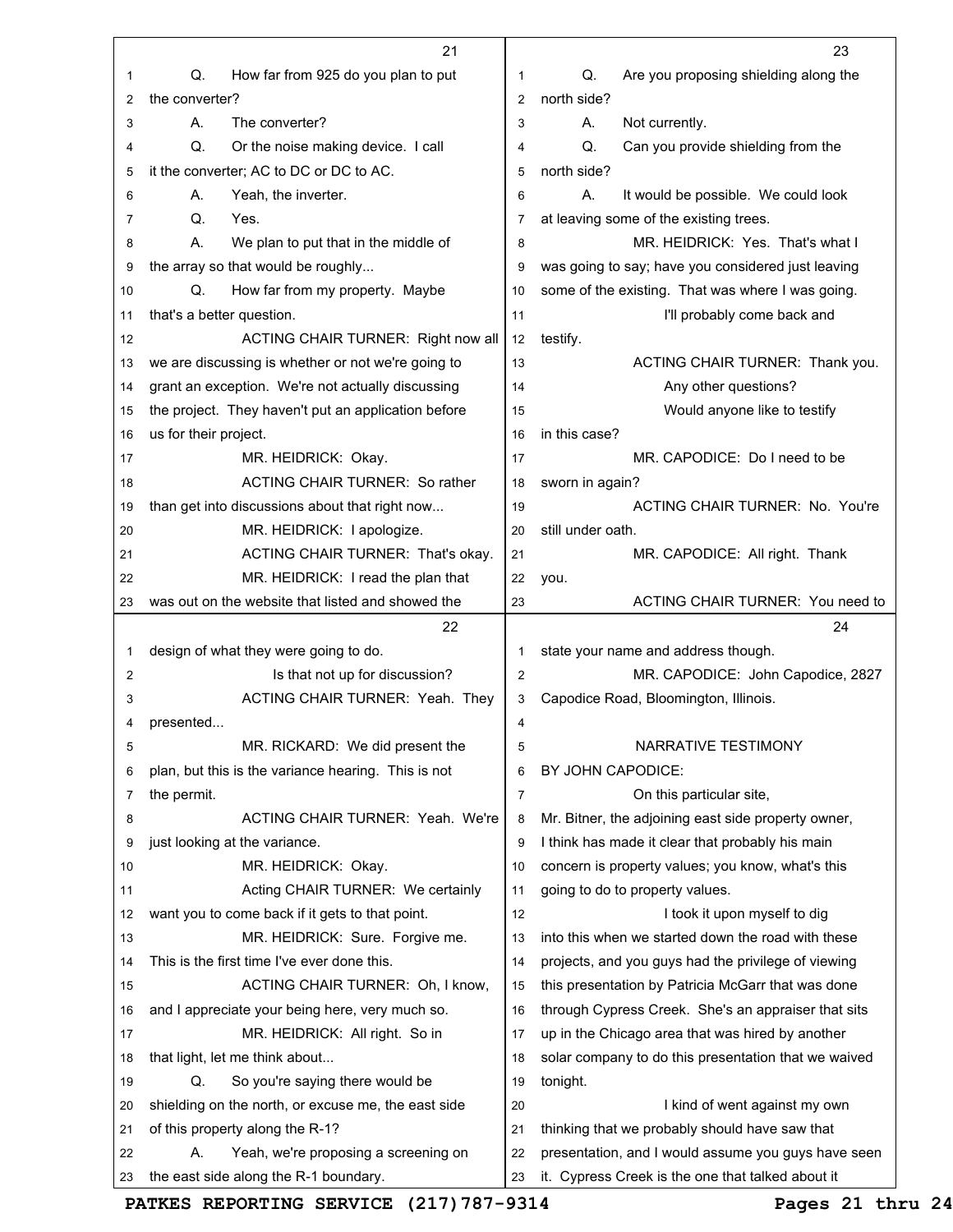|    | 25                                                   |                | 27                                                   |
|----|------------------------------------------------------|----------------|------------------------------------------------------|
| 1  | tonight.                                             | 1              | the tax rolls and start getting something out of it. |
| 2  | You know, in this world,                             | $\overline{2}$ | The power lines are right                            |
| 3  | you've got to look to people that are experts in     | 3              | there. The old Illinois Terminal Railroad track      |
| 4  | their field because I can say, well, I don't think   | 4              | could be used as a service road. The bed is still    |
| 5  | it's going to affect property values. Mr. Bitner     | 5              | sitting there.                                       |
| 6  | can say I think it's going to affect property        | 6              | And then there's one other                           |
| 7  | values. What we have to look to is experts in the    | $\overline{7}$ | thing that I wanted to address that Mr. Bitner       |
| 8  | field.                                               | 8              | brought up was drainage.                             |
| 9  | I did not see the slide                              | 9              | I think this project will                            |
| 10 | presentation, but I had the privilege of viewing her | 10             | improve drainage and I'll tell you why. The          |
| 11 | entire presentation through Freedom of Information   | 11             | drainage drains from Mr. Bitner's property which     |
| 12 | Act to another zoning board up in McHenry County,    | 12             | he's on the east side. It all drains to the west.    |
| 13 | and it was extremely thorough, and it was like,      | 13             | Well, guess what, we're going                        |
| 14 | well, this makes sense.                              | 14             | to remove a big, big dam. It's called the old        |
| 15 | And I don't want to get in too                       | 15             | Illinois Central Gulf right-of-way. It's built up    |
| 16 | much detail, but she was doing all this comparison   | 16             | berm, and it does have drainage going through it,    |
| 17 | as a house that sold in the same area before the     | 17             | but I think we're going to be able to improve that,  |
| 18 | solar farm versus after the solar farm, and the      | 18             | and I will sit here and tell you that I'm not going  |
| 19 | bottom line, the conclusion was it didn't affect     | 19             | to be a part of anything that we're going to screw   |
| 20 | anything.                                            | 20             | up the drainage on. I'm hoping we're going to        |
| 21 | So it gets down to, okay,                            | 21             | improve it. I think we can.                          |
| 22 | according to her, it didn't affect anything. There   | 22             | I did have something I wanted                        |
| 23 | was another gentleman that spoke at that same        | 23             | to read about this.                                  |
|    | 26                                                   |                | 28                                                   |
| 1  | hearing that was from South Carolina, another        | 1              | I have owned this abandoned                          |
| 2  | full-time, you know, many, many year appraiser with  | $\overline{2}$ | railroad right-of-way since 1986. When the property  |
| 3  | more degrees than a thermometer. He came to the      | 3              | to the east was rezoned to R-1 approximately five to |
| 4  | same conclusion, no effect on property values.       | 4              | six years ago, I was at that meeting. I did not      |
| 5  | So with that being said, if                          | 5              | oppose the rezoning as I did not have any evidence   |
| 6  | the solar company is willing to put up a vegetation  | 6              | at the time that it would negatively or positively   |
| 7  | barrier along the east side of this proposed site,   | 7              | affect my property values or property rights. I'm    |
| 8  | that's going to take the visual thing out of the     | 8              | asking for the same courtesy from Mr. Bitner or the  |
| 9  | equation. There's not much else to consider.         | 9              | east side owners.                                    |
| 10 | We all know, and I don't want                        | 10             | Since I was approached by Amp,                       |
| 11 | to necessarily rehash it, but it doesn't make any    | 11             | I have studied solar farms, the solar zoning         |
| 12 | noise. It's not very high off the ground, not like   | 12             | application process, and the outcomes of these       |
| 13 | these wind turbines.                                 | 13             | zoning hearings. I have seen no evidence nor have I  |
| 14 | And the gentleman that lives                         | 14             | read sworn testimony by experts that adjoining       |
| 15 |                                                      |                | property values are negatively affected.             |
|    | on the north side of 925, you know, me sitting here  | 15             |                                                      |
| 16 | and thinking, yeah, I think it's right. Let's leave  | 16             | Right now, the former rail bed                       |
| 17 | a barrier there. We can just leave what trees are    | 17             | of the Central Gulf Railroad is perhaps of the       |
| 18 | there.                                               | 18             | lowest use being wooded and vacant. Once cleared,    |
| 19 | The trees on this property are                       | 19             | the solar garden could be its highest and best use.  |
| 20 | not like great trees. It's an abandoned railroad     | 20             | It would provide all related taxing bodies with      |
| 21 | right-of-way, and it's going to be -- to me, God,    | 21             | significantly more revenue and using no additional   |
| 22 | it's perfect. It's got so many pluses for it. What   | 22             | resources. That was discussed earlier. Yeah, we're   |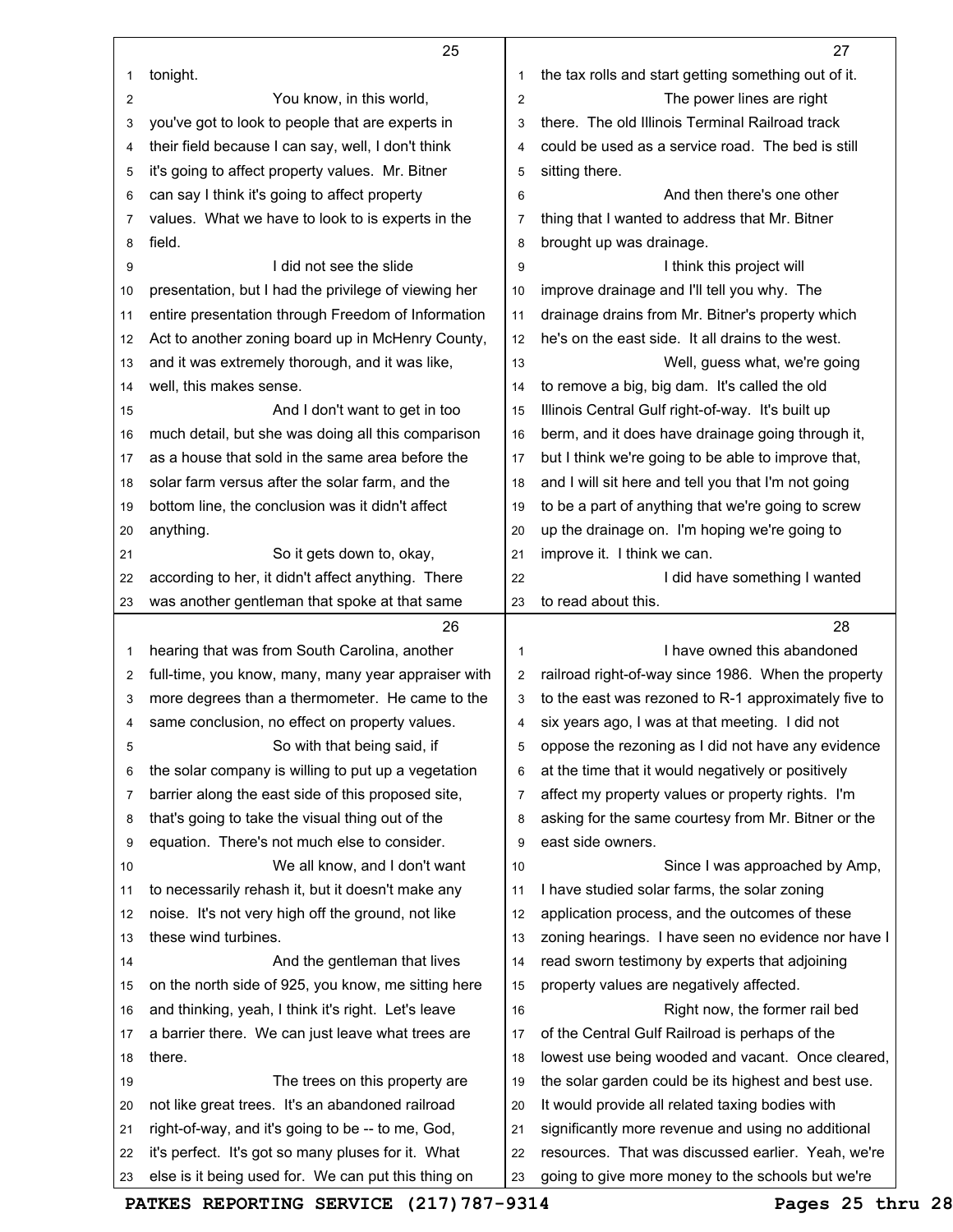|    | 29                                                   |                | 31                                                                         |
|----|------------------------------------------------------|----------------|----------------------------------------------------------------------------|
| 1  | not putting one more kid in school. We're not using  | 1              | concerned about property values. We were told a                            |
| 2  | the roads after the thing is built.                  | 2              | couple cases ago that, oh, heck, a five percent                            |
| 3  | No, we don't need sewer and                          | 3              | reduction in property value, well, that's nothing.                         |
| 4  | water out there.                                     | 4              | You can't hardly figure that out.                                          |
| 5  | I would add one thing too.                           | 5              | Wouldn't that be a fun day                                                 |
| 6  | Prior to coming in here and                          | 6              | when you guys come home that your property was                             |
| 7  | presenting this, I did approach the landowners to    | 7              | reduced five percent in value.                                             |
| 8  | the east, Mr. Bitner, and I told him what I wanted   | 8              | Does the county reduce the                                                 |
| 9  | to do, and he's certainly entitled to his opinion.   | 9              | taxes by five percent? Oh, I bet not.                                      |
| 10 | I'm not, you know, bitter or anything like that.     | 10             | So am I concerned about                                                    |
| 11 | It's business.                                       | 11             | property values? Heck yes. I'm concerned about the                         |
| 12 | I did approach Jim Shirk who                         | 12             | R-1 zoning. We want the protections that you folks                         |
| 13 | owns the other property zoned R-1 to the east, and   | 13             | have laid out, that the county has laid out.                               |
| 14 | guess what, he's fine with it.                       | 14             | And I know. I'm looking at                                                 |
| 15 | ACTING CHAIR TURNER: Okay. Anyone                    | 15             | the clock too.                                                             |
| 16 | have questions?                                      | 16             | Even though I am not a local                                               |
| 17 | Is there anyone else?                                | 17             | address, we are members of the local co-op, Randolph                       |
| 18 | Thank you.                                           | 18             | Grain. We buy our inputs from LeRoy. We have a                             |
| 19 | Anyone else want to testify?                         | 19             | local farm family that does farm the place, so we                          |
| 20 | Okay. I'll swear you in.                             | 20             | try to be as local as we can, and, of course, we pay                       |
| 21 | (Whereupon Van Bitner was sworn                      | 21             | taxes.                                                                     |
| 22 | by Acting Chair Turner.)                             | 22             | So thanks.                                                                 |
| 23 | <b>ACTING CHAIR TURNER: Okay. State</b>              | 23             | ACTING CHAIR TURNER: Thank you.                                            |
|    |                                                      |                |                                                                            |
|    | 30                                                   |                | 32                                                                         |
| 1  | your name and address, please.                       | 1              | Anyone have questions?                                                     |
| 2  | MR. BITNER: Van Bitner                               | 2              | Thank you.                                                                 |
| 3  | (B-i-t-n-e-r), 30279E CR900N, Mason City, Illinois   | 3              | Anyone else want to testify?                                               |
| 4  | 62664.                                               | 4              | MR. HEIDRICK: Michael Heidrick,                                            |
| 5  |                                                      | 5              |                                                                            |
| 6  | NARRATIVE TESTIMONY                                  | 6              | 15138 East 925 North Road, Bloomington.<br>(Whereupon Michael Heidrick was |
| 7  | BY VAN BITNER:                                       | $\overline{7}$ | sworn by Acting Chair Turner.)                                             |
| 8  | We bought this property because it                   | 8              |                                                                            |
| 9  | was zoned R-1, because it enjoys all the protections | 9              | NARRATIVE TESTIMONY                                                        |
| 10 | that you folks here in McLean County give R-1, and   | 10             | BY MR. HEIDRICK:                                                           |
| 11 | if a 200-foot setback is part of that protection,    | 11             | While I don't own property to the                                          |
| 12 | then we appreciate that and we enjoy that.           | 12             | east, I do own property to the north zoned I-1, and                        |
| 13 | I would envision that everyone                       | 13             | as such, I'm held accountable to my own zoning, and                        |
| 14 | of you on this panel or on this Zoning Board of      | 14             | when I built a building recently, I followed the                           |
| 15 | Appeals are property owners and that your property   | 15             | rules and did exactly what I was supposed to do,                           |
| 16 | is zoned and you folks enjoy those same kinds of     | 16             | just like my neighbor directly to my east, Mr. Roger                       |
| 17 | protections from McLean County.                      | 17             | Bonham, who also is currently going through some                           |
| 18 | So that's what we're asking.                         | 18             | challenges and trying to follow the rules as well.                         |
| 19 | We're zoned R-1. We want to keep it R-1. We want     | 19             | We just believe that people                                                |
| 20 | no variance. We don't want anything. We want all     | 20             | should follow the rules depending upon their zoning.                       |
| 21 | the setbacks properly and like they are.             | 21             | That's why they're there, and that's what we're held                       |
| 22 | John mentioned that I was                            | 22             | accountable to, and we ask others to be held                               |

**PATKES REPORTING SERVICE (217)787-9314 Pages 29 thru 32**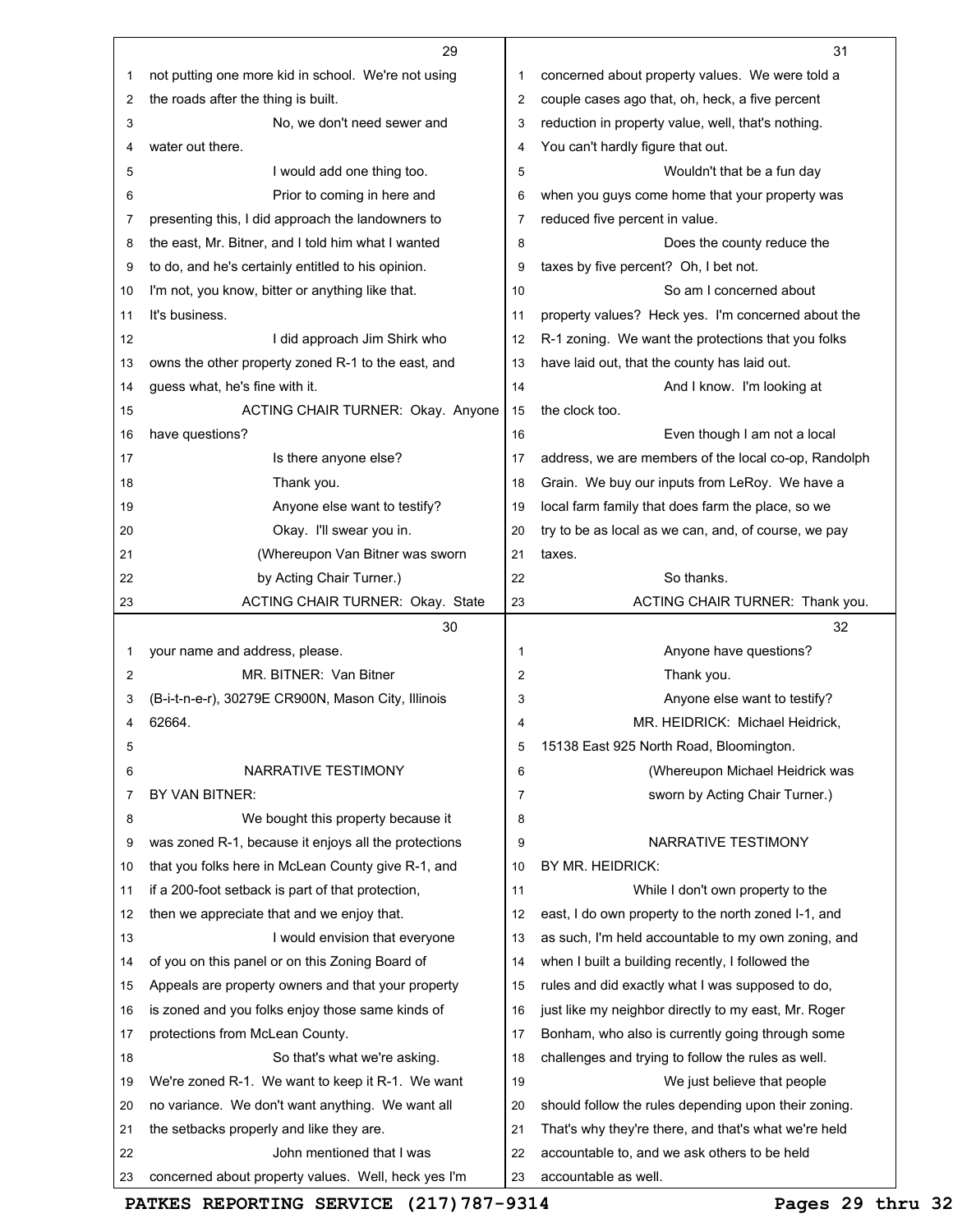|    | 33                                                   |                | 35                                                   |
|----|------------------------------------------------------|----------------|------------------------------------------------------|
| 1  | I appreciate solar. I've                             | 1              | solution when these trees have been here for 50 to a |
| 2  | listened to comments about how there's no difference | $\overline{2}$ | hundred years. You're destroying that.               |
| 3  | in property values and experts say this and that.    | 3              | We haven't even talked about                         |
| 4  | Well, what's been missing this                       | $\overline{4}$ | the impacts of the heavy machinery that's going to   |
| 5  | whole time is how long does it take properties to    | 5              | come in and cut down those trees and take that stuff |
| 6  | sell.                                                | 6              | out.                                                 |
| 7  | You might find a buyer that's                        | $\overline{7}$ | How much good are you really                         |
| 8  | going to move in no matter what, but how long did it | 8              | doing by destroying trees to put in solar for 20     |
| 9  | take you to find that buyer? That's what to me       | 9              | years? And is it negated by the work it's going to   |
| 10 | could impact the value of your property.             | 10             | take to clear that land and get the stuff out of     |
| 11 | Again, I don't have a bunch of                       | 11             | there.                                               |
| 12 | properties that I'm ready to sell, but eventually,   | 12             | I don't think that we're                             |
| 13 | I'm going to sell as well.                           | 13             | looking at the larger picture.                       |
| 14 | You cut down a bunch of trees                        | 14             | We're worried about taxes.                           |
| 15 | and timber and put in a 20-year solution of solar,   | 15             | Yeah, it creates some taxes.                         |
| 16 | while solar is great, you're out of here in 20       | 16             | I tell you what, if we slow                          |
| 17 | years, 25 years if it's not marketable, maybe even   | 17             | down the progress of the east side property being    |
| 18 | sooner, right? And then what are we left with.       | 18             | developed when and if they choose to, that's going   |
| 19 | We're left with grasslands.                          | 19             | to have a far greater impact on taxes than the,      |
| 20 | I called them and asked them,                        | 20             | sorry, the minimal amount you guys are going to      |
| 21 | and they said, we're cutting down the trees and when | 21             | generate with this solar farm.                       |
| 22 | we're pulling out, we'll replant the grass.          | 22             | It's a \$600,000 property. The                       |
| 23 | You're telling me that that                          | 23             | closest one that's R-1 there is \$600,000, and you   |
|    | 34                                                   |                | 36                                                   |
|    |                                                      |                |                                                      |
| 1  | doesn't impact the value of the property?            | 1              | want to talk about your taxes versus theirs?         |
| 2  | Now, I appreciate the                                | $\overline{2}$ | So look at this, look at what                        |
| 3  | shielding. I mean, that's great news; especially     | 3              | you're destroying to get there.                      |
| 4  | for my mother-in-law. That's great news for her. I   | 4              | When we look at Clinton                              |
| 5  | hope I might be afforded some type of shielding as   | 5              | Nuclear Power Plant and we look at the water         |
| 6  | well because I don't want to look at it as well.     | 6              | district and everything that's there, they're        |
| 7  | But again, I'm a proponent for                       | 7              | providing ample forest reserves and trees and stuff. |
| 8  | solar. I really am.                                  | 8              | There's parks. There's trails. There's things for    |
| 9  | Mr. John mentions hardships                          | 9              | people to visit.                                     |
| 10 | and not being able to develop that land yet he       | 10             | And your solution is                                 |
| 11 | deposits recycled asphalt on top of the land and     | 11             | eliminating mature trees.                            |
| 12 | let's it grow over, right? He's not ecologically     | 12             | Walk through the property and                        |
| 13 | minded as far as this overall solution in my         | 13             | see it, please.                                      |
| 14 | opinion.                                             | 14             | Yeah, I'm a little passionate                        |
| 15 | That's fine. That's his                              | 15             | about that timber, and it's late, and you're a smart |
| 16 | property. It's what he wants to do with it.          | 16             | man, and I want to tell you, I really appreciate all |
| 17 | I don't appreciate the thought                       | 17             | your answers you've given tonight.                   |
| 18 | that if humans are the only ones that can get value  | 18             | How would you like a park                            |
| 19 | out of this property, that's the only value that it  | 19             | that's close to your home to be taken out so you can |
| 20 | has. There is tons and tons of wildlife and animals  | 20             | put in a 20-year solution, and I don't care what it  |
| 21 | living on that property. They come to my pond        | 21             | is. I don't care if it's creating water for the      |
| 22 | almost every day, and you're talking about           | 22             | earth. 20 years and you're going to turn it back     |

**PATKES REPORTING SERVICE (217)787-9314 Pages 33 thru 36**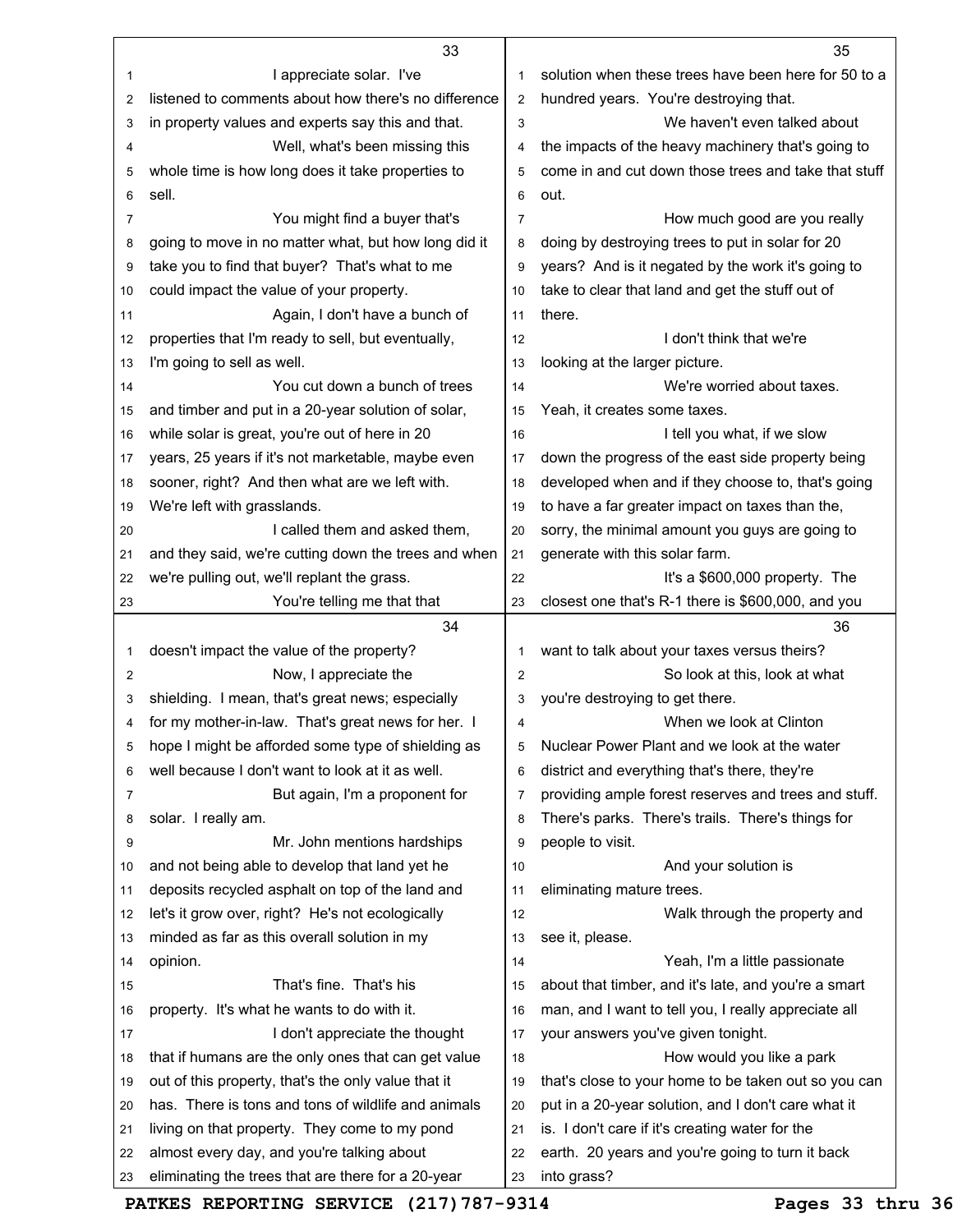|    | 37                                                  |                | 39                                                  |
|----|-----------------------------------------------------|----------------|-----------------------------------------------------|
| 1  | When I called Minnesota and                         | 1              | ACTING CHAIR TURNER: Thank you.                     |
| 2  | asked them, I was like, do you guys even know this  | $\overline{2}$ | I'll take that as your closing.                     |
| 3  | property?                                           | 3              | MR. LENZ: That's my closing.                        |
| 4  | You know what they told me?                         | 4              | ACTING CHAIR TURNER: Okay.                          |
| 5  | They said, we're going to plant some grass, and     | 5              | MR. BITNER: Can I question that?                    |
| 6  | eventually, it will go back to the way that it was. | 6              | ACTING CHAIR TURNER: You can come                   |
| 7  | Okay. I've said enough.                             | 7              | make a closing statement since you testified.       |
| 8  | ACTING CHAIR TURNER: All right.                     | 8              | MR. BITNER: Van Bitner.                             |
| 9  | Thank you.                                          | 9              | The cool thing about real                           |
| 10 | Anybody have questions?                             | 10             | estate is everyone is unique. Mr. Shirk's property  |
| 11 | All right. Is there any other                       | 11             | may be kind of like mine. It may be very similar to |
| 12 | testimony?                                          | 12             | mine, but it is not mine. Mine is zoned R-1.        |
| 13 | MR. LENZ: If I may, I'd like to                     | 13             | I'm just like the gentleman                         |
| 14 | call attention to the staff analysis of the seven   | 14             | over here. We're following the rules. We want       |
| 15 | standards.                                          | 15             | everybody else to follow the rules.                 |
| 16 | Paragraph D relates to the                          | 16             | We do not like the variance.                        |
| 17 | standard of whether the hardship caused by the      | 17             | We don't want the variance. We like our 200-foot    |
| 18 | ordinance meeting, the 200-foot setback, is an      | 18             | setback as laid out by the McLean County Board.     |
| 19 | issue, and your staff says that a 200-foot setback  | 19             | And as far as the staff saying                      |
| 20 | from an R-1 District is not likely a reasonable use | 20             | not likely an impact, once again, not likely. Not   |
| 21 | standard in this case.                              | 21             | likely does not mean not. It's not an absolute.     |
| 22 | And I think in this case means                      | 22             | Thanks.                                             |
| 23 | here we have an abandoned railroad right-of-way for | 23             | ACTING CHAIR TURNER: Thank you.                     |
|    |                                                     |                |                                                     |
|    | 38                                                  |                | 40                                                  |
| 1  | a low impact use of a solar farm, and in the staff  | 1              | Anybody else want to make a                         |
| 2  | opinion, it's not likely to have an impact, it says | 2              | closing statement?                                  |
| 3  | in the next paragraph, on the adjoining R-1         | 3              | Okay. All right. You guys                           |
| 4  | District.                                           | 4              | ready to deliberate?                                |
| 5  | We have the other property                          | 5              | MR. ZIMMERMAN: I think properties                   |
| 6  | owner, farmland now in crops, Jim Shirk from        | 6              | both on the north and over to the east would be a   |
| 7  | Bloomington, owns a comparable piece of ground      | 7              | stipulation in anything that we might vote, and I   |
| 8  | compared to Mr. Bitner, and Mr. Shirk, as John      | 8              | think you may add a stipulation to that.            |
| 9  | testified, does not object to this development or   | 9              | ACTING CHAIR TURNER: Okay.                          |
| 10 | the granting of the variance.                       | 10             | Anybody else?                                       |
| 11 | My own view would be, and this                      | 11             | All right. What about A, A                          |
| 12 | is speculation on my part, but I can't imagine that | 12             | being the physical surroundings.                    |
| 13 | the County Board was contemplating a low impact use | 13             | MR. DEAN: I think it meets the                      |
| 14 | like a solar farm when it thought that a 200-foot   | 14             | standard. The welfare of the public, it's not going |
| 15 | setback was appropriate. That wasn't in anybody's   | 15             | to impact.                                          |
| 16 | mind.                                               | 16             | <b>ACTING CHAIR TURNER: They're</b>                 |
| 17 | So we're talking about an                           | 17             | different on this one though. Are you reading --    |
| 18 | out-of-date standard for a modern application. That | 18             | oh, am I on the wrong one?                          |
| 19 | calls for judgment to be used, and the judgment     | 19             | The physical surroundings,                          |
| 20 | here, at least in the staff recommendation, is that | 20             | shape or topographical conditions of the specific   |
| 21 | a 200-foot setback is not appropriate in this case, | 21             | property will cause a particular hardship to the    |
| 22 | and we hope you'll take that into account.          | 22             | owner as distinguished from a mere inconvenience if |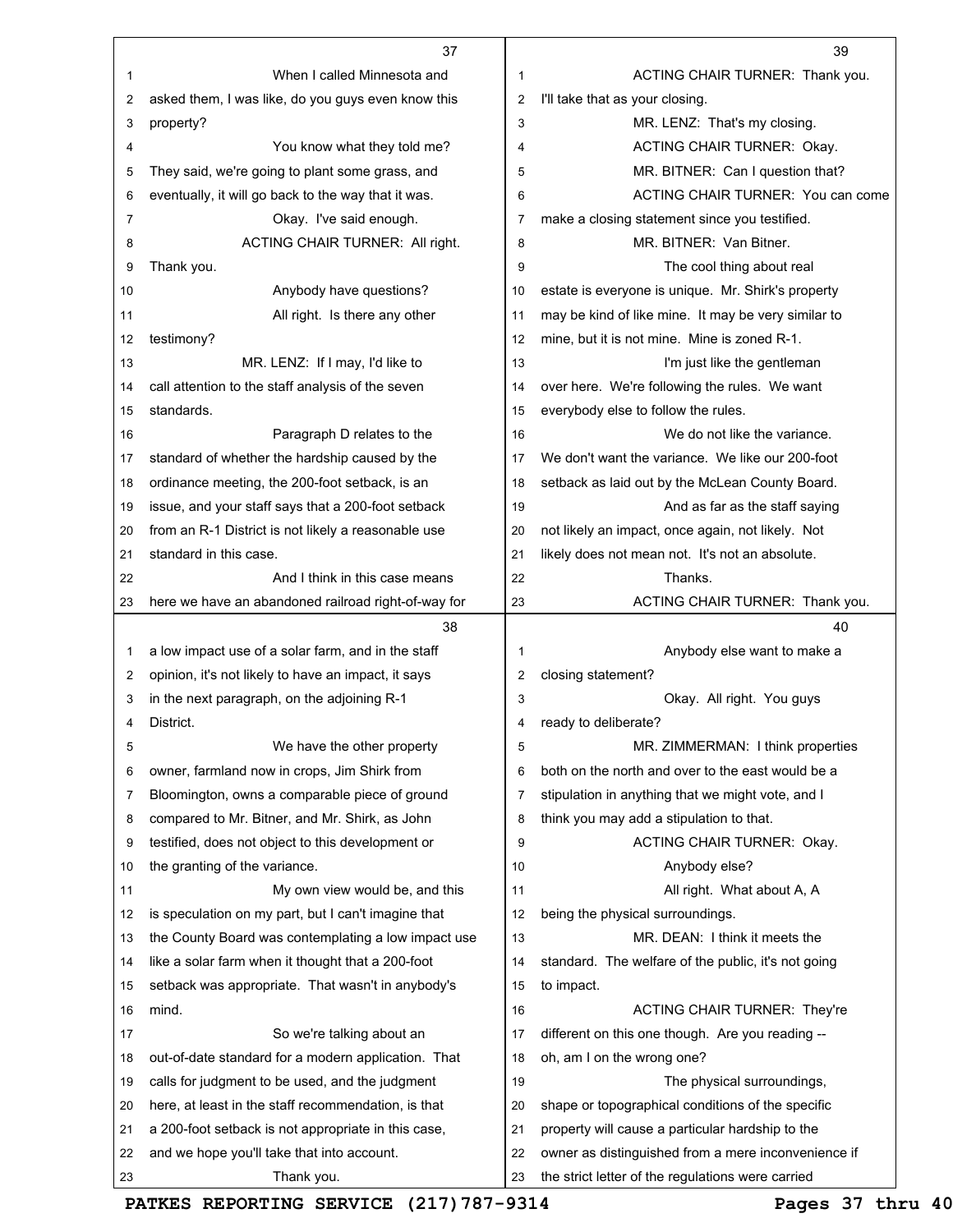|                | 41                                                   |                | 43                                                   |
|----------------|------------------------------------------------------|----------------|------------------------------------------------------|
| 1              | out.                                                 | 1              | we're dealing with really, you know, are we injuring |
| $\overline{2}$ | MR. ZIMMERMAN: I think if there's                    | 2              | the value of the property next door. It's currently  |
| 3              | a hardship, it's not immediate, and it's mitigable   | 3              | in farmland.                                         |
| 4              | as it can be mitigated by putting up screens and the | 4              | ACTING CHAIR TURNER: He bought it                    |
| 5              | like.                                                | 5              | as an R-1 property.                                  |
| 6              | We heard testimony on the                            | 6              | MR. DEAN: So yeah, this is the one                   |
| 7              | valuation variance where farms are so                | 7              | we've got to wrestle with.                           |
| 8              | <b>ACTING CHAIR TURNER: Well, what</b>               | 8              | ACTING CHAIR TURNER: So I think we                   |
| 9              | this is stating is due to the shape of the property  | 9              | need to wrestle a little bit with this.              |
| 10             | that there is a hardship if we stuck to the strict   | 10             | MR. DEAN: Yeah, that's what I'm                      |
| 11             | letter of the regulations.                           | 11             | thinking.                                            |
| 12             | MR. ZIMMERMAN: There would be a                      | 12             | ACTING CHAIR TURNER: Generally, my                   |
| 13             | hardship to the current owners of the property that  | 13             | feeling is when people strongly disagree with        |
| 14             | we're asking the variance, that we're being asked to | 14             | changing something like this, I don't like to do it. |
| 15             | provide a variance.                                  | 15             | Usually when these things come before us, we don't   |
| 16             | The property owner, it would                         | 16             | have a lot of contention with them, and now that we  |
| 17             | be a hardship if we stuck to the strict letter of    | 17             | do                                                   |
| 18             | the rule.                                            | 18             | MR. ZIMMERMAN: We do have some                       |
| 19             | <b>ACTING CHAIR TURNER: The</b>                      | 19             | contention here. We have the specific purchaser of   |
| 20             | conditions upon which a petition for a variance is   | 20             | land for R-1 use saying, look, you're affecting my   |
| 21             | based are unique to the property for which the       | 21             | property value.                                      |
| 22             | variance is sought and are applicable generally to   | 22             | No, it hasn't been developed                         |
| 23             | other property within the same zoning                | 23             | from the beginning of it being zoned till now. That  |
|                | 42                                                   |                | 44                                                   |
| 1              | classification; I should say are not.                | 1              | doesn't mean that at some point in the future it's   |
| 2              | The purpose of the variance is                       | 2              | not going to be developed. While there are no        |
| 3              | not based exclusively upon a desire to make more     | 3              | immediate plans for it to be developed, it is        |
| 4              | money out of the property.                           | 4              | impacting the value of the land.                     |
| 5              | MR. ZIMMERMAN: Well, I think it is                   | 5              | Will it buffer, will the                             |
| 6              | based on the desire to make more money out of the    | 6              | screening, some sort of buffer be enough?            |
| 7              | property and to put land that is not being generally | $\overline{7}$ | They probably aren't going to                        |
| 8              | used to a more productive use.                       | 8              | build up right up against it so it would be a deeper |
| 9              | So to put it to a more                               | 9              | back yard on that part of it.                        |
| 10             | productive use is not exclusively upon the desire to | 10             | MR. BANGERT: With those large                        |
| 11             | make more money out of the property, but I'm not     | 11             | power lines, I wouldn't think they'd be developing   |
| 12             | sure that this standard applies real strictly here   | 12             | right up to those large power lines anyway.          |
| 13             | to this property.                                    | 13             | MR. ZIMMERMAN: There are power                       |
| 14             | ACTING CHAIR TURNER: The alleged                     | 14             | lines right on that railroad right-of-way?           |
| 15             | difficulty or hardship is caused by this ordinance   | 15             | MR. BANGERT: Yeah. Those are new                     |
| 16             | and is not being created by persons presently having | 16             | power lines going through there.                     |
| 17             | an interest in the property.                         | 17             | MR. ZIMMERMAN: So there are brand                    |
| 18             | I think they're creating it.                         | 18             | new power lines right on the railroad right-of-way?  |
| 19             | The granting of the variance                         | 19             | UNIDENTIFIED SPEAKER FROM AUDIENCE:                  |
| 20             | will not be detrimental to the public welfare or     | 20             | On the west side.                                    |
| 21             | injurious to other property or improvements in the   | 21             | MR. HEIDRICK: It's adjacent                          |
| 22             | neighborhood in which the property is located.       | 22             | property. It's Reeser's property.                    |
| 23             | MR. DEAN: This is the one where                      | 23             | MR. ZIMMERMAN: And those power                       |

**PATKES REPORTING SERVICE (217)787-9314 Pages 41 thru 44**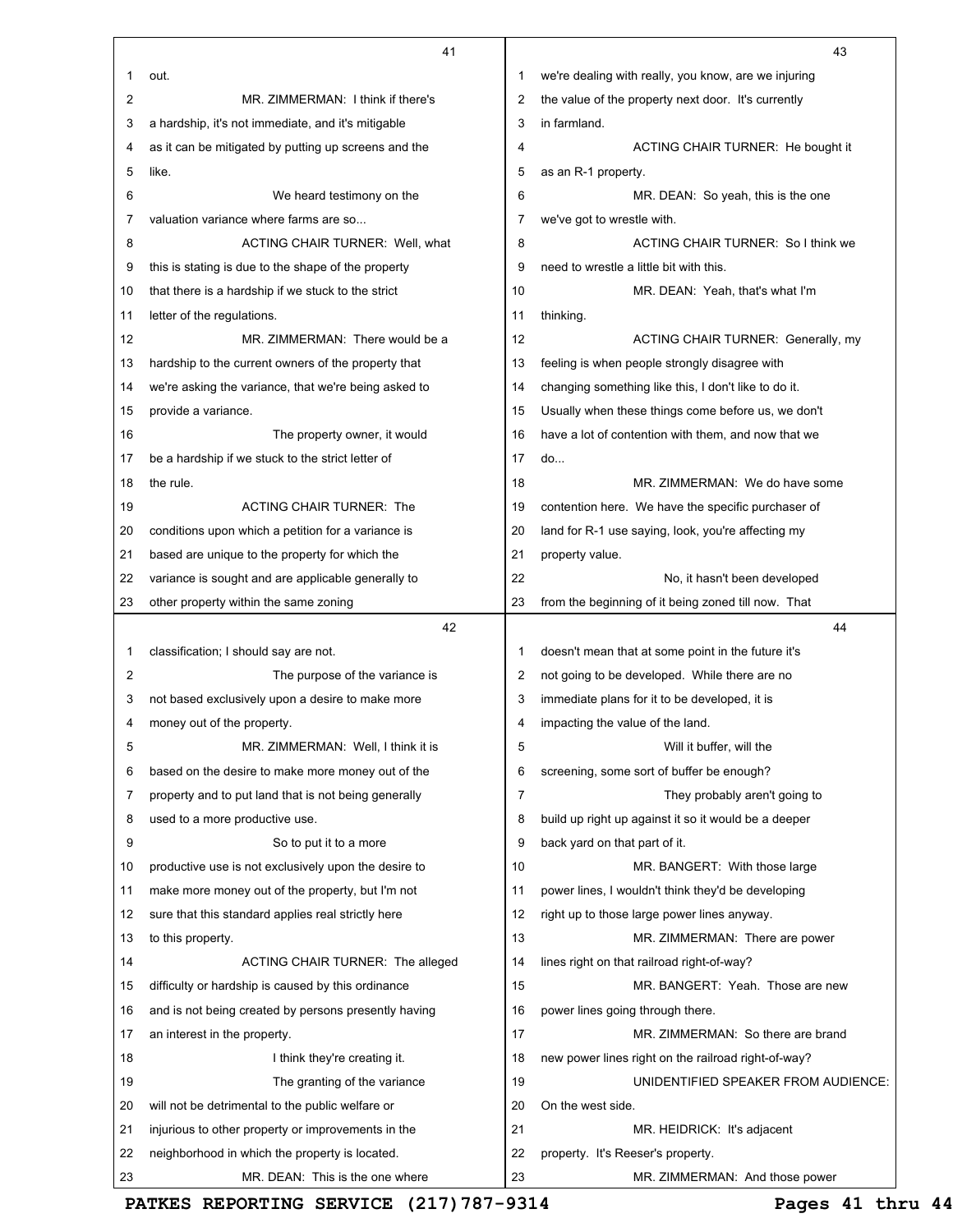|    | 45                                                  |    | 47                                                   |
|----|-----------------------------------------------------|----|------------------------------------------------------|
| 1  | lines run parallel to that property?                | 1  | <b>ACTING CHAIR TURNER: Correct.</b>                 |
| 2  | MR. HEIDRICK: Yes.                                  | 2  | MR. BITNER: Except for mine. I                       |
| 3  | MR. ZIMMERMAN: How far back on the                  | 3  | don't want them to take my trees out.                |
| 4  | property?                                           | 4  | ACTING CHAIR TURNER: G. The                          |
| 5  | So there are already power                          | 5  | variance requested is the minimum variance that will |
| 6  | lines right on that railroad right-of-way?          | 6  | make possible the reasonable use of the land or      |
| 7  | MR. HEIDRICK: There are power                       | 7  | structure. I think that's true. I think it's the     |
| 8  | lines.                                              | 8  | minimum.                                             |
| 9  | ACTING CHAIR TURNER: So what does                   | 9  | Do we have a motion?                                 |
| 10 | that mean to you if the power lines are there?      | 10 | MR. DEAN: I recommend approval of                    |
| 11 | MR. DEAN: It would change it some                   | 11 | Case ZV-18-05.                                       |
| 12 | because nobody is going to want to build right next | 12 | MR. BANGERT: Second.                                 |
| 13 | to that power line.                                 | 13 | <b>ACTING CHAIR TURNER: Roll call</b>                |
| 14 | ACTING CHAIR TURNER: So would the                   | 14 | vote.                                                |
| 15 | solar panels be down the middle of that?            | 15 | MR. DICK: Bangert?                                   |
| 16 | Phil?                                               | 16 | MR. BANGERT: Yes.                                    |
| 17 | MR. DICK: I think it's likely on                    | 17 | MR. DICK: Dean?                                      |
| 18 | this that the power lines on the left are being     | 18 | MR. DEAN: Yes.                                       |
| 19 | replaced by these new power lines to the right.     | 19 | MR. DICK: Turner?                                    |
| 20 | <b>ACTING CHAIR TURNER: Okay.</b>                   | 20 | ACTING CHAIR TURNER: No.                             |
| 21 | MR. HEIDRICK: That's not true.                      | 21 | MR. DICK: Zimmerman?                                 |
| 22 | MR. DICK: Maybe he could answer                     | 22 | MR. ZIMMERMAN: Yes.                                  |
| 23 | the power line question better than me.             | 23 | MR. DICK: Carlton?                                   |
|    |                                                     |    |                                                      |
|    | 46                                                  |    | 48                                                   |
| 1  | ACTING CHAIR TURNER: Do you have                    | 1  | MR. ZIMMERMAN: Yes.                                  |
| 2  | the power line question?                            | 2  | MR. DICK: Variance is approved.                      |
| 3  | MR. RICKARD: Yes.                                   | 3  | <b>ACTING CHAIR TURNER: The variance</b>             |
| 4  | The power lines run along the                       | 4  | is approved.                                         |
| 5  | west side of the former railroad property.          | 5  | We are officially adjourned.                         |
| 6  | The tree area that you see is                       | 6  | This closes the hearing.                             |
| 7  | the railroad property that we're asking for the     | 7  | (Whereupon the foregoing                             |
| 8  | variance on.                                        | 8  | proceedings adjourned at 12:30                       |
| 9  | ACTING CHAIR TURNER: Okay. So                       | 9  | a.m. on Thursday, August 8, 2018)                    |
| 10 | those go along the west side.                       | 10 |                                                      |
| 11 | MR. RICKARD: Yes. The power lines                   | 11 |                                                      |
| 12 | are on the west side. The railroad property is to   | 12 |                                                      |
| 13 | the east.                                           | 13 |                                                      |
| 14 | ACTING CHAIR TURNER: So the other                   | 14 |                                                      |
| 15 | property is on the other side of this.              | 15 |                                                      |
| 16 | MR. RICKARD: Correct.                               | 16 |                                                      |
| 17 | ACTING CHAIR TURNER: Okay. So                       | 17 |                                                      |
| 18 | that doesn't change it.                             | 18 |                                                      |
| 19 | MR. DEAN: Mr. Bitner's property is                  | 19 |                                                      |
| 20 | further east of the trees, right?                   | 20 |                                                      |
| 21 | ACTING CHAIR TURNER: Exactly, yes.                  | 21 |                                                      |
| 22 | MR. ZIMMERMAN: And they will be                     | 22 |                                                      |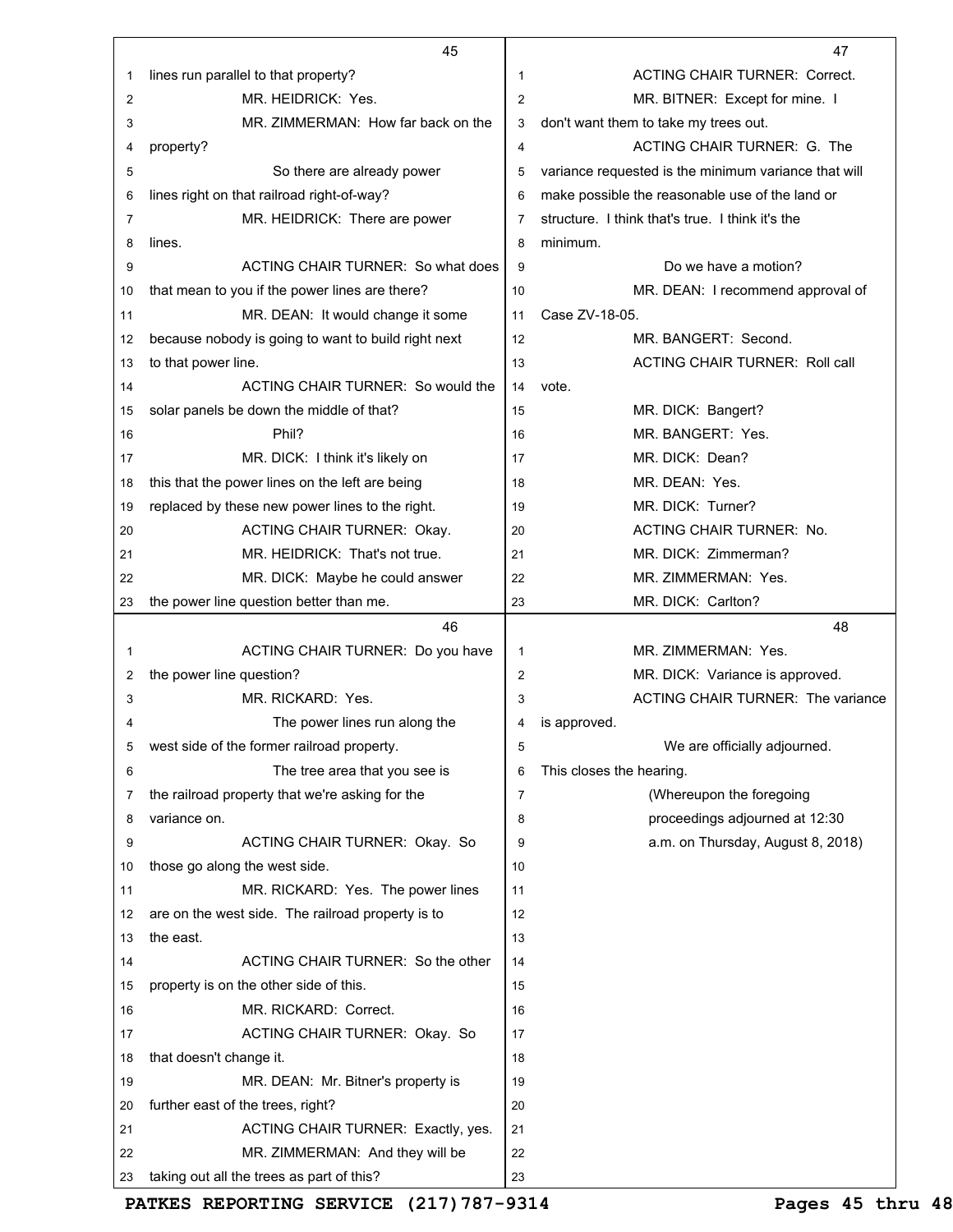|                | 49                                                   |
|----------------|------------------------------------------------------|
| 1              | STATE OF ILLINOIS)                                   |
|                | )SS.                                                 |
| $\overline{2}$ | <b>COUNTY OF SANGAMON)</b>                           |
|                |                                                      |
| 3              |                                                      |
| 4              | <b>CERTIFICATE</b>                                   |
| 5              | I, Laurel A. Patkes, Certified Shorthand             |
| 6              | Reporter in and for said County and State, do hereby |
| $\overline{7}$ | certify that I reported in shorthand the foregoing   |
| 8              | proceedings and that the foregoing is a true and     |
| 9              | correct transcript of my shorthand notes so taken as |
| 10             | aforesaid.                                           |
| 11             | I further certify that I am in no way                |
| 12             | associated with or related to any of the parties or  |
| 13             | attorneys involved herein, nor am I financially      |
| 14             | interested in this action.                           |
| 15             | Dated August 11, 2018.                               |
| 16             |                                                      |
| 17             | <b>Laurel A. Patkes</b>                              |
|                | <b>Certified Shorthand Reporter</b>                  |
| 18             |                                                      |
| 19             |                                                      |
| 20             |                                                      |
| 21             |                                                      |
| 22             |                                                      |
| 23             |                                                      |
| 24             |                                                      |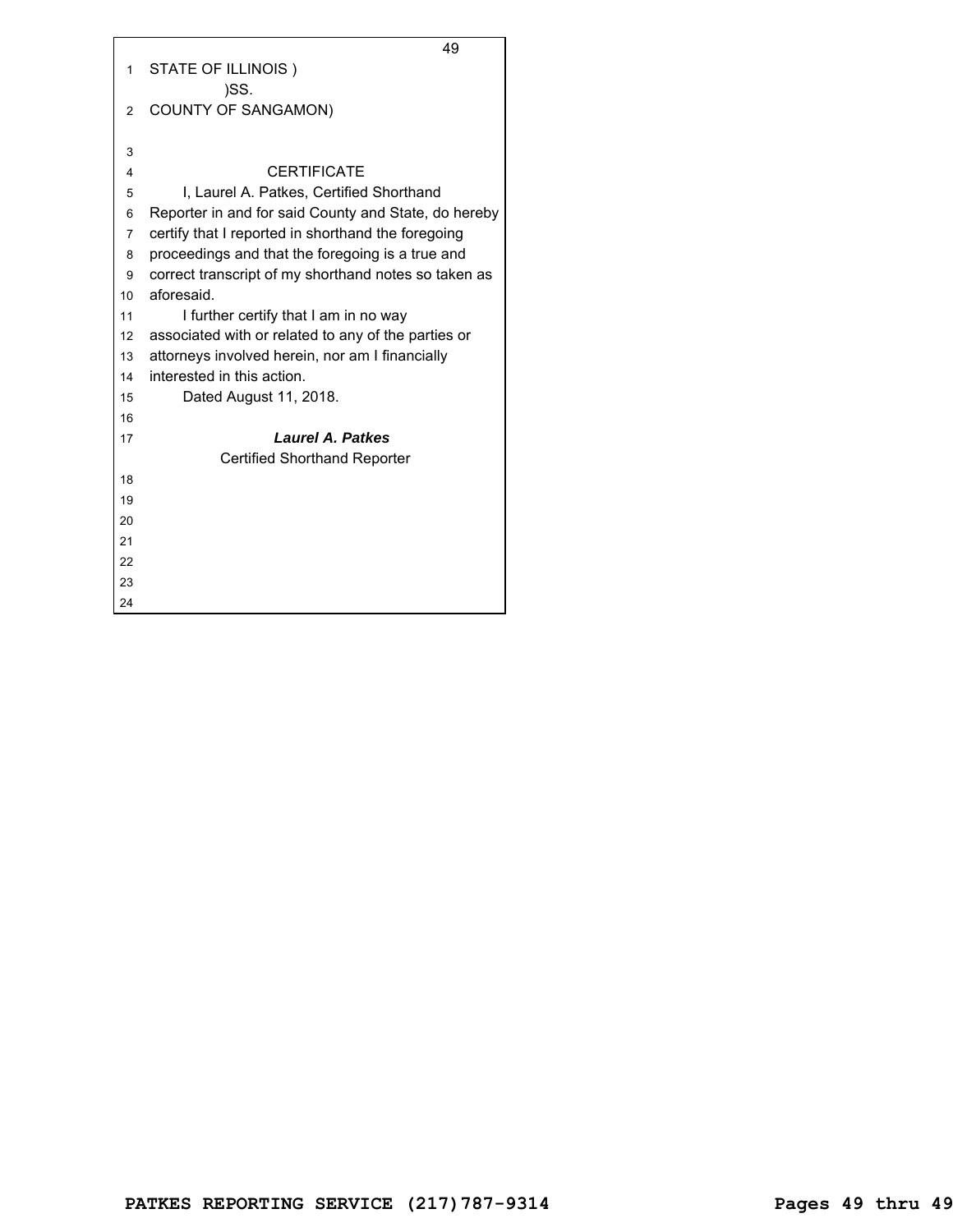| \$                                 | 9                                          | 48:8                                               | <b>aspect</b> [1] - 11:5                                   | <b>blowup</b> $[1] - 5:19$                                 |
|------------------------------------|--------------------------------------------|----------------------------------------------------|------------------------------------------------------------|------------------------------------------------------------|
|                                    |                                            | <b>affect</b> $[7] - 10:5$ ,<br>16:12, 25:5, 25:6, | <b>asphalt</b> $[1] - 34:11$                               | <b>bodies</b> $[1] - 28:20$                                |
| \$600,000 $[2] - 35:22$ ,          | 925 [6] - 8:12, 20:5,                      | 25:19, 25:22, 28:7                                 | <b>assume</b> $[1] - 24:22$<br><b>assured</b> $[1] - 18:5$ | <b>Bonham</b> $[1] - 32:17$<br><b>bottom</b> $[1] - 25:19$ |
| 35:23                              | 20:21, 21:1, 26:15,                        | <b>affected</b> $[1] - 28:15$                      | attention [1] - 37:14                                      | <b>bought</b> $[2] - 30:8$ ,                               |
|                                    | 32:5                                       | affecting [1] - 43:20                              | audience [1] - 13:1                                        | 43:4                                                       |
| 1                                  |                                            | afforded [1] - 34:5                                | AUDIENCE [1] -                                             | <b>boundary</b> $[2] - 7:12$ ,                             |
|                                    | A                                          | Ag [4] - 5:13, 6:7,                                | 44:19                                                      | 22:23                                                      |
|                                    |                                            | 6:13, 12:10                                        | August [1] - 48:9                                          | <b>brand</b> $[1] - 44:17$                                 |
| 100 [1] - 8:4                      |                                            | agree [1] - 15:20                                  | aware [1] - 20:13                                          | <b>brief</b> $[1] - 10:23$                                 |
| $12$ [1] - 18:23                   | $a.m$ [1] - 48:9                           | agricultural [1] -                                 |                                                            | <b>brought</b> $[1] - 27:8$                                |
| 12:30 [1] - 48:8                   | abandoned $[3]$ -                          | 18:4                                               | B                                                          | <b>buffer</b> $[2] - 44:5, 44:6$                           |
| $15$ [1] - 19:2                    | 26:20, 28:1, 37:23<br>able $[3] - 11:18$ , | Agriculture $[2] - 7:1$ ,                          |                                                            | <b>build</b> $[3] - 7:10, 44:8,$                           |
| 15138 [2] - 20:5, 32:5             | 27:17, 34:10                               | 7:2                                                |                                                            | 45:12                                                      |
| 1986 [1] - 28:2                    | <b>about</b> $[1]$ - 22:18                 | air $[2] - 9:20, 10:5$                             | <b>backed</b> $[1] - 12:12$                                | <b>building</b> $[1] - 32:14$                              |
|                                    | absolute [1] - 39:21                       | <b>alleged</b> $[2] - 9:3$ ,                       | <b>BANGERT</b> [4] -                                       | <b>built</b> $[3] - 27:15$ ,                               |
| $\mathbf{2}$                       | <b>abut</b> $[1] - 16:6$                   | 42:14                                              | 44:10, 44:15, 47:12,                                       | 29:2, 32:14                                                |
|                                    | AC $[2] - 21:5$                            | <b>allow</b> $[1] - 7:15$                          | 47:16                                                      | <b>bunch</b> $[2] - 33:11$ ,                               |
| <b>20</b> [3] - $33:16$ , $35:8$ , | access [3] - 11:12,                        | <b>almost</b> $[1] - 34:22$                        | <b>Bangert</b> [1] - 47:15                                 | 33:14                                                      |
| 36:22                              | 11:14, 20:21                               | amount [1] - 35:20                                 | <b>barrier</b> $[2] - 26:7$ ,                              | <b>business</b> $[1] - 29:11$                              |
| 20-year [3] - 33:15,               | <b>according</b> $[2] - 12:1$ ,            | <b>Amp</b> $[1] - 28:10$                           | 26:17                                                      | buy $[1] - 31:18$                                          |
| 34:23, 36:20                       | 25:22                                      | <b>ample</b> $[1] - 36:7$                          | <b>base</b> $[1] - 14:5$                                   | <b>buyer</b> $[2] - 33:7, 33:9$                            |
| <b>200</b> [4] - $7:12$ , $8:5$ ,  | account [1] - 38:22                        | analysis $[2] - 7:17$ ,                            | <b>based</b> $[5] - 8:17$ .                                | <b>BY</b> [6] - 13:23, 15:14,                              |
| 16:8, 16:9                         | accountable [3] -                          | 37:14                                              | 8:23, 41:21, 42:3,<br>42:6                                 | 20:8, 24:6, 30:7,                                          |
| 200-foot $[10] - 9:6$ ,            | 32:13, 32:22, 32:23                        | <b>animals</b> $[1] - 34:20$                       | basements [3] -                                            | 32:10                                                      |
| 11:6, 11:7, 14:19,                 | Act $[1] - 25:12$                          | <b>answers</b> [1] - 36:17                         | 16:22, 17:1, 17:7                                          |                                                            |
| 30:11, 37:18, 37:19,               | <b>Acting</b> $[2] - 29:22$ ,              | anyway [2] - 15:23,                                | <b>beautiful</b> $[3] - 14:8$ ,                            | C                                                          |
| 38:14, 38:21, 39:17                | 32:7                                       | 44:12                                              | 15:19, 17:6                                                |                                                            |
| <b>2018</b> [1] - 48:9             | <b>ACTING</b> $[52] - 10:17$ ,             | apologize [1] - 21:20                              | <b>becomes</b> $[2] - 15:21$ ,                             | CAPODICE $[4]$ -                                           |
| 2127351 -002 [1] -                 | 11:20, 12:15, 12:20,                       | Appeals [2] - 19:13,                               | 17:5                                                       | 23:17, 23:21, 24:2,                                        |
| 16:4                               | 12:23, 13:3, 13:6,                         | 30:15                                              | <b>bed</b> [6] - $8:3, 8:15$ ,                             | 24:6                                                       |
| $25$ [1] - 33:17                   | 13:12, 13:18, 19:7,                        | applicable $[2] - 8:19$ ,                          | 16:20, 16:21, 27:4,                                        | Capodice [2] - 24:2,                                       |
| 2827 [1] - 24:2                    | 19:12, 19:16, 19:19,                       | 41:22<br>applicant $[4] - 5:2$ ,                   | 28:16                                                      | 24:3                                                       |
| 3                                  | 20:1, 21:12, 21:18,                        | 7:9, 9:1, 10:11                                    | <b>beginning</b> $[1] - 43:23$                             | care $[2] - 36:20$ ,                                       |
|                                    | 21:21, 22:3, 22:8,                         | applicant 's $[1] - 5:7$                           | <b>berm</b> $[1] - 27:16$                                  | 36:21                                                      |
|                                    | 22:15, 23:13, 23:19,                       | application $[6] - 5:5$ ,                          | <b>best</b> $[1] - 28:19$                                  | Carlton [1] - 47:23                                        |
| 300 $[2] - 16:8, 16:9$             | 23:23, 29:15, 29:23,                       | 10:14, 11:10, 21:15,                               | <b>bet</b> $[1] - 31:9$                                    | Carolina [1] - 26:1                                        |
| 30279 E [2] - 13:11,               | 31:23, 37:8, 39:1,                         | 28:12, 38:18                                       | better [2] - 21:11,                                        | carried [2] - 7:23,                                        |
| 30:3                               | 39:4, 39:6, 39:23,<br>40:9, 40:16, 41:8,   | applies $[1] - 42:12$                              | 45:23                                                      | 40:23                                                      |
|                                    | 41:19, 42:14, 43:4,                        | apply $[1] - 7:15$                                 | $big$ [2] - 27:14                                          | case $[6] - 9:8, 18:21,$                                   |
| 5                                  | 43:8, 43:12, 45:9,                         | <b>appraiser</b> $[2] - 24:16$ ,                   | <b>bit</b> $[2] - 15:21, 43:9$                             | 23:16, 37:21, 37:22,                                       |
|                                    | 45:14, 45:20, 46:1,                        | 26:2                                               | <b>BITNER</b> [19] - 13:2,                                 | 38:21                                                      |
| $50$ [1] - 35:1                    | 46:9, 46:14, 46:17,                        | appreciate [6] -                                   | 13:5, 13:8, 13:9,                                          | <b>Case</b> $[1] - 47:11$                                  |
|                                    | 46:21, 47:1, 47:4,                         | 22:16, 30:12, 33:1,                                | 13:13, 14:1, 15:10,                                        | cases $[2] - 18:18$ ,                                      |
| 6                                  | 47:13, 47:20, 48:3                         | 34:2, 34:17, 36:16                                 | 15:14, 19:3, 19:8,                                         | 31:2                                                       |
|                                    | acting $[1] - 22:11$                       | <b>approach</b> $[2] - 29:7$ ,                     | 19:14, 19:17, 19:21,                                       | catty $[1] - 5:9$                                          |
|                                    | <b>actual</b> $[1] - 12:8$                 | 29:12                                              | 30:2, 30:3, 30:7, 39:5,<br>39:8, 47:2                      | <b>caused</b> $[3] - 9:4$ ,                                |
| 62664 $[2] - 13:11$ ,              | add $[2] - 29:5, 40:8$                     | approached [1] -                                   | <b>Bitner</b> $[10] - 13:9$ ,                              | 37:17, 42:15<br><b>Central</b> $[3] - 8:3$ ,               |
| 30:4                               | <b>additional</b> $[1] - 28:21$            | 28:10                                              | 24:8, 25:5, 27:7, 28:8,                                    | 27:15, 28:17                                               |
|                                    | <b>address</b> $[4] - 24:1$ ,              | appropriate $[2]$ -                                | 29:8, 29:21, 30:2,                                         | certainly [2] - 22:11,                                     |
| 8                                  | 27:7, 30:1, 31:17                          | 38:15, 38:21                                       | 38:8, 39:8                                                 | 29:9                                                       |
|                                    | <b>adequate</b> $[1] - 9:20$               | approval [1] - 47:10                               | <b>Bitner's</b> $[2] - 27:11$ ,                            | <b>Chair</b> $[2] - 29:22$ ,                               |
| $8$ [1] - 48:9                     | <b>adjacent</b> $[7] - 8:6$ ,              | <b>approved</b> $[2] - 48:2$ ,                     | 46:19                                                      | 32:7                                                       |
| <b>800</b> [3] $- 8:9, 12:6,$      | 8:20, 9:15, 9:21,                          | 48:4                                               | <b>bitter</b> $[1] - 29:10$                                | <b>CHAIR</b> $[53] - 10:17$ ,                              |
| 12:16                              | 14:23, 44:21                               | area $[4] - 17:12$ ,                               | <b>Bittner</b> $[1] - 13:10$                               | 11:20, 12:15, 12:20,                                       |
|                                    | <b>adjoining</b> $[3] - 24:8$ ,            | 24:17, 25:17, 46:6                                 | Bloomington [5] -                                          | 12:23, 13:3, 13:6,                                         |
|                                    | 28:14, 38:3                                | areas $[2] - 15:3, 15:5$                           | 5:6, 14:3, 24:3, 32:5,                                     | 13:12, 13:18, 19:7,                                        |
|                                    | <b>adjourned</b> $[2] - 48:5$ ,            | <b>array</b> $[2] - 18:13$ ,                       | 38:7                                                       | 19:12, 19:16, 19:19,                                       |
|                                    |                                            | 21:9                                               |                                                            |                                                            |

PATKES REPORTING SERVICE (217) 787-9314 Pages 1 thru 1

1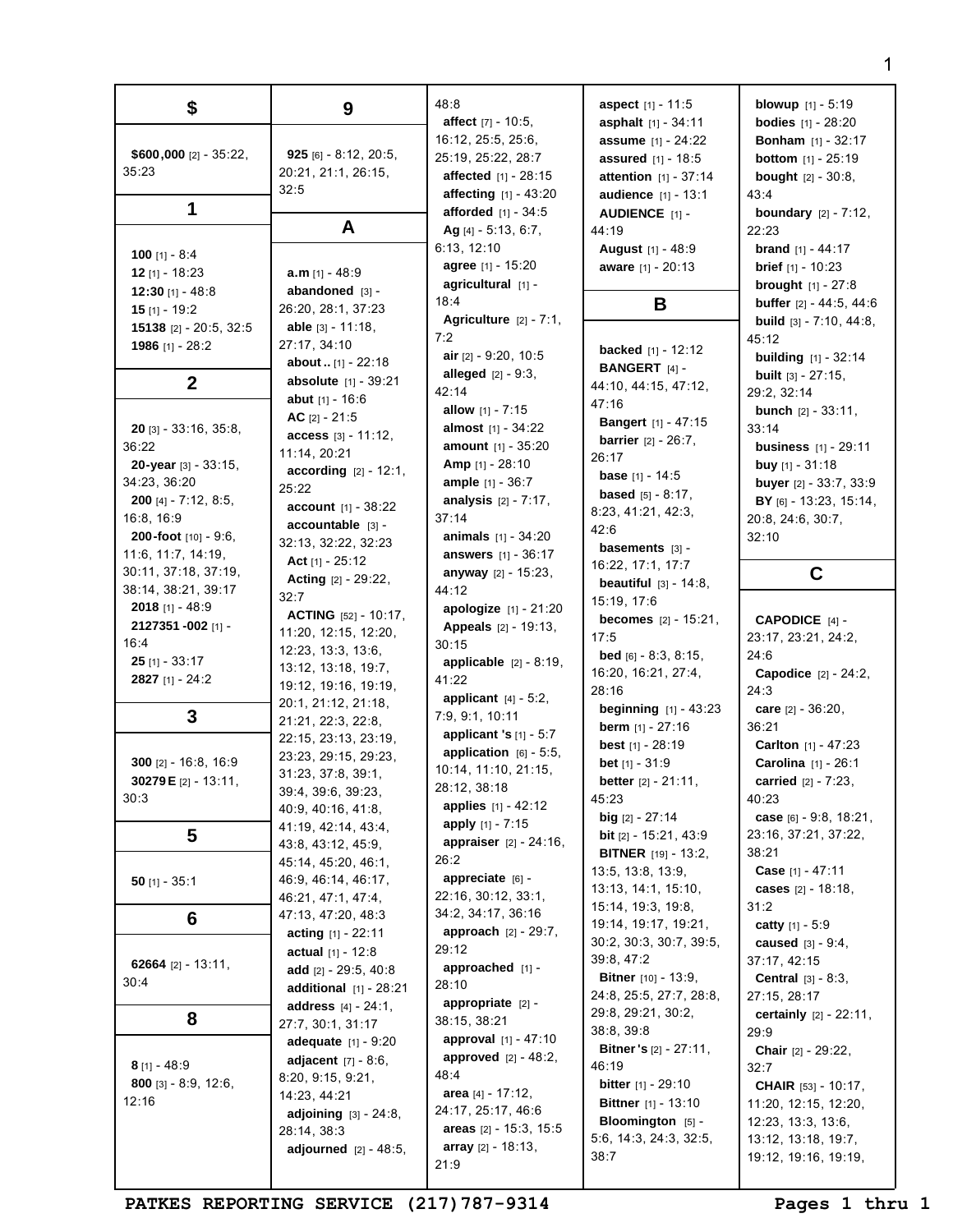| 20:1, 21:12, 21:18,                             | 8:16, 40:20, 41:20                          | 43:6, 43:10, 45:11,                 | distinguished [2] -             | eventually $[2]$ -             |
|-------------------------------------------------|---------------------------------------------|-------------------------------------|---------------------------------|--------------------------------|
| 21:21, 22:3, 22:8,                              | congestion $[1] - 9:22$                     | 46:19, 47:10, 47:18                 | 7:22, 40:22                     | 33:12, 37:6                    |
| 22:11, 22:15, 23:13,                            | consider [1] - 26:9                         | <b>Dean</b> $[1] - 47:17$           | <b>District</b> $[20] - 5:13$ , | evergreens [1] -               |
| 23:19, 23:23, 29:15,                            | considered $[1] - 23:9$                     | deep $[2] - 8:4, 8:5$               | 5:14, 5:18, 6:5, 6:7,           | 18:17                          |
| 29:23, 31:23, 37:8,                             | construction [2] -                          | deeper $[1] - 44:8$                 | 6:13, 7:1, 7:2, 7:12,           | evidence [2] - 28:5,           |
| 39:1, 39:4, 39:6,                               | 10:6, 17:8                                  | <b>definite</b> $[1] - 17:22$       | 7:14, 8:6, 8:9, 8:21,           | 28:13                          |
| 39:23, 40:9, 40:16,                             | contemplating [1] -                         | <b>definitely</b> $[1] - 17:23$     | 9:6, 9:16, 12:7, 12:10,         | <b>exact</b> $[1] - 20:5$      |
| 41:8, 41:19, 42:14,                             | 38:13                                       | degrees $[1] - 26:3$                | 12:19, 37:20, 38:4              | exactly [2] - 32:15,           |
| 43:4, 43:8, 43:12,                              | contention $[2]$ -                          | deliberate $[1] - 40:4$             | district $[2] - 7:4, 36:6$      | 46:21                          |
| 45:9, 45:14, 45:20,                             | 43:16, 43:19                                | delighted [1] - 14:15               | do $[1] - 43:17$                | except [1] - 47:2              |
| 46:1, 46:9, 46:14,                              | <b>converter</b> $[3] - 21:2$ ,             | deliver [1] - 6:21                  | <b>door</b> $[1] - 43:2$        | <b>exception</b> $[1] - 21:14$ |
| 46:17, 46:21, 47:1,                             | 21:3, 21:5                                  | deposits [1] - 34:11                | doubt $[2] - 17:13$ ,           | <b>excited</b> $[2] - 14:4$ ,  |
| 47:4, 47:13, 47:20,                             | cool [1] - 39:9                             | <b>described</b> $[1] - 11:11$      | 17:15                           | 14:7                           |
| 48:3                                            | <b>corn</b> $[3] - 6:6, 6:10,$              | design $[1] - 22:1$                 | down [8] - 20:23,               | exclusively [3] -              |
| challenges [1] -                                | 12:13                                       | desire $[4] - 8:23$ ,               | 24:13, 25:21, 33:14,            | 8:23, 42:3, 42:10              |
| 32:18                                           | corner $[2] - 5:9, 6:2$                     | 42:3, 42:6, 42:10                   | 33:21, 35:5, 35:17,             | <b>excuse</b> [1] - 22:20      |
| change $[2] - 45:11$ ,                          | cost $[1] - 5:3$                            | destroying [3] -                    | 45:15                           | <b>existing</b> $[3] - 6:23$ , |
| 46:18                                           | <b>county</b> $[2] - 31:8$ ,                | 35:2, 35:8, 36:3                    | drainage $[8] - 16:20$ ,        | 23:7, 23:10                    |
| changing [1] - 43:14                            | 31:13                                       | <b>detail</b> $[1] - 25:16$         | 17:11, 17:14, 27:8,             | expect $[2] - 18:22$ ,         |
| Chicago [1] - 24:17                             | County [9] - 7:11,                          | details [1] - 18:10                 | 27:10, 27:11, 27:16,            | 20:18                          |
| children [1] - 14:11                            | 13:9, 13:16, 19:18,                         | detrimental $[2]$ -                 | 27:20                           | <b>experts</b> $[4] - 25:3$ ,  |
| choose [1] - 35:18                              | 25:12, 30:10, 30:17,                        | 9:10, 42:20                         | drains $[3] - 17:12$ ,          | 25:7, 28:14, 33:3              |
| City $[2] - 13:11, 30:3$                        | 38:13, 39:18                                | develop $[2] - 16:17$ ,             | 27:11, 27:12                    | <b>extension</b> $[1] - 8:14$  |
| clarify [1] - 17:1                              | couple $[1] - 31:2$                         | 34:10                               | drive $[1] - 16:19$             | extremely [1] - 25:13          |
| classification [2] -                            | course [1] - 31:20                          | developable [1] -                   | driveway [1] - 20:22            |                                |
| 8:20, 42:1                                      | <b>courtesy</b> $[1] - 28:8$                | 11:7                                | due [2] - 9:14, 41:9            | F                              |
| clean $[1]$ - 16:23                             | $CR$ 900 [1] - 13:11                        | developed [4] -                     |                                 |                                |
| clear [2] - 24:9,                               | CR900N $[1] - 30:3$                         | 35:18, 43:22, 44:2,                 | Е                               |                                |
| 35:10                                           | crawl $[2] - 16:22$ ,                       | 44:3                                |                                 | facility $[2] - 5:22$ ,        |
| cleared $[1] - 28:18$                           | 17:7                                        |                                     |                                 | 10:7                           |
|                                                 |                                             |                                     |                                 |                                |
| Clinton [1] - 36:4                              |                                             | developing [1] -                    | earth $[1] - 36:22$             | facing $[3] - 5:23$ ,          |
| clock $[1] - 31:15$                             | <b>created</b> $[2] - 9:5$ ,<br>42:16       | 44:11                               | east $[24] - 7:3, 7:7,$         | 6:16                           |
| close $[3] - 11:22$ ,                           |                                             | development [3] -                   | 7:13, 8:7, 8:9, 8:13,           | <b>family</b> $[2] - 7:3$ ,    |
| 12:4, 36:19                                     | creates $[1] - 35:15$                       | 9:16, 11:3, 38:9                    | 8:21, 9:17, 12:6,               | 31:19                          |
| closes $[1] - 48:6$                             | creating [2] - 36:21,<br>42:18              | develops $[1] - 14:7$               | 22:20, 22:23, 24:8,             | <b>fantastic</b> $[1] - 15:20$ |
| closest [4] - 12:5,                             |                                             | device [1] - 21:4                   | 26:7, 27:12, 28:3,              | farm $[19] - 5:22, 6:19,$      |
| 12:8, 12:16, 35:23                              | <b>Creek</b> $[2] - 24:16$ ,<br>24:23       | <b>DICK</b> [12] - 12:3,            | 28:9, 29:8, 29:13,              | 7:10, 7:11, 7:16, 9:2,         |
| closing $[4] - 39:2$ ,                          |                                             | 12:5, 12:13, 12:18,                 | 32:12, 32:16, 35:17,            | 10:3, 10:12, 15:1,             |
| 39:3, 39:7, 40:2                                | Crestwood [3] -                             | 45:17, 45:22, 47:15,                | 40:6, 46:13, 46:20              | 15:17, 16:17, 18:3,            |
| $co$ [1] - 31:17                                | 14:9, 15:18, 17:6<br>crop [6] - 6:4, 7:7,   | 47:17, 47:19, 47:21,<br>47:23, 48:2 | <b>East</b> $[2] - 20:5$ , 32:5 | 25:18, 31:19, 35:21,           |
| co-op $[1]$ - 31:17                             | 7:8, 8:7, 8:13, 8:21                        | difference $[3] - 16:9$ ,           | eastern $[1] - 18:13$           | 38:1, 38:14                    |
| Code [1] - 7:11                                 | crops $[1] - 38:6$                          | 16:10, 33:2                         | ecologically [1] -              | <b>farmland</b> $[2] - 38:6$ , |
| <b>coming</b> $[1] - 29:6$                      | current [2] - 12:17,                        | different [1] - 40:17               | 34:12                           | 43:3                           |
| <b>comments</b> $[1] - 33:2$                    | 41:13                                       | <b>difficult</b> $[1] - 11:3$       | effect $[1] - 26:4$             | farms $[4] - 9:15$ ,           |
| company [2] - 24:18,                            | cut $[2] - 33:14, 35:5$                     | difficulty $[2] - 9:3$ ,            | eliminating $[2]$ -             | 14:5, 28:11, 41:7              |
| 26:6                                            | <b>cutting</b> $[1] - 33:21$                | 42:15                               | 34:23, 36:11                    | feet $[7] - 7:12, 8:5,$        |
| comparable $[1]$ -                              | <b>Cypress</b> $[2] - 24:16$ ,              | dig $[1] - 24:12$                   | emissions $[1] - 10:4$          | 8:9, 12:6, 12:16,              |
| 38:7                                            | 24:23                                       | diminish $[1] - 10:1$               | endanger $[1] - 9:23$           | 18:23, 19:2                    |
| <b>compared</b> $[1] - 38:8$                    |                                             | <b>directly</b> $[2] - 14:23$ ,     | enjoy $[3] - 14:21$ ,           | fencing $[1] - 18.6$           |
| comparison [1] -                                | D                                           | 32:16                               | 30:12, 30:16                    | field $[2] - 25:4, 25:8$       |
| 25:16                                           |                                             | disagree $[1] - 43:13$              | enjoys [1] - 30:9               | <b>figure</b> $[1] - 31:4$     |
| concern $[1] - 24:10$                           |                                             | discussed $[1]$ -                   | entire [2] - 17:12,             | <b>fills</b> $[1] - 14:8$      |
| concerned [4] -                                 | dam [1] - 27:14                             | 28:22                               | 25:11                           | fine $[2] - 29:14$ ,           |
| 30:23, 31:1, 31:10,                             | danger $[1] - 9:23$                         | discussing $[2]$ -                  | entitled [1] - 29:9             | 34:15                          |
| 31:11                                           | date $[1] - 38:18$                          | 21:13, 21:14                        | <b>envision</b> $[1] - 30:13$   | fire $[1] - 9:23$              |
| concludes [1] -                                 | DC $[2] - 21:5$                             | discussion $[1]$ - 22:2             | <b>equation</b> $[1] - 26:9$    | five $[4] - 28:3, 31:2,$       |
| 10:16                                           | <b>dealing</b> $[1] - 43:1$                 | discussions $[1]$ -                 | especially $[1] - 34:3$         | 31:7, 31:9                     |
| conclusion $[3]$ -                              | <b>DEAN</b> $[13] - 11:22$ ,                | 21:19                               | <b>estate</b> $[1] - 39:10$     | flood $[2] - 16:22$ ,          |
| 10:13, 25:19, 26:4<br>conditions $[4] - 7:20$ , | 12:4, 12:11, 12:14,<br>12:21, 40:13, 42:23, | <b>disrupt</b> $[1] - 16:20$        | evening $[2] - 13:2$ ,<br>20:11 | 17:10<br>folks $[8] - 13:17$ , |

**PATKES REPORTING SERVICE (217)787-9314 Pages 2 thru 2** 

2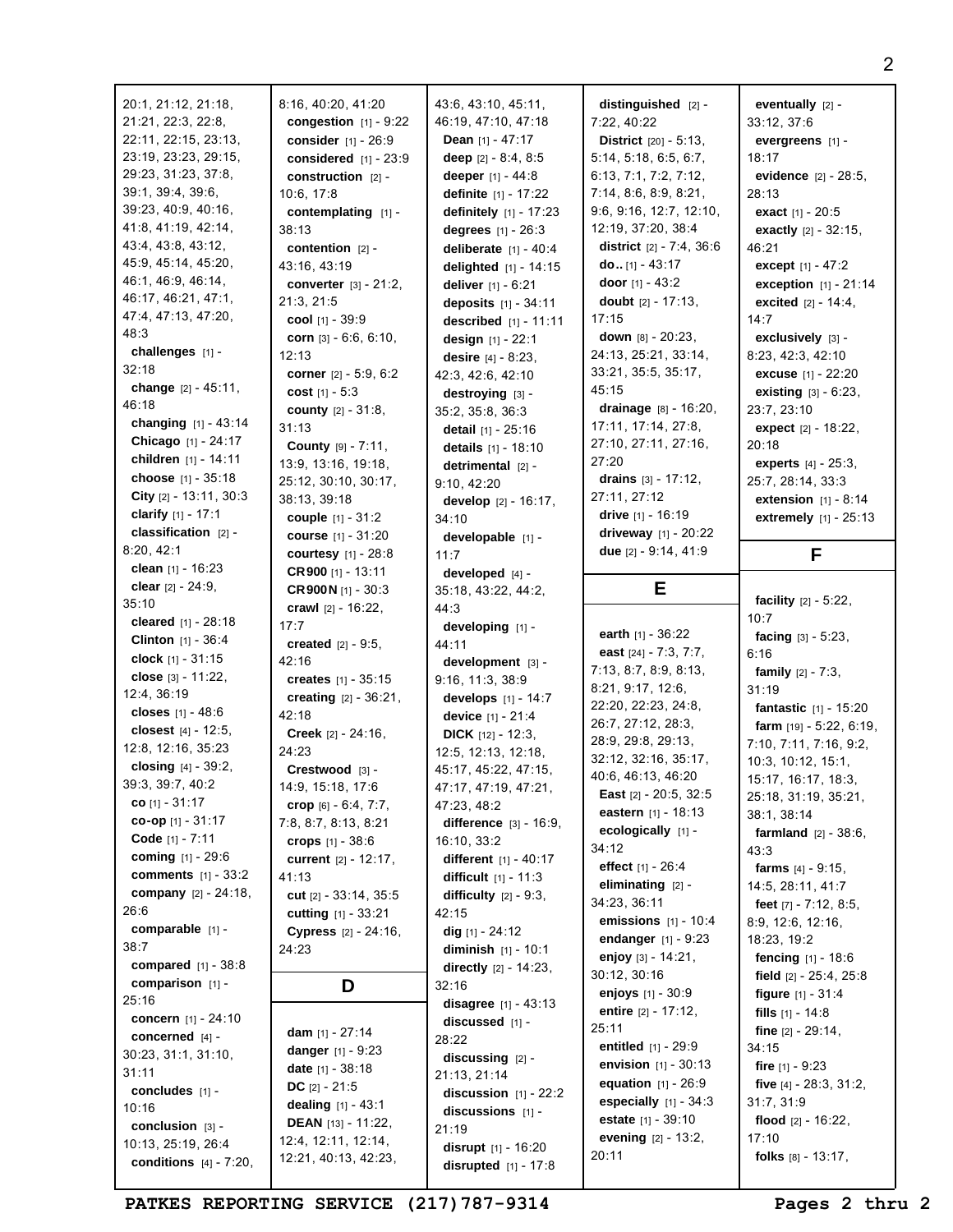| 31:12<br>29:7<br>17:14, 17:19, 17:23,<br><b>machinery</b> $[1] - 35:4$<br>н<br><b>follow</b> $[3] - 32:18$ ,<br>20:10, 33:10, 34:1,<br><b>large</b> $[2] - 44:10$ ,<br>main $[1] - 24:9$<br>32:20, 39:15<br>35:19, 38:1, 38:2,<br>44:12<br>majority $[1] - 20:18$<br><b>followed</b> $[1] - 32:14$<br>38:13, 39:20, 40:15<br><b>larger</b> $[1] - 35:13$<br>H-e-i-d-r-i-c-k $[1]$ -<br><b>man</b> $[1] - 36:16$<br><b>following</b> $[1] - 39:14$<br><b>impacted</b> $[1] - 9:18$<br>last $[2] - 13:8, 20:4$<br>20:4<br>map $[4] - 5:5, 5:12,$<br>follows $[1] - 7:18$<br><b>impacting</b> $[1] - 44:4$<br><b>late</b> $[1] - 36:15$<br><b>hardly</b> $[1] - 31:4$<br>12:2, 15:12<br><b>forest</b> $[1] - 36:7$<br><b>impacts</b> $[1] - 35:4$<br>law [2] - 5:1, 34:4<br><b>hardship</b> $[9] - 7:21$ ,<br>marketable [1] -<br>impair [2] - 9:20,<br><b>Forgive</b> $[1] - 22:13$<br>least $[1] - 38:20$<br>9:4, 37:17, 40:21,<br>33:17<br>10:1<br>former $[4] - 8:2$ ,<br><b>leave</b> $[2] - 26:16$ ,<br>41:3, 41:10, 41:13,<br><b>Mason</b> $[2] - 13:11$ ,<br>8:14, 28:16, 46:5<br><b>improve</b> $[3] - 27:10$ ,<br>26:17<br>41:17, 42:15<br>30:3<br>27:17, 27:21<br>framing $[1] - 16:19$<br><b>leaving</b> $[2] - 23:7$ ,<br><b>hardships</b> $[1] - 34:9$<br><b>matter</b> $[1] - 33:8$<br>Freedom [1] - 25:11<br>improvements [2] -<br>23:9<br>heading [1] - 14:11<br>mature [2] - 20:13,<br>9:12, 42:21<br>left $[5] - 5:23, 6:1,$<br><b>FROM</b> $[1] - 44:19$<br><b>heard</b> $[2] - 18:20$ ,<br>36:11<br>inconvenience [2] -<br>33:18, 33:19, 45:18<br><b>front</b> $[1] - 5:22$<br>41:6<br><b>maximum</b> $[1] - 19:1$<br>7:22, 40:22<br>lends $[1] - 11:15$<br>full $[3] - 11:6, 14:8,$<br><b>hearing</b> $[3] - 22:6$ ,<br>McGarr $[1] - 24:15$<br><b>increase</b> $[2] - 9:21$ ,<br>26:2<br><b>lenient</b> $[1] - 13:20$<br>26:1, 48:6<br><b>McHenry</b> $[1] - 25:12$<br>9:22<br>full-time [1] - 26:2<br><b>LENZ</b> $[2] - 37:13$ ,<br><b>hearings</b> $[1] - 28:13$<br>McLean $[6] - 7:11$ ,<br>Information $[1]$ -<br>39:3<br>fun $[1] - 31:5$<br>heavy $[1] - 35:4$<br>13:9, 13:16, 30:10,<br>25:11<br>LeRoy [1] - 31:18<br>future [2] - 9:16, 44:1<br>heck $[3] - 30:23$ ,<br>30:17, 39:18<br><b>injuring</b> $[1] - 43:1$<br>less [1] - 18:23<br>31:2, 31:11<br><b>means</b> $[1] - 37:22$<br><b>injurious</b> $[2] - 9:11$ ,<br>G<br><b>letter</b> $[5] - 7:23$ , 14:3,<br><b>HEIDRICK</b> $[15]$ -<br>meets $[2] - 10:14$ ,<br>42:21<br>40:23, 41:11, 41:17<br>20:3, 20:9, 21:17,<br>40:13<br><b>inputs</b> $[1] - 31:18$<br>light [2] - 9:20, 22:18<br>21:20, 21:22, 22:10,<br>garden [1] - 28:19<br><b>members</b> $[4] - 19:10$ ,<br><b>inserted</b> $[1] - 17:21$<br>likely $[14] - 9:7, 9:14,$<br>22:13, 22:17, 23:8,<br>gasses [1] - 10:5<br>19:15, 19:18, 31:17<br>install [1] - 20:20<br>9:17, 17:17, 17:18,<br>32:4, 32:10, 44:21,<br><b>generally</b> $[4] - 8:19$ ,<br><b>mentioned</b> $[3] - 15:6$ ,<br>$interest$ [2] - 9:5,<br>17:21, 17:22, 18:23,<br>45:2, 45:7, 45:21<br>41:22, 42:7, 43:12<br>20:11, 30:22<br>42:17<br>37:20, 38:2, 39:20,<br><b>Heidrick</b> $[3] - 20:3$ ,<br>generate [4] - 14:10,<br><b>mentions</b> $[1] - 34:9$<br><b>inverter</b> $[1] - 21:6$<br>39:21, 45:17<br>32:4, 32:6<br>14:11, 15:21, 35:21<br>mere $[2] - 7:22$ ,<br><b>issue</b> $[1] - 37:19$<br><b>limit</b> $[1]$ - 19:2<br><b>held</b> $[3] - 32:13$ ,<br><b>generated</b> $[1] - 10:7$<br>40:22<br>line [4] - 25:19,<br>32:21, 32:22<br>generates [1] - 10:3<br><b>Michael</b> $[3] - 20:3$ ,<br>45:13, 45:23, 46:2<br>J<br>help [2] - 16:23, 17:9<br>gentleman [3] -<br>32:4, 32:6<br>lines $[14] - 27:2$ ,<br>high $[1] - 26:12$<br>25:23, 26:14, 39:13<br><b>middle</b> $[2] - 21:8$ ,<br>44:11, 44:12, 44:14,<br>highest [1] - 28:19<br>Jim $[2] - 29:12, 38:6$<br>given $[1] - 36:17$<br>45:15<br>44:16, 44:18, 45:1,<br>hired [1] - 24:17<br>job [1] - 19:20<br>God [1] - 26:21<br><b>might</b> $[3] - 33:7$ ,<br>45:6, 45:8, 45:10,<br><b>home</b> $[6] - 12:5$ ,<br><b>John</b> $[4] - 24:2$ ,<br>Grain [1] - 31:18<br>34:5, 40:7<br>45:18, 45:19, 46:4,<br>12:8, 12:10, 12:18,<br>30:22, 34:9, 38:8<br>grant $[1]$ - 21:14<br>mile $[4] - 8:5, 15:6,$<br>46:11<br>31:6, 36:19<br><b>JOHN</b> [1] - 24:6<br><b>granting</b> $[3] - 9:9$ ,<br>15:7, 16:10<br><b>listed</b> $[1] - 21:23$<br><b>homes</b> $[4] - 11:23$ ,<br>judgment [2] - 38:19<br>38:10, 42:19<br><b>mind</b> $[1] - 38:16$<br><b>listened</b> $[1] - 33:2$<br>12:4, 12:12, 14:8<br>grass $[3] - 33:22$ ,<br>minded $[1] - 34:13$<br><b>lives</b> $[1] - 26:14$<br><b>honest</b> $[1] - 18:2$<br>K<br>36:23, 37:5<br>mine $[5] - 39:11$ ,<br><b>living</b> $[1] - 34:21$<br>hope $[2] - 34:5$ ,<br>grasslands $[1]$ -<br>39:12, 47:2<br><b>local</b> $[4] - 31:16$ ,<br>38:22<br>33:19<br>minimal $[2] - 9:14$ ,<br>31:17, 31:19, 31:20<br><b>keep</b> $[2] - 10:22$<br>hoping [1] - 27:20<br>great $[4] - 26:20$ ,<br>35:20<br><b>located</b> $[7] - 5:6$ ,<br>30:19<br>house $[1] - 25:17$<br>33:16, 34:3, 34:4<br>$minimum \;  31 - 10:9$ .<br>5:17, 6:8, 6:20, 8:7,<br>key [1] - 11:18<br><b>humans</b> $[1] - 34:18$<br>greater [1] - 35:19<br>47:5, 47:8<br>9:13, 42:22<br>kid [1] - 29:1<br><b>hundred</b> $[1] - 35:2$<br>greenhouse [1] -<br><b>Minnesota</b> $[1] - 37:1$<br>look [9] - 23:6, 25:3,<br><b>kind</b> $[2] - 24:20$ ,<br>10:4<br><b>missing</b> $[1] - 33:4$<br>25:7, 34:6, 36:2, 36:4,<br>39:11<br>ı<br>ground $[2] - 26:12$ ,<br><b>mitigable</b> $[1] - 41:3$<br>36:5, 43:20<br>kinds [1] - 30:16<br>38:7<br><b>mitigate</b> $[1] - 17:9$<br><b>looking</b> $[5] - 12:2$ ,<br>grow $[1] - 34:12$<br><b>mitigated</b> $[1] - 41:4$<br>20:14, 22:9, 31:14,<br>$I - 1$ [1] - 32:12<br>L<br><b>guess</b> $[2] - 27:13$ ,<br>35:13<br><b>modern</b> $[1] - 38:18$<br><b>Illinois</b> $[6] - 8:3$ ,<br>29:14<br><b>looks</b> $[4] - 6:10$ ,<br><b>money</b> $[7] - 9:1$ ,<br>13:11, 24:3, 27:3,<br><b>Gulf</b> $[3] - 8:3, 27:15,$<br>labeled $[1] - 16:4$<br>6:15, 6:17, 6:19<br>14:11, 15:22, 28:23,<br>27:15, 30:3<br>28:17<br>42:4, 42:6, 42:11<br>laid $[3] - 31:13, 39:18$<br><b>low</b> $[3] - 20:10, 38:1,$<br><b>imagine</b> $[1] - 38:12$<br>guy [1] - 17:4<br>38:13<br>most $[1] - 15:19$<br><b>land</b> $[10] - 7:5, 8:14,$<br><b>immediate</b> $[2] - 41:3$ ,<br>guys [8] - 10:18,<br>mother $[1] - 34:4$<br>10:10, 34:10, 34:11,<br><b>lowest</b> $[1] - 28:18$<br>44:3<br>20:7, 24:14, 24:22,<br>35:10, 42:7, 43:20,<br>mother-in-law [1] - | 16:19, 17:6, 19:9,<br>19:10, 30:10, 30:16, | 31:6, 35:20, 37:2,<br>40:3 | immediately $[1] - 8:7$<br><b>impact</b> $[13] - 9:15$ , | 44:4, 47:6<br>landowners $[1]$ - | M |
|--------------------------------------------------------------------------------------------------------------------------------------------------------------------------------------------------------------------------------------------------------------------------------------------------------------------------------------------------------------------------------------------------------------------------------------------------------------------------------------------------------------------------------------------------------------------------------------------------------------------------------------------------------------------------------------------------------------------------------------------------------------------------------------------------------------------------------------------------------------------------------------------------------------------------------------------------------------------------------------------------------------------------------------------------------------------------------------------------------------------------------------------------------------------------------------------------------------------------------------------------------------------------------------------------------------------------------------------------------------------------------------------------------------------------------------------------------------------------------------------------------------------------------------------------------------------------------------------------------------------------------------------------------------------------------------------------------------------------------------------------------------------------------------------------------------------------------------------------------------------------------------------------------------------------------------------------------------------------------------------------------------------------------------------------------------------------------------------------------------------------------------------------------------------------------------------------------------------------------------------------------------------------------------------------------------------------------------------------------------------------------------------------------------------------------------------------------------------------------------------------------------------------------------------------------------------------------------------------------------------------------------------------------------------------------------------------------------------------------------------------------------------------------------------------------------------------------------------------------------------------------------------------------------------------------------------------------------------------------------------------------------------------------------------------------------------------------------------------------------------------------------------------------------------------------------------------------------------------------------------------------------------------------------------------------------------------------------------------------------------------------------------------------------------------------------------------------------------------------------------------------------------------------------------------------------------------------------------------------------------------------------------------------------------------------------------------------------------------------------------------------------------------------------------------------------------------------------------------------------------------------------------------------------------------------------------------------------------------------------------------------------------------------------------------------------------------------------------------------------------------------------------------------------------------------------------------------------------------------------------------------------------------------------------------------------------------------------------------------------------------------------------------------------------------------------------------------------------------------------------------------------------------------------------------------------------------------------------------------------------------------------------------------------------------------------------------------------------------------------------------------------------------------------------------------------------------------------------------------------------------------------------------------------------------------------------------------------------------------------------------------------------------------------------------------------------------------------------------------------------------------------------------------------------------------------------------------------------------------------------------------------------------------------------------------------------------------------------------------------------------------------------------------------------------------------------------------------------------------------------------------------------------------------------------------------------------------------------------------------------------------------------------------------------------------------------------------------------------------------------------------------------------------------------------------------------------------------------------------------------------------------------------------------------------------------------------------------------------------------------------------------------------------------------------------------------------------------------------------------------------------------------------------------------------------------------------------------------------------------------------------------------------------------------------------------------------------------------------------------------------------------------------------------------------------------------------------------------------------------------|--------------------------------------------|----------------------------|----------------------------------------------------------|----------------------------------|---|
|                                                                                                                                                                                                                                                                                                                                                                                                                                                                                                                                                                                                                                                                                                                                                                                                                                                                                                                                                                                                                                                                                                                                                                                                                                                                                                                                                                                                                                                                                                                                                                                                                                                                                                                                                                                                                                                                                                                                                                                                                                                                                                                                                                                                                                                                                                                                                                                                                                                                                                                                                                                                                                                                                                                                                                                                                                                                                                                                                                                                                                                                                                                                                                                                                                                                                                                                                                                                                                                                                                                                                                                                                                                                                                                                                                                                                                                                                                                                                                                                                                                                                                                                                                                                                                                                                                                                                                                                                                                                                                                                                                                                                                                                                                                                                                                                                                                                                                                                                                                                                                                                                                                                                                                                                                                                                                                                                                                                                                                                                                                                                                                                                                                                                                                                                                                                                                                                                                                                                                                                                                                                                                                                                                                                                                                                                                                                                                                                                                                                                            |                                            |                            |                                                          |                                  |   |
|                                                                                                                                                                                                                                                                                                                                                                                                                                                                                                                                                                                                                                                                                                                                                                                                                                                                                                                                                                                                                                                                                                                                                                                                                                                                                                                                                                                                                                                                                                                                                                                                                                                                                                                                                                                                                                                                                                                                                                                                                                                                                                                                                                                                                                                                                                                                                                                                                                                                                                                                                                                                                                                                                                                                                                                                                                                                                                                                                                                                                                                                                                                                                                                                                                                                                                                                                                                                                                                                                                                                                                                                                                                                                                                                                                                                                                                                                                                                                                                                                                                                                                                                                                                                                                                                                                                                                                                                                                                                                                                                                                                                                                                                                                                                                                                                                                                                                                                                                                                                                                                                                                                                                                                                                                                                                                                                                                                                                                                                                                                                                                                                                                                                                                                                                                                                                                                                                                                                                                                                                                                                                                                                                                                                                                                                                                                                                                                                                                                                                            |                                            |                            |                                                          |                                  |   |
|                                                                                                                                                                                                                                                                                                                                                                                                                                                                                                                                                                                                                                                                                                                                                                                                                                                                                                                                                                                                                                                                                                                                                                                                                                                                                                                                                                                                                                                                                                                                                                                                                                                                                                                                                                                                                                                                                                                                                                                                                                                                                                                                                                                                                                                                                                                                                                                                                                                                                                                                                                                                                                                                                                                                                                                                                                                                                                                                                                                                                                                                                                                                                                                                                                                                                                                                                                                                                                                                                                                                                                                                                                                                                                                                                                                                                                                                                                                                                                                                                                                                                                                                                                                                                                                                                                                                                                                                                                                                                                                                                                                                                                                                                                                                                                                                                                                                                                                                                                                                                                                                                                                                                                                                                                                                                                                                                                                                                                                                                                                                                                                                                                                                                                                                                                                                                                                                                                                                                                                                                                                                                                                                                                                                                                                                                                                                                                                                                                                                                            |                                            |                            |                                                          |                                  |   |
|                                                                                                                                                                                                                                                                                                                                                                                                                                                                                                                                                                                                                                                                                                                                                                                                                                                                                                                                                                                                                                                                                                                                                                                                                                                                                                                                                                                                                                                                                                                                                                                                                                                                                                                                                                                                                                                                                                                                                                                                                                                                                                                                                                                                                                                                                                                                                                                                                                                                                                                                                                                                                                                                                                                                                                                                                                                                                                                                                                                                                                                                                                                                                                                                                                                                                                                                                                                                                                                                                                                                                                                                                                                                                                                                                                                                                                                                                                                                                                                                                                                                                                                                                                                                                                                                                                                                                                                                                                                                                                                                                                                                                                                                                                                                                                                                                                                                                                                                                                                                                                                                                                                                                                                                                                                                                                                                                                                                                                                                                                                                                                                                                                                                                                                                                                                                                                                                                                                                                                                                                                                                                                                                                                                                                                                                                                                                                                                                                                                                                            |                                            |                            |                                                          |                                  |   |
|                                                                                                                                                                                                                                                                                                                                                                                                                                                                                                                                                                                                                                                                                                                                                                                                                                                                                                                                                                                                                                                                                                                                                                                                                                                                                                                                                                                                                                                                                                                                                                                                                                                                                                                                                                                                                                                                                                                                                                                                                                                                                                                                                                                                                                                                                                                                                                                                                                                                                                                                                                                                                                                                                                                                                                                                                                                                                                                                                                                                                                                                                                                                                                                                                                                                                                                                                                                                                                                                                                                                                                                                                                                                                                                                                                                                                                                                                                                                                                                                                                                                                                                                                                                                                                                                                                                                                                                                                                                                                                                                                                                                                                                                                                                                                                                                                                                                                                                                                                                                                                                                                                                                                                                                                                                                                                                                                                                                                                                                                                                                                                                                                                                                                                                                                                                                                                                                                                                                                                                                                                                                                                                                                                                                                                                                                                                                                                                                                                                                                            |                                            |                            |                                                          |                                  |   |
|                                                                                                                                                                                                                                                                                                                                                                                                                                                                                                                                                                                                                                                                                                                                                                                                                                                                                                                                                                                                                                                                                                                                                                                                                                                                                                                                                                                                                                                                                                                                                                                                                                                                                                                                                                                                                                                                                                                                                                                                                                                                                                                                                                                                                                                                                                                                                                                                                                                                                                                                                                                                                                                                                                                                                                                                                                                                                                                                                                                                                                                                                                                                                                                                                                                                                                                                                                                                                                                                                                                                                                                                                                                                                                                                                                                                                                                                                                                                                                                                                                                                                                                                                                                                                                                                                                                                                                                                                                                                                                                                                                                                                                                                                                                                                                                                                                                                                                                                                                                                                                                                                                                                                                                                                                                                                                                                                                                                                                                                                                                                                                                                                                                                                                                                                                                                                                                                                                                                                                                                                                                                                                                                                                                                                                                                                                                                                                                                                                                                                            |                                            |                            |                                                          |                                  |   |
|                                                                                                                                                                                                                                                                                                                                                                                                                                                                                                                                                                                                                                                                                                                                                                                                                                                                                                                                                                                                                                                                                                                                                                                                                                                                                                                                                                                                                                                                                                                                                                                                                                                                                                                                                                                                                                                                                                                                                                                                                                                                                                                                                                                                                                                                                                                                                                                                                                                                                                                                                                                                                                                                                                                                                                                                                                                                                                                                                                                                                                                                                                                                                                                                                                                                                                                                                                                                                                                                                                                                                                                                                                                                                                                                                                                                                                                                                                                                                                                                                                                                                                                                                                                                                                                                                                                                                                                                                                                                                                                                                                                                                                                                                                                                                                                                                                                                                                                                                                                                                                                                                                                                                                                                                                                                                                                                                                                                                                                                                                                                                                                                                                                                                                                                                                                                                                                                                                                                                                                                                                                                                                                                                                                                                                                                                                                                                                                                                                                                                            |                                            |                            |                                                          |                                  |   |
|                                                                                                                                                                                                                                                                                                                                                                                                                                                                                                                                                                                                                                                                                                                                                                                                                                                                                                                                                                                                                                                                                                                                                                                                                                                                                                                                                                                                                                                                                                                                                                                                                                                                                                                                                                                                                                                                                                                                                                                                                                                                                                                                                                                                                                                                                                                                                                                                                                                                                                                                                                                                                                                                                                                                                                                                                                                                                                                                                                                                                                                                                                                                                                                                                                                                                                                                                                                                                                                                                                                                                                                                                                                                                                                                                                                                                                                                                                                                                                                                                                                                                                                                                                                                                                                                                                                                                                                                                                                                                                                                                                                                                                                                                                                                                                                                                                                                                                                                                                                                                                                                                                                                                                                                                                                                                                                                                                                                                                                                                                                                                                                                                                                                                                                                                                                                                                                                                                                                                                                                                                                                                                                                                                                                                                                                                                                                                                                                                                                                                            |                                            |                            |                                                          |                                  |   |
|                                                                                                                                                                                                                                                                                                                                                                                                                                                                                                                                                                                                                                                                                                                                                                                                                                                                                                                                                                                                                                                                                                                                                                                                                                                                                                                                                                                                                                                                                                                                                                                                                                                                                                                                                                                                                                                                                                                                                                                                                                                                                                                                                                                                                                                                                                                                                                                                                                                                                                                                                                                                                                                                                                                                                                                                                                                                                                                                                                                                                                                                                                                                                                                                                                                                                                                                                                                                                                                                                                                                                                                                                                                                                                                                                                                                                                                                                                                                                                                                                                                                                                                                                                                                                                                                                                                                                                                                                                                                                                                                                                                                                                                                                                                                                                                                                                                                                                                                                                                                                                                                                                                                                                                                                                                                                                                                                                                                                                                                                                                                                                                                                                                                                                                                                                                                                                                                                                                                                                                                                                                                                                                                                                                                                                                                                                                                                                                                                                                                                            |                                            |                            |                                                          |                                  |   |
|                                                                                                                                                                                                                                                                                                                                                                                                                                                                                                                                                                                                                                                                                                                                                                                                                                                                                                                                                                                                                                                                                                                                                                                                                                                                                                                                                                                                                                                                                                                                                                                                                                                                                                                                                                                                                                                                                                                                                                                                                                                                                                                                                                                                                                                                                                                                                                                                                                                                                                                                                                                                                                                                                                                                                                                                                                                                                                                                                                                                                                                                                                                                                                                                                                                                                                                                                                                                                                                                                                                                                                                                                                                                                                                                                                                                                                                                                                                                                                                                                                                                                                                                                                                                                                                                                                                                                                                                                                                                                                                                                                                                                                                                                                                                                                                                                                                                                                                                                                                                                                                                                                                                                                                                                                                                                                                                                                                                                                                                                                                                                                                                                                                                                                                                                                                                                                                                                                                                                                                                                                                                                                                                                                                                                                                                                                                                                                                                                                                                                            |                                            |                            |                                                          |                                  |   |
|                                                                                                                                                                                                                                                                                                                                                                                                                                                                                                                                                                                                                                                                                                                                                                                                                                                                                                                                                                                                                                                                                                                                                                                                                                                                                                                                                                                                                                                                                                                                                                                                                                                                                                                                                                                                                                                                                                                                                                                                                                                                                                                                                                                                                                                                                                                                                                                                                                                                                                                                                                                                                                                                                                                                                                                                                                                                                                                                                                                                                                                                                                                                                                                                                                                                                                                                                                                                                                                                                                                                                                                                                                                                                                                                                                                                                                                                                                                                                                                                                                                                                                                                                                                                                                                                                                                                                                                                                                                                                                                                                                                                                                                                                                                                                                                                                                                                                                                                                                                                                                                                                                                                                                                                                                                                                                                                                                                                                                                                                                                                                                                                                                                                                                                                                                                                                                                                                                                                                                                                                                                                                                                                                                                                                                                                                                                                                                                                                                                                                            |                                            |                            |                                                          |                                  |   |
|                                                                                                                                                                                                                                                                                                                                                                                                                                                                                                                                                                                                                                                                                                                                                                                                                                                                                                                                                                                                                                                                                                                                                                                                                                                                                                                                                                                                                                                                                                                                                                                                                                                                                                                                                                                                                                                                                                                                                                                                                                                                                                                                                                                                                                                                                                                                                                                                                                                                                                                                                                                                                                                                                                                                                                                                                                                                                                                                                                                                                                                                                                                                                                                                                                                                                                                                                                                                                                                                                                                                                                                                                                                                                                                                                                                                                                                                                                                                                                                                                                                                                                                                                                                                                                                                                                                                                                                                                                                                                                                                                                                                                                                                                                                                                                                                                                                                                                                                                                                                                                                                                                                                                                                                                                                                                                                                                                                                                                                                                                                                                                                                                                                                                                                                                                                                                                                                                                                                                                                                                                                                                                                                                                                                                                                                                                                                                                                                                                                                                            |                                            |                            |                                                          |                                  |   |
|                                                                                                                                                                                                                                                                                                                                                                                                                                                                                                                                                                                                                                                                                                                                                                                                                                                                                                                                                                                                                                                                                                                                                                                                                                                                                                                                                                                                                                                                                                                                                                                                                                                                                                                                                                                                                                                                                                                                                                                                                                                                                                                                                                                                                                                                                                                                                                                                                                                                                                                                                                                                                                                                                                                                                                                                                                                                                                                                                                                                                                                                                                                                                                                                                                                                                                                                                                                                                                                                                                                                                                                                                                                                                                                                                                                                                                                                                                                                                                                                                                                                                                                                                                                                                                                                                                                                                                                                                                                                                                                                                                                                                                                                                                                                                                                                                                                                                                                                                                                                                                                                                                                                                                                                                                                                                                                                                                                                                                                                                                                                                                                                                                                                                                                                                                                                                                                                                                                                                                                                                                                                                                                                                                                                                                                                                                                                                                                                                                                                                            |                                            |                            |                                                          |                                  |   |
|                                                                                                                                                                                                                                                                                                                                                                                                                                                                                                                                                                                                                                                                                                                                                                                                                                                                                                                                                                                                                                                                                                                                                                                                                                                                                                                                                                                                                                                                                                                                                                                                                                                                                                                                                                                                                                                                                                                                                                                                                                                                                                                                                                                                                                                                                                                                                                                                                                                                                                                                                                                                                                                                                                                                                                                                                                                                                                                                                                                                                                                                                                                                                                                                                                                                                                                                                                                                                                                                                                                                                                                                                                                                                                                                                                                                                                                                                                                                                                                                                                                                                                                                                                                                                                                                                                                                                                                                                                                                                                                                                                                                                                                                                                                                                                                                                                                                                                                                                                                                                                                                                                                                                                                                                                                                                                                                                                                                                                                                                                                                                                                                                                                                                                                                                                                                                                                                                                                                                                                                                                                                                                                                                                                                                                                                                                                                                                                                                                                                                            |                                            |                            |                                                          |                                  |   |
|                                                                                                                                                                                                                                                                                                                                                                                                                                                                                                                                                                                                                                                                                                                                                                                                                                                                                                                                                                                                                                                                                                                                                                                                                                                                                                                                                                                                                                                                                                                                                                                                                                                                                                                                                                                                                                                                                                                                                                                                                                                                                                                                                                                                                                                                                                                                                                                                                                                                                                                                                                                                                                                                                                                                                                                                                                                                                                                                                                                                                                                                                                                                                                                                                                                                                                                                                                                                                                                                                                                                                                                                                                                                                                                                                                                                                                                                                                                                                                                                                                                                                                                                                                                                                                                                                                                                                                                                                                                                                                                                                                                                                                                                                                                                                                                                                                                                                                                                                                                                                                                                                                                                                                                                                                                                                                                                                                                                                                                                                                                                                                                                                                                                                                                                                                                                                                                                                                                                                                                                                                                                                                                                                                                                                                                                                                                                                                                                                                                                                            |                                            |                            |                                                          |                                  |   |
|                                                                                                                                                                                                                                                                                                                                                                                                                                                                                                                                                                                                                                                                                                                                                                                                                                                                                                                                                                                                                                                                                                                                                                                                                                                                                                                                                                                                                                                                                                                                                                                                                                                                                                                                                                                                                                                                                                                                                                                                                                                                                                                                                                                                                                                                                                                                                                                                                                                                                                                                                                                                                                                                                                                                                                                                                                                                                                                                                                                                                                                                                                                                                                                                                                                                                                                                                                                                                                                                                                                                                                                                                                                                                                                                                                                                                                                                                                                                                                                                                                                                                                                                                                                                                                                                                                                                                                                                                                                                                                                                                                                                                                                                                                                                                                                                                                                                                                                                                                                                                                                                                                                                                                                                                                                                                                                                                                                                                                                                                                                                                                                                                                                                                                                                                                                                                                                                                                                                                                                                                                                                                                                                                                                                                                                                                                                                                                                                                                                                                            |                                            |                            |                                                          |                                  |   |
|                                                                                                                                                                                                                                                                                                                                                                                                                                                                                                                                                                                                                                                                                                                                                                                                                                                                                                                                                                                                                                                                                                                                                                                                                                                                                                                                                                                                                                                                                                                                                                                                                                                                                                                                                                                                                                                                                                                                                                                                                                                                                                                                                                                                                                                                                                                                                                                                                                                                                                                                                                                                                                                                                                                                                                                                                                                                                                                                                                                                                                                                                                                                                                                                                                                                                                                                                                                                                                                                                                                                                                                                                                                                                                                                                                                                                                                                                                                                                                                                                                                                                                                                                                                                                                                                                                                                                                                                                                                                                                                                                                                                                                                                                                                                                                                                                                                                                                                                                                                                                                                                                                                                                                                                                                                                                                                                                                                                                                                                                                                                                                                                                                                                                                                                                                                                                                                                                                                                                                                                                                                                                                                                                                                                                                                                                                                                                                                                                                                                                            |                                            |                            |                                                          |                                  |   |
|                                                                                                                                                                                                                                                                                                                                                                                                                                                                                                                                                                                                                                                                                                                                                                                                                                                                                                                                                                                                                                                                                                                                                                                                                                                                                                                                                                                                                                                                                                                                                                                                                                                                                                                                                                                                                                                                                                                                                                                                                                                                                                                                                                                                                                                                                                                                                                                                                                                                                                                                                                                                                                                                                                                                                                                                                                                                                                                                                                                                                                                                                                                                                                                                                                                                                                                                                                                                                                                                                                                                                                                                                                                                                                                                                                                                                                                                                                                                                                                                                                                                                                                                                                                                                                                                                                                                                                                                                                                                                                                                                                                                                                                                                                                                                                                                                                                                                                                                                                                                                                                                                                                                                                                                                                                                                                                                                                                                                                                                                                                                                                                                                                                                                                                                                                                                                                                                                                                                                                                                                                                                                                                                                                                                                                                                                                                                                                                                                                                                                            |                                            |                            |                                                          |                                  |   |
|                                                                                                                                                                                                                                                                                                                                                                                                                                                                                                                                                                                                                                                                                                                                                                                                                                                                                                                                                                                                                                                                                                                                                                                                                                                                                                                                                                                                                                                                                                                                                                                                                                                                                                                                                                                                                                                                                                                                                                                                                                                                                                                                                                                                                                                                                                                                                                                                                                                                                                                                                                                                                                                                                                                                                                                                                                                                                                                                                                                                                                                                                                                                                                                                                                                                                                                                                                                                                                                                                                                                                                                                                                                                                                                                                                                                                                                                                                                                                                                                                                                                                                                                                                                                                                                                                                                                                                                                                                                                                                                                                                                                                                                                                                                                                                                                                                                                                                                                                                                                                                                                                                                                                                                                                                                                                                                                                                                                                                                                                                                                                                                                                                                                                                                                                                                                                                                                                                                                                                                                                                                                                                                                                                                                                                                                                                                                                                                                                                                                                            |                                            |                            |                                                          |                                  |   |
|                                                                                                                                                                                                                                                                                                                                                                                                                                                                                                                                                                                                                                                                                                                                                                                                                                                                                                                                                                                                                                                                                                                                                                                                                                                                                                                                                                                                                                                                                                                                                                                                                                                                                                                                                                                                                                                                                                                                                                                                                                                                                                                                                                                                                                                                                                                                                                                                                                                                                                                                                                                                                                                                                                                                                                                                                                                                                                                                                                                                                                                                                                                                                                                                                                                                                                                                                                                                                                                                                                                                                                                                                                                                                                                                                                                                                                                                                                                                                                                                                                                                                                                                                                                                                                                                                                                                                                                                                                                                                                                                                                                                                                                                                                                                                                                                                                                                                                                                                                                                                                                                                                                                                                                                                                                                                                                                                                                                                                                                                                                                                                                                                                                                                                                                                                                                                                                                                                                                                                                                                                                                                                                                                                                                                                                                                                                                                                                                                                                                                            |                                            |                            |                                                          |                                  |   |
|                                                                                                                                                                                                                                                                                                                                                                                                                                                                                                                                                                                                                                                                                                                                                                                                                                                                                                                                                                                                                                                                                                                                                                                                                                                                                                                                                                                                                                                                                                                                                                                                                                                                                                                                                                                                                                                                                                                                                                                                                                                                                                                                                                                                                                                                                                                                                                                                                                                                                                                                                                                                                                                                                                                                                                                                                                                                                                                                                                                                                                                                                                                                                                                                                                                                                                                                                                                                                                                                                                                                                                                                                                                                                                                                                                                                                                                                                                                                                                                                                                                                                                                                                                                                                                                                                                                                                                                                                                                                                                                                                                                                                                                                                                                                                                                                                                                                                                                                                                                                                                                                                                                                                                                                                                                                                                                                                                                                                                                                                                                                                                                                                                                                                                                                                                                                                                                                                                                                                                                                                                                                                                                                                                                                                                                                                                                                                                                                                                                                                            |                                            |                            |                                                          |                                  |   |
|                                                                                                                                                                                                                                                                                                                                                                                                                                                                                                                                                                                                                                                                                                                                                                                                                                                                                                                                                                                                                                                                                                                                                                                                                                                                                                                                                                                                                                                                                                                                                                                                                                                                                                                                                                                                                                                                                                                                                                                                                                                                                                                                                                                                                                                                                                                                                                                                                                                                                                                                                                                                                                                                                                                                                                                                                                                                                                                                                                                                                                                                                                                                                                                                                                                                                                                                                                                                                                                                                                                                                                                                                                                                                                                                                                                                                                                                                                                                                                                                                                                                                                                                                                                                                                                                                                                                                                                                                                                                                                                                                                                                                                                                                                                                                                                                                                                                                                                                                                                                                                                                                                                                                                                                                                                                                                                                                                                                                                                                                                                                                                                                                                                                                                                                                                                                                                                                                                                                                                                                                                                                                                                                                                                                                                                                                                                                                                                                                                                                                            |                                            |                            |                                                          |                                  |   |
|                                                                                                                                                                                                                                                                                                                                                                                                                                                                                                                                                                                                                                                                                                                                                                                                                                                                                                                                                                                                                                                                                                                                                                                                                                                                                                                                                                                                                                                                                                                                                                                                                                                                                                                                                                                                                                                                                                                                                                                                                                                                                                                                                                                                                                                                                                                                                                                                                                                                                                                                                                                                                                                                                                                                                                                                                                                                                                                                                                                                                                                                                                                                                                                                                                                                                                                                                                                                                                                                                                                                                                                                                                                                                                                                                                                                                                                                                                                                                                                                                                                                                                                                                                                                                                                                                                                                                                                                                                                                                                                                                                                                                                                                                                                                                                                                                                                                                                                                                                                                                                                                                                                                                                                                                                                                                                                                                                                                                                                                                                                                                                                                                                                                                                                                                                                                                                                                                                                                                                                                                                                                                                                                                                                                                                                                                                                                                                                                                                                                                            |                                            |                            |                                                          |                                  |   |
|                                                                                                                                                                                                                                                                                                                                                                                                                                                                                                                                                                                                                                                                                                                                                                                                                                                                                                                                                                                                                                                                                                                                                                                                                                                                                                                                                                                                                                                                                                                                                                                                                                                                                                                                                                                                                                                                                                                                                                                                                                                                                                                                                                                                                                                                                                                                                                                                                                                                                                                                                                                                                                                                                                                                                                                                                                                                                                                                                                                                                                                                                                                                                                                                                                                                                                                                                                                                                                                                                                                                                                                                                                                                                                                                                                                                                                                                                                                                                                                                                                                                                                                                                                                                                                                                                                                                                                                                                                                                                                                                                                                                                                                                                                                                                                                                                                                                                                                                                                                                                                                                                                                                                                                                                                                                                                                                                                                                                                                                                                                                                                                                                                                                                                                                                                                                                                                                                                                                                                                                                                                                                                                                                                                                                                                                                                                                                                                                                                                                                            |                                            |                            |                                                          |                                  |   |
|                                                                                                                                                                                                                                                                                                                                                                                                                                                                                                                                                                                                                                                                                                                                                                                                                                                                                                                                                                                                                                                                                                                                                                                                                                                                                                                                                                                                                                                                                                                                                                                                                                                                                                                                                                                                                                                                                                                                                                                                                                                                                                                                                                                                                                                                                                                                                                                                                                                                                                                                                                                                                                                                                                                                                                                                                                                                                                                                                                                                                                                                                                                                                                                                                                                                                                                                                                                                                                                                                                                                                                                                                                                                                                                                                                                                                                                                                                                                                                                                                                                                                                                                                                                                                                                                                                                                                                                                                                                                                                                                                                                                                                                                                                                                                                                                                                                                                                                                                                                                                                                                                                                                                                                                                                                                                                                                                                                                                                                                                                                                                                                                                                                                                                                                                                                                                                                                                                                                                                                                                                                                                                                                                                                                                                                                                                                                                                                                                                                                                            |                                            |                            |                                                          |                                  |   |
|                                                                                                                                                                                                                                                                                                                                                                                                                                                                                                                                                                                                                                                                                                                                                                                                                                                                                                                                                                                                                                                                                                                                                                                                                                                                                                                                                                                                                                                                                                                                                                                                                                                                                                                                                                                                                                                                                                                                                                                                                                                                                                                                                                                                                                                                                                                                                                                                                                                                                                                                                                                                                                                                                                                                                                                                                                                                                                                                                                                                                                                                                                                                                                                                                                                                                                                                                                                                                                                                                                                                                                                                                                                                                                                                                                                                                                                                                                                                                                                                                                                                                                                                                                                                                                                                                                                                                                                                                                                                                                                                                                                                                                                                                                                                                                                                                                                                                                                                                                                                                                                                                                                                                                                                                                                                                                                                                                                                                                                                                                                                                                                                                                                                                                                                                                                                                                                                                                                                                                                                                                                                                                                                                                                                                                                                                                                                                                                                                                                                                            |                                            |                            |                                                          |                                  |   |
|                                                                                                                                                                                                                                                                                                                                                                                                                                                                                                                                                                                                                                                                                                                                                                                                                                                                                                                                                                                                                                                                                                                                                                                                                                                                                                                                                                                                                                                                                                                                                                                                                                                                                                                                                                                                                                                                                                                                                                                                                                                                                                                                                                                                                                                                                                                                                                                                                                                                                                                                                                                                                                                                                                                                                                                                                                                                                                                                                                                                                                                                                                                                                                                                                                                                                                                                                                                                                                                                                                                                                                                                                                                                                                                                                                                                                                                                                                                                                                                                                                                                                                                                                                                                                                                                                                                                                                                                                                                                                                                                                                                                                                                                                                                                                                                                                                                                                                                                                                                                                                                                                                                                                                                                                                                                                                                                                                                                                                                                                                                                                                                                                                                                                                                                                                                                                                                                                                                                                                                                                                                                                                                                                                                                                                                                                                                                                                                                                                                                                            |                                            |                            |                                                          |                                  |   |
|                                                                                                                                                                                                                                                                                                                                                                                                                                                                                                                                                                                                                                                                                                                                                                                                                                                                                                                                                                                                                                                                                                                                                                                                                                                                                                                                                                                                                                                                                                                                                                                                                                                                                                                                                                                                                                                                                                                                                                                                                                                                                                                                                                                                                                                                                                                                                                                                                                                                                                                                                                                                                                                                                                                                                                                                                                                                                                                                                                                                                                                                                                                                                                                                                                                                                                                                                                                                                                                                                                                                                                                                                                                                                                                                                                                                                                                                                                                                                                                                                                                                                                                                                                                                                                                                                                                                                                                                                                                                                                                                                                                                                                                                                                                                                                                                                                                                                                                                                                                                                                                                                                                                                                                                                                                                                                                                                                                                                                                                                                                                                                                                                                                                                                                                                                                                                                                                                                                                                                                                                                                                                                                                                                                                                                                                                                                                                                                                                                                                                            |                                            |                            |                                                          |                                  |   |
|                                                                                                                                                                                                                                                                                                                                                                                                                                                                                                                                                                                                                                                                                                                                                                                                                                                                                                                                                                                                                                                                                                                                                                                                                                                                                                                                                                                                                                                                                                                                                                                                                                                                                                                                                                                                                                                                                                                                                                                                                                                                                                                                                                                                                                                                                                                                                                                                                                                                                                                                                                                                                                                                                                                                                                                                                                                                                                                                                                                                                                                                                                                                                                                                                                                                                                                                                                                                                                                                                                                                                                                                                                                                                                                                                                                                                                                                                                                                                                                                                                                                                                                                                                                                                                                                                                                                                                                                                                                                                                                                                                                                                                                                                                                                                                                                                                                                                                                                                                                                                                                                                                                                                                                                                                                                                                                                                                                                                                                                                                                                                                                                                                                                                                                                                                                                                                                                                                                                                                                                                                                                                                                                                                                                                                                                                                                                                                                                                                                                                            |                                            |                            |                                                          |                                  |   |
|                                                                                                                                                                                                                                                                                                                                                                                                                                                                                                                                                                                                                                                                                                                                                                                                                                                                                                                                                                                                                                                                                                                                                                                                                                                                                                                                                                                                                                                                                                                                                                                                                                                                                                                                                                                                                                                                                                                                                                                                                                                                                                                                                                                                                                                                                                                                                                                                                                                                                                                                                                                                                                                                                                                                                                                                                                                                                                                                                                                                                                                                                                                                                                                                                                                                                                                                                                                                                                                                                                                                                                                                                                                                                                                                                                                                                                                                                                                                                                                                                                                                                                                                                                                                                                                                                                                                                                                                                                                                                                                                                                                                                                                                                                                                                                                                                                                                                                                                                                                                                                                                                                                                                                                                                                                                                                                                                                                                                                                                                                                                                                                                                                                                                                                                                                                                                                                                                                                                                                                                                                                                                                                                                                                                                                                                                                                                                                                                                                                                                            |                                            |                            |                                                          |                                  |   |
|                                                                                                                                                                                                                                                                                                                                                                                                                                                                                                                                                                                                                                                                                                                                                                                                                                                                                                                                                                                                                                                                                                                                                                                                                                                                                                                                                                                                                                                                                                                                                                                                                                                                                                                                                                                                                                                                                                                                                                                                                                                                                                                                                                                                                                                                                                                                                                                                                                                                                                                                                                                                                                                                                                                                                                                                                                                                                                                                                                                                                                                                                                                                                                                                                                                                                                                                                                                                                                                                                                                                                                                                                                                                                                                                                                                                                                                                                                                                                                                                                                                                                                                                                                                                                                                                                                                                                                                                                                                                                                                                                                                                                                                                                                                                                                                                                                                                                                                                                                                                                                                                                                                                                                                                                                                                                                                                                                                                                                                                                                                                                                                                                                                                                                                                                                                                                                                                                                                                                                                                                                                                                                                                                                                                                                                                                                                                                                                                                                                                                            |                                            |                            |                                                          |                                  |   |
|                                                                                                                                                                                                                                                                                                                                                                                                                                                                                                                                                                                                                                                                                                                                                                                                                                                                                                                                                                                                                                                                                                                                                                                                                                                                                                                                                                                                                                                                                                                                                                                                                                                                                                                                                                                                                                                                                                                                                                                                                                                                                                                                                                                                                                                                                                                                                                                                                                                                                                                                                                                                                                                                                                                                                                                                                                                                                                                                                                                                                                                                                                                                                                                                                                                                                                                                                                                                                                                                                                                                                                                                                                                                                                                                                                                                                                                                                                                                                                                                                                                                                                                                                                                                                                                                                                                                                                                                                                                                                                                                                                                                                                                                                                                                                                                                                                                                                                                                                                                                                                                                                                                                                                                                                                                                                                                                                                                                                                                                                                                                                                                                                                                                                                                                                                                                                                                                                                                                                                                                                                                                                                                                                                                                                                                                                                                                                                                                                                                                                            |                                            |                            |                                                          |                                  |   |
|                                                                                                                                                                                                                                                                                                                                                                                                                                                                                                                                                                                                                                                                                                                                                                                                                                                                                                                                                                                                                                                                                                                                                                                                                                                                                                                                                                                                                                                                                                                                                                                                                                                                                                                                                                                                                                                                                                                                                                                                                                                                                                                                                                                                                                                                                                                                                                                                                                                                                                                                                                                                                                                                                                                                                                                                                                                                                                                                                                                                                                                                                                                                                                                                                                                                                                                                                                                                                                                                                                                                                                                                                                                                                                                                                                                                                                                                                                                                                                                                                                                                                                                                                                                                                                                                                                                                                                                                                                                                                                                                                                                                                                                                                                                                                                                                                                                                                                                                                                                                                                                                                                                                                                                                                                                                                                                                                                                                                                                                                                                                                                                                                                                                                                                                                                                                                                                                                                                                                                                                                                                                                                                                                                                                                                                                                                                                                                                                                                                                                            |                                            |                            |                                                          |                                  |   |
|                                                                                                                                                                                                                                                                                                                                                                                                                                                                                                                                                                                                                                                                                                                                                                                                                                                                                                                                                                                                                                                                                                                                                                                                                                                                                                                                                                                                                                                                                                                                                                                                                                                                                                                                                                                                                                                                                                                                                                                                                                                                                                                                                                                                                                                                                                                                                                                                                                                                                                                                                                                                                                                                                                                                                                                                                                                                                                                                                                                                                                                                                                                                                                                                                                                                                                                                                                                                                                                                                                                                                                                                                                                                                                                                                                                                                                                                                                                                                                                                                                                                                                                                                                                                                                                                                                                                                                                                                                                                                                                                                                                                                                                                                                                                                                                                                                                                                                                                                                                                                                                                                                                                                                                                                                                                                                                                                                                                                                                                                                                                                                                                                                                                                                                                                                                                                                                                                                                                                                                                                                                                                                                                                                                                                                                                                                                                                                                                                                                                                            |                                            |                            |                                                          |                                  |   |
|                                                                                                                                                                                                                                                                                                                                                                                                                                                                                                                                                                                                                                                                                                                                                                                                                                                                                                                                                                                                                                                                                                                                                                                                                                                                                                                                                                                                                                                                                                                                                                                                                                                                                                                                                                                                                                                                                                                                                                                                                                                                                                                                                                                                                                                                                                                                                                                                                                                                                                                                                                                                                                                                                                                                                                                                                                                                                                                                                                                                                                                                                                                                                                                                                                                                                                                                                                                                                                                                                                                                                                                                                                                                                                                                                                                                                                                                                                                                                                                                                                                                                                                                                                                                                                                                                                                                                                                                                                                                                                                                                                                                                                                                                                                                                                                                                                                                                                                                                                                                                                                                                                                                                                                                                                                                                                                                                                                                                                                                                                                                                                                                                                                                                                                                                                                                                                                                                                                                                                                                                                                                                                                                                                                                                                                                                                                                                                                                                                                                                            |                                            |                            |                                                          |                                  |   |
|                                                                                                                                                                                                                                                                                                                                                                                                                                                                                                                                                                                                                                                                                                                                                                                                                                                                                                                                                                                                                                                                                                                                                                                                                                                                                                                                                                                                                                                                                                                                                                                                                                                                                                                                                                                                                                                                                                                                                                                                                                                                                                                                                                                                                                                                                                                                                                                                                                                                                                                                                                                                                                                                                                                                                                                                                                                                                                                                                                                                                                                                                                                                                                                                                                                                                                                                                                                                                                                                                                                                                                                                                                                                                                                                                                                                                                                                                                                                                                                                                                                                                                                                                                                                                                                                                                                                                                                                                                                                                                                                                                                                                                                                                                                                                                                                                                                                                                                                                                                                                                                                                                                                                                                                                                                                                                                                                                                                                                                                                                                                                                                                                                                                                                                                                                                                                                                                                                                                                                                                                                                                                                                                                                                                                                                                                                                                                                                                                                                                                            |                                            |                            |                                                          |                                  |   |
|                                                                                                                                                                                                                                                                                                                                                                                                                                                                                                                                                                                                                                                                                                                                                                                                                                                                                                                                                                                                                                                                                                                                                                                                                                                                                                                                                                                                                                                                                                                                                                                                                                                                                                                                                                                                                                                                                                                                                                                                                                                                                                                                                                                                                                                                                                                                                                                                                                                                                                                                                                                                                                                                                                                                                                                                                                                                                                                                                                                                                                                                                                                                                                                                                                                                                                                                                                                                                                                                                                                                                                                                                                                                                                                                                                                                                                                                                                                                                                                                                                                                                                                                                                                                                                                                                                                                                                                                                                                                                                                                                                                                                                                                                                                                                                                                                                                                                                                                                                                                                                                                                                                                                                                                                                                                                                                                                                                                                                                                                                                                                                                                                                                                                                                                                                                                                                                                                                                                                                                                                                                                                                                                                                                                                                                                                                                                                                                                                                                                                            |                                            |                            |                                                          |                                  |   |
|                                                                                                                                                                                                                                                                                                                                                                                                                                                                                                                                                                                                                                                                                                                                                                                                                                                                                                                                                                                                                                                                                                                                                                                                                                                                                                                                                                                                                                                                                                                                                                                                                                                                                                                                                                                                                                                                                                                                                                                                                                                                                                                                                                                                                                                                                                                                                                                                                                                                                                                                                                                                                                                                                                                                                                                                                                                                                                                                                                                                                                                                                                                                                                                                                                                                                                                                                                                                                                                                                                                                                                                                                                                                                                                                                                                                                                                                                                                                                                                                                                                                                                                                                                                                                                                                                                                                                                                                                                                                                                                                                                                                                                                                                                                                                                                                                                                                                                                                                                                                                                                                                                                                                                                                                                                                                                                                                                                                                                                                                                                                                                                                                                                                                                                                                                                                                                                                                                                                                                                                                                                                                                                                                                                                                                                                                                                                                                                                                                                                                            |                                            |                            |                                                          |                                  |   |
|                                                                                                                                                                                                                                                                                                                                                                                                                                                                                                                                                                                                                                                                                                                                                                                                                                                                                                                                                                                                                                                                                                                                                                                                                                                                                                                                                                                                                                                                                                                                                                                                                                                                                                                                                                                                                                                                                                                                                                                                                                                                                                                                                                                                                                                                                                                                                                                                                                                                                                                                                                                                                                                                                                                                                                                                                                                                                                                                                                                                                                                                                                                                                                                                                                                                                                                                                                                                                                                                                                                                                                                                                                                                                                                                                                                                                                                                                                                                                                                                                                                                                                                                                                                                                                                                                                                                                                                                                                                                                                                                                                                                                                                                                                                                                                                                                                                                                                                                                                                                                                                                                                                                                                                                                                                                                                                                                                                                                                                                                                                                                                                                                                                                                                                                                                                                                                                                                                                                                                                                                                                                                                                                                                                                                                                                                                                                                                                                                                                                                            |                                            |                            |                                                          |                                  |   |
|                                                                                                                                                                                                                                                                                                                                                                                                                                                                                                                                                                                                                                                                                                                                                                                                                                                                                                                                                                                                                                                                                                                                                                                                                                                                                                                                                                                                                                                                                                                                                                                                                                                                                                                                                                                                                                                                                                                                                                                                                                                                                                                                                                                                                                                                                                                                                                                                                                                                                                                                                                                                                                                                                                                                                                                                                                                                                                                                                                                                                                                                                                                                                                                                                                                                                                                                                                                                                                                                                                                                                                                                                                                                                                                                                                                                                                                                                                                                                                                                                                                                                                                                                                                                                                                                                                                                                                                                                                                                                                                                                                                                                                                                                                                                                                                                                                                                                                                                                                                                                                                                                                                                                                                                                                                                                                                                                                                                                                                                                                                                                                                                                                                                                                                                                                                                                                                                                                                                                                                                                                                                                                                                                                                                                                                                                                                                                                                                                                                                                            |                                            |                            |                                                          |                                  |   |
|                                                                                                                                                                                                                                                                                                                                                                                                                                                                                                                                                                                                                                                                                                                                                                                                                                                                                                                                                                                                                                                                                                                                                                                                                                                                                                                                                                                                                                                                                                                                                                                                                                                                                                                                                                                                                                                                                                                                                                                                                                                                                                                                                                                                                                                                                                                                                                                                                                                                                                                                                                                                                                                                                                                                                                                                                                                                                                                                                                                                                                                                                                                                                                                                                                                                                                                                                                                                                                                                                                                                                                                                                                                                                                                                                                                                                                                                                                                                                                                                                                                                                                                                                                                                                                                                                                                                                                                                                                                                                                                                                                                                                                                                                                                                                                                                                                                                                                                                                                                                                                                                                                                                                                                                                                                                                                                                                                                                                                                                                                                                                                                                                                                                                                                                                                                                                                                                                                                                                                                                                                                                                                                                                                                                                                                                                                                                                                                                                                                                                            |                                            |                            |                                                          |                                  |   |
|                                                                                                                                                                                                                                                                                                                                                                                                                                                                                                                                                                                                                                                                                                                                                                                                                                                                                                                                                                                                                                                                                                                                                                                                                                                                                                                                                                                                                                                                                                                                                                                                                                                                                                                                                                                                                                                                                                                                                                                                                                                                                                                                                                                                                                                                                                                                                                                                                                                                                                                                                                                                                                                                                                                                                                                                                                                                                                                                                                                                                                                                                                                                                                                                                                                                                                                                                                                                                                                                                                                                                                                                                                                                                                                                                                                                                                                                                                                                                                                                                                                                                                                                                                                                                                                                                                                                                                                                                                                                                                                                                                                                                                                                                                                                                                                                                                                                                                                                                                                                                                                                                                                                                                                                                                                                                                                                                                                                                                                                                                                                                                                                                                                                                                                                                                                                                                                                                                                                                                                                                                                                                                                                                                                                                                                                                                                                                                                                                                                                                            |                                            |                            |                                                          |                                  |   |
|                                                                                                                                                                                                                                                                                                                                                                                                                                                                                                                                                                                                                                                                                                                                                                                                                                                                                                                                                                                                                                                                                                                                                                                                                                                                                                                                                                                                                                                                                                                                                                                                                                                                                                                                                                                                                                                                                                                                                                                                                                                                                                                                                                                                                                                                                                                                                                                                                                                                                                                                                                                                                                                                                                                                                                                                                                                                                                                                                                                                                                                                                                                                                                                                                                                                                                                                                                                                                                                                                                                                                                                                                                                                                                                                                                                                                                                                                                                                                                                                                                                                                                                                                                                                                                                                                                                                                                                                                                                                                                                                                                                                                                                                                                                                                                                                                                                                                                                                                                                                                                                                                                                                                                                                                                                                                                                                                                                                                                                                                                                                                                                                                                                                                                                                                                                                                                                                                                                                                                                                                                                                                                                                                                                                                                                                                                                                                                                                                                                                                            |                                            |                            |                                                          |                                  |   |
|                                                                                                                                                                                                                                                                                                                                                                                                                                                                                                                                                                                                                                                                                                                                                                                                                                                                                                                                                                                                                                                                                                                                                                                                                                                                                                                                                                                                                                                                                                                                                                                                                                                                                                                                                                                                                                                                                                                                                                                                                                                                                                                                                                                                                                                                                                                                                                                                                                                                                                                                                                                                                                                                                                                                                                                                                                                                                                                                                                                                                                                                                                                                                                                                                                                                                                                                                                                                                                                                                                                                                                                                                                                                                                                                                                                                                                                                                                                                                                                                                                                                                                                                                                                                                                                                                                                                                                                                                                                                                                                                                                                                                                                                                                                                                                                                                                                                                                                                                                                                                                                                                                                                                                                                                                                                                                                                                                                                                                                                                                                                                                                                                                                                                                                                                                                                                                                                                                                                                                                                                                                                                                                                                                                                                                                                                                                                                                                                                                                                                            |                                            |                            |                                                          |                                  |   |
|                                                                                                                                                                                                                                                                                                                                                                                                                                                                                                                                                                                                                                                                                                                                                                                                                                                                                                                                                                                                                                                                                                                                                                                                                                                                                                                                                                                                                                                                                                                                                                                                                                                                                                                                                                                                                                                                                                                                                                                                                                                                                                                                                                                                                                                                                                                                                                                                                                                                                                                                                                                                                                                                                                                                                                                                                                                                                                                                                                                                                                                                                                                                                                                                                                                                                                                                                                                                                                                                                                                                                                                                                                                                                                                                                                                                                                                                                                                                                                                                                                                                                                                                                                                                                                                                                                                                                                                                                                                                                                                                                                                                                                                                                                                                                                                                                                                                                                                                                                                                                                                                                                                                                                                                                                                                                                                                                                                                                                                                                                                                                                                                                                                                                                                                                                                                                                                                                                                                                                                                                                                                                                                                                                                                                                                                                                                                                                                                                                                                                            |                                            |                            |                                                          |                                  |   |
|                                                                                                                                                                                                                                                                                                                                                                                                                                                                                                                                                                                                                                                                                                                                                                                                                                                                                                                                                                                                                                                                                                                                                                                                                                                                                                                                                                                                                                                                                                                                                                                                                                                                                                                                                                                                                                                                                                                                                                                                                                                                                                                                                                                                                                                                                                                                                                                                                                                                                                                                                                                                                                                                                                                                                                                                                                                                                                                                                                                                                                                                                                                                                                                                                                                                                                                                                                                                                                                                                                                                                                                                                                                                                                                                                                                                                                                                                                                                                                                                                                                                                                                                                                                                                                                                                                                                                                                                                                                                                                                                                                                                                                                                                                                                                                                                                                                                                                                                                                                                                                                                                                                                                                                                                                                                                                                                                                                                                                                                                                                                                                                                                                                                                                                                                                                                                                                                                                                                                                                                                                                                                                                                                                                                                                                                                                                                                                                                                                                                                            |                                            |                            |                                                          |                                  |   |
|                                                                                                                                                                                                                                                                                                                                                                                                                                                                                                                                                                                                                                                                                                                                                                                                                                                                                                                                                                                                                                                                                                                                                                                                                                                                                                                                                                                                                                                                                                                                                                                                                                                                                                                                                                                                                                                                                                                                                                                                                                                                                                                                                                                                                                                                                                                                                                                                                                                                                                                                                                                                                                                                                                                                                                                                                                                                                                                                                                                                                                                                                                                                                                                                                                                                                                                                                                                                                                                                                                                                                                                                                                                                                                                                                                                                                                                                                                                                                                                                                                                                                                                                                                                                                                                                                                                                                                                                                                                                                                                                                                                                                                                                                                                                                                                                                                                                                                                                                                                                                                                                                                                                                                                                                                                                                                                                                                                                                                                                                                                                                                                                                                                                                                                                                                                                                                                                                                                                                                                                                                                                                                                                                                                                                                                                                                                                                                                                                                                                                            |                                            |                            |                                                          |                                  |   |
|                                                                                                                                                                                                                                                                                                                                                                                                                                                                                                                                                                                                                                                                                                                                                                                                                                                                                                                                                                                                                                                                                                                                                                                                                                                                                                                                                                                                                                                                                                                                                                                                                                                                                                                                                                                                                                                                                                                                                                                                                                                                                                                                                                                                                                                                                                                                                                                                                                                                                                                                                                                                                                                                                                                                                                                                                                                                                                                                                                                                                                                                                                                                                                                                                                                                                                                                                                                                                                                                                                                                                                                                                                                                                                                                                                                                                                                                                                                                                                                                                                                                                                                                                                                                                                                                                                                                                                                                                                                                                                                                                                                                                                                                                                                                                                                                                                                                                                                                                                                                                                                                                                                                                                                                                                                                                                                                                                                                                                                                                                                                                                                                                                                                                                                                                                                                                                                                                                                                                                                                                                                                                                                                                                                                                                                                                                                                                                                                                                                                                            |                                            |                            |                                                          |                                  |   |
|                                                                                                                                                                                                                                                                                                                                                                                                                                                                                                                                                                                                                                                                                                                                                                                                                                                                                                                                                                                                                                                                                                                                                                                                                                                                                                                                                                                                                                                                                                                                                                                                                                                                                                                                                                                                                                                                                                                                                                                                                                                                                                                                                                                                                                                                                                                                                                                                                                                                                                                                                                                                                                                                                                                                                                                                                                                                                                                                                                                                                                                                                                                                                                                                                                                                                                                                                                                                                                                                                                                                                                                                                                                                                                                                                                                                                                                                                                                                                                                                                                                                                                                                                                                                                                                                                                                                                                                                                                                                                                                                                                                                                                                                                                                                                                                                                                                                                                                                                                                                                                                                                                                                                                                                                                                                                                                                                                                                                                                                                                                                                                                                                                                                                                                                                                                                                                                                                                                                                                                                                                                                                                                                                                                                                                                                                                                                                                                                                                                                                            |                                            |                            |                                                          |                                  |   |
|                                                                                                                                                                                                                                                                                                                                                                                                                                                                                                                                                                                                                                                                                                                                                                                                                                                                                                                                                                                                                                                                                                                                                                                                                                                                                                                                                                                                                                                                                                                                                                                                                                                                                                                                                                                                                                                                                                                                                                                                                                                                                                                                                                                                                                                                                                                                                                                                                                                                                                                                                                                                                                                                                                                                                                                                                                                                                                                                                                                                                                                                                                                                                                                                                                                                                                                                                                                                                                                                                                                                                                                                                                                                                                                                                                                                                                                                                                                                                                                                                                                                                                                                                                                                                                                                                                                                                                                                                                                                                                                                                                                                                                                                                                                                                                                                                                                                                                                                                                                                                                                                                                                                                                                                                                                                                                                                                                                                                                                                                                                                                                                                                                                                                                                                                                                                                                                                                                                                                                                                                                                                                                                                                                                                                                                                                                                                                                                                                                                                                            |                                            |                            |                                                          |                                  |   |
|                                                                                                                                                                                                                                                                                                                                                                                                                                                                                                                                                                                                                                                                                                                                                                                                                                                                                                                                                                                                                                                                                                                                                                                                                                                                                                                                                                                                                                                                                                                                                                                                                                                                                                                                                                                                                                                                                                                                                                                                                                                                                                                                                                                                                                                                                                                                                                                                                                                                                                                                                                                                                                                                                                                                                                                                                                                                                                                                                                                                                                                                                                                                                                                                                                                                                                                                                                                                                                                                                                                                                                                                                                                                                                                                                                                                                                                                                                                                                                                                                                                                                                                                                                                                                                                                                                                                                                                                                                                                                                                                                                                                                                                                                                                                                                                                                                                                                                                                                                                                                                                                                                                                                                                                                                                                                                                                                                                                                                                                                                                                                                                                                                                                                                                                                                                                                                                                                                                                                                                                                                                                                                                                                                                                                                                                                                                                                                                                                                                                                            |                                            |                            |                                                          |                                  |   |
|                                                                                                                                                                                                                                                                                                                                                                                                                                                                                                                                                                                                                                                                                                                                                                                                                                                                                                                                                                                                                                                                                                                                                                                                                                                                                                                                                                                                                                                                                                                                                                                                                                                                                                                                                                                                                                                                                                                                                                                                                                                                                                                                                                                                                                                                                                                                                                                                                                                                                                                                                                                                                                                                                                                                                                                                                                                                                                                                                                                                                                                                                                                                                                                                                                                                                                                                                                                                                                                                                                                                                                                                                                                                                                                                                                                                                                                                                                                                                                                                                                                                                                                                                                                                                                                                                                                                                                                                                                                                                                                                                                                                                                                                                                                                                                                                                                                                                                                                                                                                                                                                                                                                                                                                                                                                                                                                                                                                                                                                                                                                                                                                                                                                                                                                                                                                                                                                                                                                                                                                                                                                                                                                                                                                                                                                                                                                                                                                                                                                                            |                                            |                            |                                                          |                                  |   |
|                                                                                                                                                                                                                                                                                                                                                                                                                                                                                                                                                                                                                                                                                                                                                                                                                                                                                                                                                                                                                                                                                                                                                                                                                                                                                                                                                                                                                                                                                                                                                                                                                                                                                                                                                                                                                                                                                                                                                                                                                                                                                                                                                                                                                                                                                                                                                                                                                                                                                                                                                                                                                                                                                                                                                                                                                                                                                                                                                                                                                                                                                                                                                                                                                                                                                                                                                                                                                                                                                                                                                                                                                                                                                                                                                                                                                                                                                                                                                                                                                                                                                                                                                                                                                                                                                                                                                                                                                                                                                                                                                                                                                                                                                                                                                                                                                                                                                                                                                                                                                                                                                                                                                                                                                                                                                                                                                                                                                                                                                                                                                                                                                                                                                                                                                                                                                                                                                                                                                                                                                                                                                                                                                                                                                                                                                                                                                                                                                                                                                            |                                            |                            |                                                          |                                  |   |
|                                                                                                                                                                                                                                                                                                                                                                                                                                                                                                                                                                                                                                                                                                                                                                                                                                                                                                                                                                                                                                                                                                                                                                                                                                                                                                                                                                                                                                                                                                                                                                                                                                                                                                                                                                                                                                                                                                                                                                                                                                                                                                                                                                                                                                                                                                                                                                                                                                                                                                                                                                                                                                                                                                                                                                                                                                                                                                                                                                                                                                                                                                                                                                                                                                                                                                                                                                                                                                                                                                                                                                                                                                                                                                                                                                                                                                                                                                                                                                                                                                                                                                                                                                                                                                                                                                                                                                                                                                                                                                                                                                                                                                                                                                                                                                                                                                                                                                                                                                                                                                                                                                                                                                                                                                                                                                                                                                                                                                                                                                                                                                                                                                                                                                                                                                                                                                                                                                                                                                                                                                                                                                                                                                                                                                                                                                                                                                                                                                                                                            |                                            |                            |                                                          |                                  |   |
|                                                                                                                                                                                                                                                                                                                                                                                                                                                                                                                                                                                                                                                                                                                                                                                                                                                                                                                                                                                                                                                                                                                                                                                                                                                                                                                                                                                                                                                                                                                                                                                                                                                                                                                                                                                                                                                                                                                                                                                                                                                                                                                                                                                                                                                                                                                                                                                                                                                                                                                                                                                                                                                                                                                                                                                                                                                                                                                                                                                                                                                                                                                                                                                                                                                                                                                                                                                                                                                                                                                                                                                                                                                                                                                                                                                                                                                                                                                                                                                                                                                                                                                                                                                                                                                                                                                                                                                                                                                                                                                                                                                                                                                                                                                                                                                                                                                                                                                                                                                                                                                                                                                                                                                                                                                                                                                                                                                                                                                                                                                                                                                                                                                                                                                                                                                                                                                                                                                                                                                                                                                                                                                                                                                                                                                                                                                                                                                                                                                                                            |                                            |                            |                                                          |                                  |   |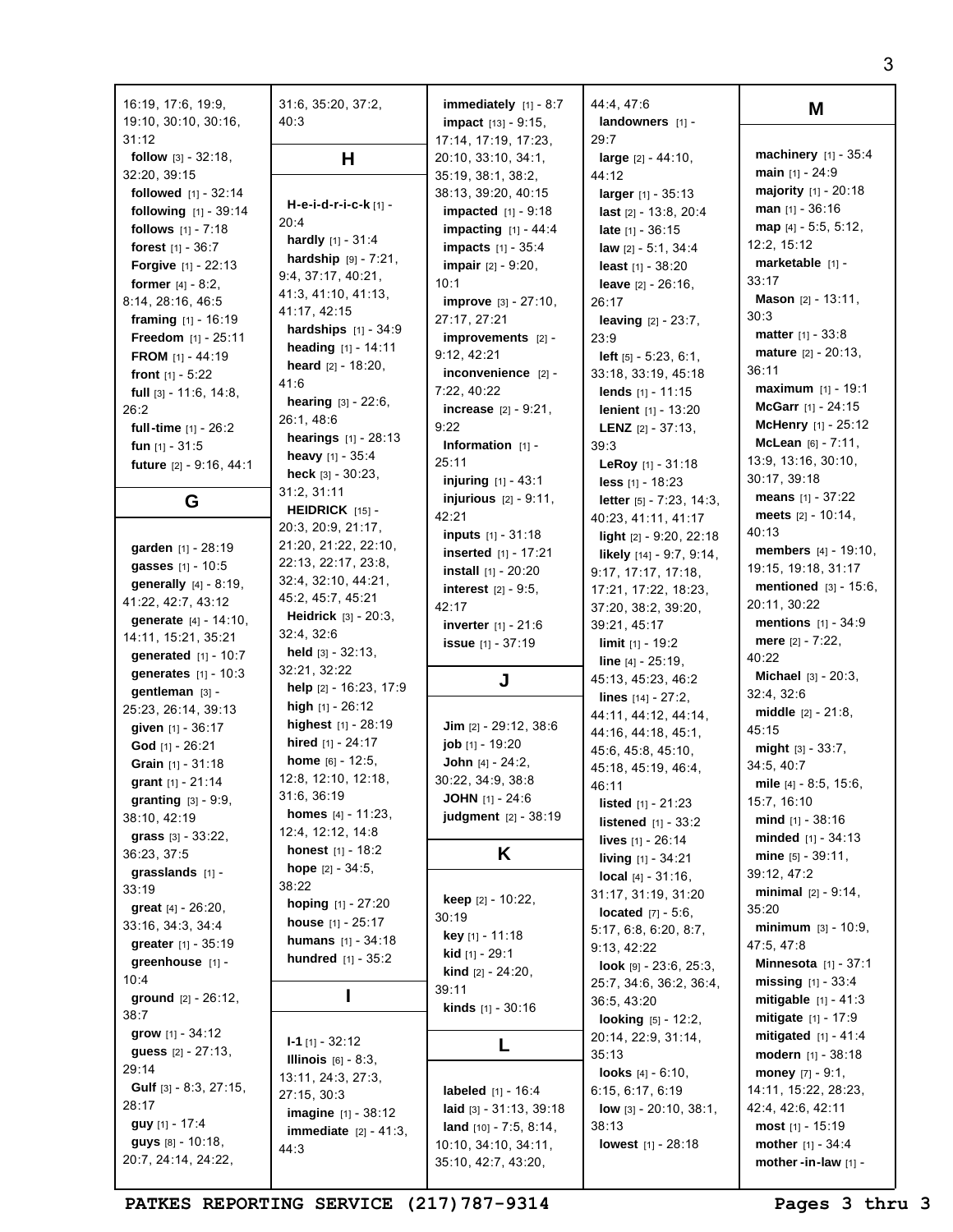| 34:4                          | next [7] - 5:13, 5:17,         | <b>outlined</b> [1] - 15:9       | <b>picture</b> $[1] - 35:13$     | 40:5                            |
|-------------------------------|--------------------------------|----------------------------------|----------------------------------|---------------------------------|
| <b>motion</b> $[1] - 47:9$    | 6:10, 12:12, 38:3,             | <b>overall</b> $[1] - 34:13$     | <b>piece</b> $[1] - 38:7$        | property $[104] - 5:6$ ,        |
| <b>move</b> $[1] - 33:8$      | 43:2, 45:12                    | own [7] - 15:18, 20:6,           | place [1] - 31:19                | 5:17, 5:20, 6:3, 6:10,          |
| MR [82] - 10:22,              | <b>nobody</b> $[1] - 45:12$    | 24:20, 32:11, 32:12,             | plan $[7] - 5:8$ , 20:16,        | 7:1, 7:3, 7:10, 7:13,           |
| 11:22, 12:3, 12:4,            | noise $[3] - 10:4$ ,           | 32:13, 38:11                     | 20:20, 21:1, 21:8,               | 7:16, 7:21, 8:2, 8:7,           |
| 12:5, 12:11, 12:13,           | 21:4, 26:12                    | owned [1] - 28:1                 | 21:22, 22:6                      | 8:10, 8:18, 8:19, 8:21,         |
| 12:14, 12:18, 12:21,          | nonusable [1] - 15:1           | owner [7] - 7:22,                | <b>plans</b> $[1] - 44:3$        | 9:1, 9:2, 9:6, 9:11,            |
| 13:2, 13:5, 13:8,             | north [18] - 5:9, 6:16,        | 13:13, 20:4, 24:8,               | plant [3] - 18:12,               | 9:13, 9:17, 9:21, 10:1,         |
| 13:13, 14:1, 15:10,           | 7:1, 7:6, 8:12, 11:14,         | 38:6, 40:22, 41:16               | 18:19, 37:5                      | 10:11, 11:1, 11:2,              |
| 15:14, 19:3, 19:8,            | 12:6, 12:9, 15:3, 16:5,        | <b>owners</b> [3] - 28:9,        | <b>Plant</b> $[1] - 36:5$        | 13:14, 14:7, 14:23,             |
| 19:14, 19:17, 19:21,          | 20:5, 20:6, 22:20,             | 30:15, 41:13                     | planting [1] - 18:15             | 15:7, 15:8, 15:10,              |
| 20:3, 20:9, 21:17,            | 23:2, 23:5, 26:15,             | owns [2] - 29:13,                | <b>plat</b> $[1] - 5:5$          | 15:15, 16:1, 16:7,              |
| 21:20, 21:22, 22:5,           | 32:12, 40:6                    | 38:7                             | pluses [1] - 26:22               | 16:12, 17:5, 20:5,              |
| 22:10, 22:13, 22:17,          | <b>North</b> $[3] - 8:12$ ,    |                                  | point $[3] - 15:12$ ,            | 20:6, 20:14, 21:10,             |
| 23:8, 23:17, 23:21,           | 20:5, 32:5                     | P                                | 22:12, 44:1                      | 22:21, 24:8, 24:10,             |
| 24:2, 30:2, 32:4,             | northeast $[2] - 6:2$ ,        |                                  | <b>pond</b> $[1] - 34:21$        | 24:11, 25:5, 25:6,              |
| 32:10, 37:13, 39:3,           | 17:12                          |                                  | positively $[1]$ - 28:6          | 26:4, 26:19, 27:11,             |
| 39:5, 39:8, 40:5,             | notifications [1] -            | <b>paid</b> $[1] - 5:3$          | <b>possible</b> $[4] - 10:9$ ,   | 28:2, 28:7, 28:15,              |
| 40:13, 41:2, 41:12,           | 5:2                            | <b>panel</b> $[2] - 12:16$ ,     | 10:23, 23:6, 47:6                | 29:13, 30:8, 30:15,             |
| 42:5, 42:23, 43:6,            | now $[1] - 21:19$              | 30:14                            |                                  | 30:23, 31:1, 31:3,              |
| 43:10, 43:18, 44:10,          | <b>Nuclear</b> [1] - 36:5      | <b>panels</b> $[4] - 17:8$ ,     | possibly [1] - 18:19             | 31:6, 31:11, 32:11,             |
| 44:13, 44:15, 44:17,          | number [1] - 20:13             | 18:21, 18:22, 45:15              | <b>Power</b> $[1] - 36:5$        | 32:12, 33:3, 33:10,             |
| 44:21, 44:23, 45:2,           |                                | paragraph [2] -                  | <b>power</b> $[17] - 27:2$ ,     | 34:1, 34:16, 34:19,             |
| 45:3, 45:7, 45:11,            |                                | 37:16, 38:3                      | 44:11, 44:12, 44:13,             | 34:21, 35:17, 35:22,            |
| 45:17, 45:21, 45:22,          | O                              | <b>parallel</b> $[1] - 45:1$     | 44:16, 44:18, 44:23,             | 36:12, 37:3, 38:5,              |
| 46:3, 46:11, 46:16,           |                                | <b>parcel</b> $[2] - 11:16$ ,    | 45:5, 45:7, 45:10,               | 39:10, 40:21, 41:9,             |
| 46:19, 46:22, 47:2,           | <b>oath</b> $[2] - 10:19$ ,    | 16:4                             | 45:13, 45:18, 45:19,             | 41:13, 41:16, 41:21,            |
| 47:10, 47:12, 47:15,          | 23:20                          | parcels [1] - 17:14              | 45:23, 46:2, 46:4,               | 41:23, 42:4, 42:7,              |
| 47:16, 47:17, 47:18,          | <b>object</b> $[1] - 38:9$     | <b>park</b> $[1] - 36:18$        | 46:11                            | 42:11, 42:13, 42:17,            |
| 47:19, 47:21, 47:22,          | <b>observe</b> $[1] - 11:6$    | parks [1] - 36:8                 | <b>present</b> $[2] - 9:16$ ,    | 42:21, 42:22, 43:2,             |
| 47:23, 48:1, 48:2             | <b>obtain</b> $[1] - 7:14$     | part [8] - 13:13, 16:6,          | 22:5                             | 43:5, 43:21, 44:22,             |
| <b>MS</b> $[1]$ - 15:13       | obviously $[1] - 11:17$        | 16:12, 27:19, 30:11,             | presentation [5] -               | 45:1, 45:4, 46:5, 46:7,         |
|                               | <b>officially</b> $[1] - 48:5$ | 38:12, 44:9, 46:23               | 24:15, 24:18, 24:22,             | 46:12, 46:15, 46:19             |
| N                             | old $[4] - 5:10, 6:8,$         | <b>particular</b> $[4] - 7:21$ , | 25:10, 25:11                     | proponent $[1] - 34:7$          |
|                               | 27:3, 27:14                    | 11:17, 24:7, 40:21               | presented  [1] - 22:4            | proposal [1] - 18:11            |
|                               | once $[2] - 28:18$ ,           | <b>pass</b> $[1] - 5:4$          | presenting $[1] - 29:7$          | proposed $[8] - 5:8$ ,          |
| name $[5] - 13:7$ ,           | 39:20                          | passionate [1] -                 | presently [1] - 42:16            | 5:22, 6:19, 9:19,               |
| 13:8, 20:4, 24:1, 30:1        | one $[17] - 8:5, 11:3,$        | 36:14                            | pretty [2] - 13:20,              | 11:17, 11:19, 19:1,             |
| NARRATIVE [3] -               | 12:6, 13:10, 15:9,             | Patricia [1] - 24:15             | 14:4                             | 26:7                            |
| 24:5, 30:6, 32:9              | 16:18, 18:1, 19:5,             |                                  | <b>previous</b> $[1] - 18:18$    | <b>proposes</b> $[3] - 7:9$ ,   |
| <b>narrow</b> $[1] - 8:4$     | 24:23, 27:6, 29:1,             | pay [1] - 31:20                  | previously [1] -                 | 9:2, 10:11                      |
| nature [1] - 11:13            |                                | <b>people</b> $[4] - 25:3$ ,     | 11:11                            | <b>proposing</b> $[3] - 18:8$ , |
| <b>nearest</b> $[1] - 8:8$    | 29:5, 35:23, 40:17,            | 32:19, 36:9, 43:13               | <b>privilege</b> $[2] - 24:14$ , | 22:22, 23:1                     |
| necessarily [1] -             | 40:18, 42:23, 43:6             | <b>percent</b> $[3] - 31:2$ ,    | 25:10                            | protected $[1] - 14:22$         |
| 26:11                         | ones $[1] - 34:18$             | 31:7, 31:9                       | <b>problems</b> $[2] - 17:9$ ,   | protection $[1]$ -              |
| <b>necessary</b> $[1] - 7:14$ | op [1] - 31:17                 | perfect [2] - 19:22,             | 17:10                            | 30:11                           |
| <b>need</b> $[6] - 5:14$ ,    | operation [1] - 20:17          | 26:22                            | proceedings [1] -                | protections $[4]$ -             |
| 15:15, 23:17, 23:23,          | opinion [3] - 29:9,            | perhaps [1] - 28:17              | 48:8                             |                                 |
| 29:3, 43:9                    | 34:14, 38:2                    | permit [2] - 19:2,               | <b>process</b> $[1] - 28:12$     | 14:18, 30:9, 30:17,<br>31:12    |
| negated [1] - 35:9            | oppose [1] - 28:5              | 22:7                             | production $[6] - 6:4$ ,         |                                 |
| negative [2] - 17:19,         | optimistic $[2] - 17:3$ ,      | <b>persons</b> $[2] - 9.5$ ,     | 7:7, 7:8, 8:8, 8:13,             | provide $[3] - 23:4$ ,          |
| 17:23                         | 17:4                           | 42:16                            | 8:21                             | 28:20, 41:15                    |
| negatively $[3] - 9:17$ ,     | order $[1] - 7:15$             | <b>petition</b> $[2] - 8:17$ ,   | productive $[2]$ -               | <b>provided</b> $[1] - 5:1$     |
| 28:6, 28:15                   | <b>ordinance</b> $[4] - 5:8$ , | 41:20                            | 42:8, 42:10                      | providing $[1]$ - 36:7          |
| <b>neighbor</b> $[1] - 32:16$ | 9:4, 37:18, 42:15              | Phil [1] - 45:16                 | <b>progress</b> $[1] - 35:17$    | public [5] - 9:10,              |
| neighborhood [3] -            | Ordinance [1] -                | <b>photo</b> $[1] - 5:16$        | <b>project</b> $[3] - 21:15$ ,   | 9:22, 9:23, 40:14,              |
| 9:12, 10:2, 42:22             | 10:15                          | photovoltaic [1] -               | 21:16, 27:9                      | 42:20                           |
|                               | orient [1] - 11:14             | 11:11                            | <b>projects</b> $[1] - 24:14$    | publication $[1] - 5:3$         |
| <b>new</b> $[3] - 44:15$ ,    | out-of-date [1] -              | physical $[3] - 7:19$ ,          | <b>properly</b> $[1] - 30:21$    | <b>pulling</b> $[1] - 33:22$    |
| 44:18, 45:19                  | 38:18                          | 40:12, 40:19                     | properties $[5] - 8:12$ ,        | purchaser [1] -                 |
| news $[2] - 34:3, 34:4$       | <b>outcomes</b> [1] - 28:12    | <b>physically</b> $[1] - 18:14$  | 9:15, 33:5, 33:12,               | 43:19                           |

**PATKES REPORTING SERVICE (217)787-9314 Pages 4 thru 4**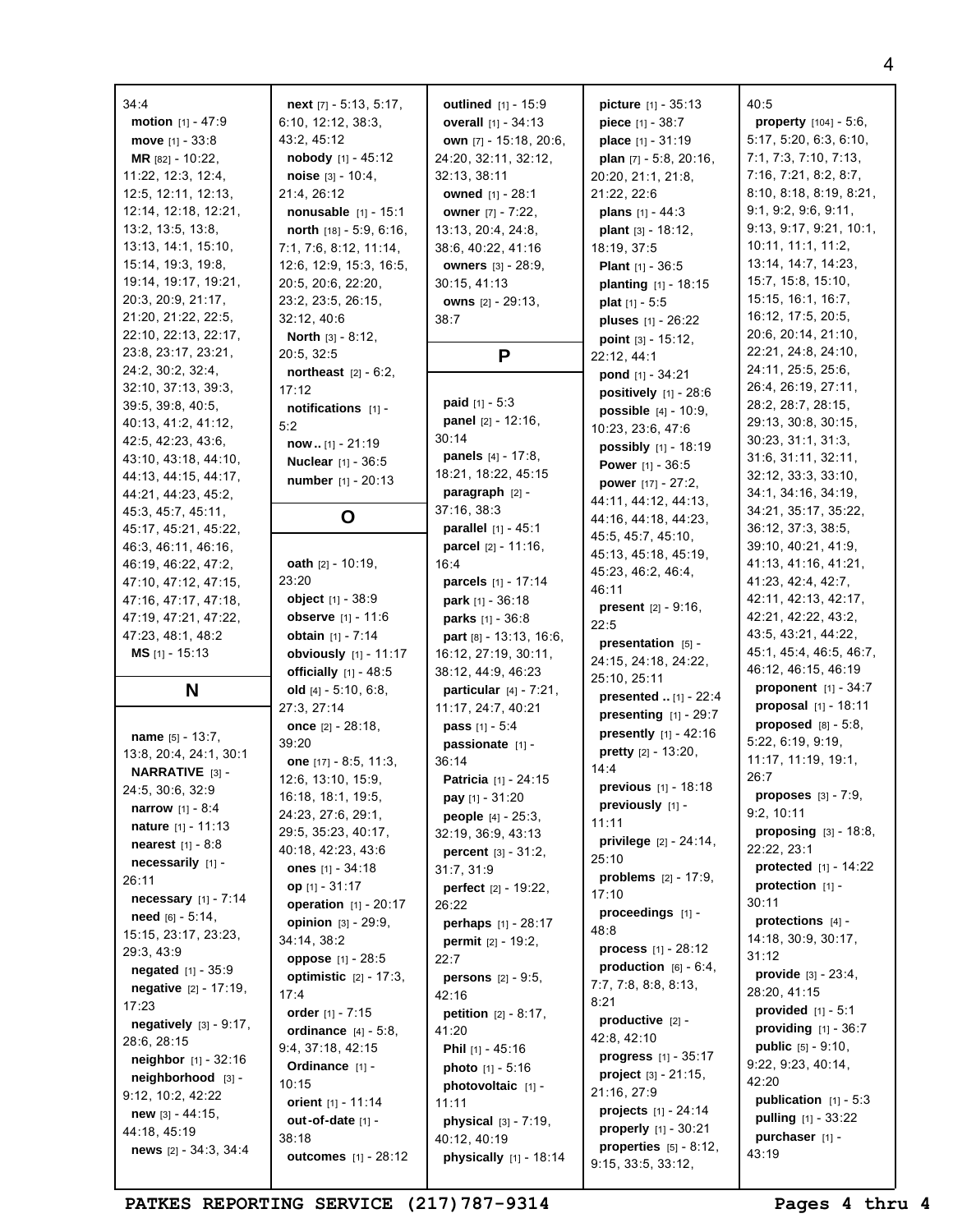| <b>purpose</b> $[4] - 8:22$ ,   | recently $[1] - 32:14$              | roughly $[1]$ - 21:9          | <b>sit</b> $[1] - 27:18$          | start $[1] - 27:1$               |
|---------------------------------|-------------------------------------|-------------------------------|-----------------------------------|----------------------------------|
| 11:8, 16:15, 42:2               | recommend [1] -                     | rule $[1] - 41:18$            | site $[5] - 5:8, 18:9,$           | <b>started</b> $[1] - 24:13$     |
| <b>purposes</b> $[1] - 18:5$    | 47:10                               | rules $[5] - 32:15$ ,         | 24:7, 26:7                        |                                  |
|                                 |                                     |                               |                                   | <b>starts</b> $[1] - 6:7$        |
| <b>putting</b> $[2] - 29:1$ ,   | recommendation [1]                  | 32:18, 32:20, 39:14,          | sites $[1] - 20:10$               | <b>state</b> $[3] - 13:6, 24:1,$ |
| 41:4                            | - 38:20                             | 39:15                         | <b>sits</b> $[1] - 24:16$         | 29:23                            |
|                                 | recommends [1] -                    | run $[2] - 45:1, 46:4$        | sitting [2] - 26:15,              | statement [4] -                  |
| Q                               | 10:14                               |                               | 27:5                              | 10:21, 17:18, 39:7,              |
|                                 | recycled [1] - 34:11                | S                             | <b>six</b> $[1] - 28:4$           | 40:2                             |
|                                 | red $[1] - 15:9$                    |                               | slide $[1] - 25:9$                | <b>stating</b> $[2] - 14:4,$     |
| qualified $[1] - 18:1$          |                                     |                               |                                   | 41:9                             |
| quality $[1] - 10:5$            | reduce $[1] - 31:8$                 | safety [1] - 9:23             | slow $[1] - 35:16$                |                                  |
| quarter [1] - 16:10             | reduced [1] - 31:7                  | saw [1] - 24:21               | small $[2] - 16:2$ .              | stipulation $[2] - 40:7$ ,       |
| QUESTIONING [2] -               | <b>reduction</b> $[1] - 31:3$       | school [2] - 14:12,           | 16:14                             | 40:8                             |
|                                 | Reeser 's [1] - 44:22               |                               | <b>smart</b> $[1] - 36:15$        | street [2] - 9:22, 14:9          |
| 13:23, 20:8                     | regulations $[3]$ -                 | 29:1                          | $SO. [1] - 41:7$                  | <b>strict</b> $[4] - 7:23$ ,     |
| questions [15] -                | 7:23, 40:23, 41:11                  | <b>schools</b> $[2] - 14:4,$  | solar $[32] - 5:22$ ,             | 40:23, 41:10, 41:17              |
| 11:21, 12:22, 13:1,             | rehash $[1] - 26:11$                | 28:23                         | 6:19, 7:10, 7:11, 7:15,           | <b>strictly</b> $[1] - 42:12$    |
| 13:4, 13:5, 13:16,              | <b>related</b> $[1] - 28:20$        | <b>screen</b> $[1] - 15:9$    | 9:2, 9:15, 10:3, 10:11,           | strip $[1] - 14:23$              |
| 13:19, 17:20, 19:4,             |                                     | screening [5] - 18:6,         | 11:3, 12:16, 14:5,                |                                  |
| 19:23, 20:2, 23:14,             | <b>relates</b> $[1] - 37:16$        | 18:8, 18:12, 22:22,           |                                   | strongly [1] - 43:13             |
| 29:16, 32:1, 37:10              | relatively $[1] - 8:4$              | 44:6                          | 15:1, 16:1, 16:17,                | structure [2] - 10:10,           |
| quite [4] - 15:18,              | <b>remove</b> $[2] - 20:16$ ,       | <b>screens</b> $[1] - 41:4$   | 17:8, 24:18, 25:18,               | 47:7                             |
| 15:21, 16:9, 16:10              | 27:14                               |                               | 26:6, 28:11, 28:19,               | stuck $[2] - 41:10$ ,            |
|                                 | removed [1] - 20:19                 | <b>screw</b> [1] - 27:19      | 33:1, 33:15, 33:16,               | 41:17                            |
|                                 | replaced $[1] - 45:19$              | sell $[3] - 33:6, 33:12,$     | 34:8, 35:8, 35:21,                | studied [1] - 28:11              |
| R                               | replant [1] - 33:22                 | 33:13                         | 38:1, 38:14, 45:15                | <b>stuff</b> $[3] - 35:5$ ,      |
|                                 | <b>report</b> $[2] - 6:22$ ,        | sense [1] - 25:14             | sold $[1] - 25:17$                | 35:10, 36:7                      |
|                                 | 10:16                               | <b>sentence</b> $[1] - 17:22$ | <b>solution</b> $[5] - 33:15$ ,   | Subdivision $[2]$ -              |
| <b>R-1</b> [41] - 5:13, 5:17,   |                                     | service [1] - 27:4            | 34:13, 35:1, 36:10,               | 14:9, 15:18                      |
| 6:5, 7:3, 7:12, 7:13,           | <b>requested</b> $[2] - 10:8$ ,     | <b>setback</b> $[9] - 9:6$    | 36:20                             |                                  |
| 8:6, 8:8, 8:20, 9:6,            | 47:5                                | 11:7, 14:19, 30:11,           |                                   | subdivision [1] -                |
| 9:16, 12:1, 12:7,               | require $[1] - 7:11$                | 37:18, 37:19, 38:15,          | <b>someone</b> [1] - 14:7         | 15:19                            |
| 12:17, 12:19, 13:14,            | <b>required</b> $[1] - 5:1$         | 38:21, 39:18                  | <b>sooner</b> $[1] - 33:18$       | <b>subject</b> $[1] - 8:10$      |
| 14:7, 14:15, 14:18,             | <b>reserves</b> $[1] - 36:7$        |                               | <b>sorry</b> $[1] - 35:20$        | substantially [2] -              |
| 14:22, 15:17, 17:5,             | <b>residence</b> $[4] - 6:13$ ,     | <b>setbacks</b> $[2] - 14:22$ | sort [2] - 11:2, 44:6             | 9:21, 10:1                       |
| 17:14, 18:3, 18:9,              | 7:4, 7:6, 8:11                      | 30:21                         | sought [2] - 8:18,                | suggest $[1] - 14:16$            |
| 22:21, 22:23, 28:3,             | residential $[2] - 6:5$ ,           | seven $[1] - 37:14$           | 41:22                             | suitable [2] - 11:16,            |
| 29:13, 30:9, 30:10,             | 8:8                                 | <b>sewer</b> $[1] - 29:3$     | <b>South</b> $[1] - 26:1$         | 18:19                            |
| 30:19, 31:12, 35:23,            | <b>resources</b> $[1] - 28:22$      | shape $[4] - 7:20$ ,          | <b>south</b> $[7] - 5:10$ ,       | superintendent [1] -             |
| 37:20, 38:3, 39:12,             |                                     | 11:15, 40:20, 41:9            | 6:16, 7:2, 7:6, 8:14,             | 14:3                             |
| 43:5, 43:20                     | <b>response</b> $[1] - 5:7$         | shielding [5] - 22:20,        | 11:15, 15:3                       | supply [1] - 9:20                |
|                                 | revenue [1] - 28:21                 | 23:1, 23:4, 34:3, 34:5        | southwest [1] -                   |                                  |
| rail $[3] - 8:3, 8:14,$         | <b>rezoned</b> $[1] - 28:3$         | Shirk [2] - 29:12,            |                                   | supposed [2] -                   |
| 28:16                           | <b>rezoning</b> $[1] - 28:5$        | 38:6                          | 17:13                             | 13:19, 32:15                     |
| <b>railroad</b> $[15] - 5:10$ , | RICKARD [5] -                       | <b>shirk</b> $[1] - 38:8$     | spaces [2] - 16:22,               | surrounding $[1]$ - 7:5          |
| 6:8, 6:14, 6:18, 16:20,         | 10:22, 22:5, 46:3,                  | <b>Shirk's</b> $[1]$ - 39:10  | 17:7                              | Surroundings [3] -               |
| 16:21, 26:20, 28:2,             | 46:11, 46:16                        |                               | <b>SPEAKER</b> [1] - 44:19        | 7:19, 40:12, 40:19               |
| 37:23, 44:14, 44:18,            | right-of-way [11] -                 | showed $[1] - 21:23$          | <b>special</b> $[2] - 7:15$ ,     | <b>swear</b> $[1] - 29:20$       |
| 45:6, 46:5, 46:7,               | 5:10, 6:8, 6:15, 6:18,              | <b>showing</b> $[1] - 5:5$    | 19:2                              | sworn [4] - 23:18,               |
| 46:12                           | 26:21, 27:15, 28:2,                 | shows $[1] - 5:12$            | specific [3] - 7:20,              | 28:14, 29:21, 32:7               |
| <b>Railroad</b> $[3] - 8:3$ ,   | 37:23, 44:14, 44:18,                | side $[17] - 6:15$ ,          | 40:20, 43:19                      |                                  |
| 27:3, 28:17                     | 45:6                                | 18:13, 22:20, 22:23,          | speculation $[1]$ -               | т                                |
| <b>Randolph</b> $[1] - 31:17$   | rights $[1] - 28:7$                 | 23:2, 23:5, 24:8, 26:7,       | 38:12                             |                                  |
| read $[3] - 21:22$ ,            |                                     | 26:15, 27:12, 28:9,           | <b>staff</b> $[10] - 6:21, 7:17,$ |                                  |
| 27:23, 28:14                    | <b>Road</b> [4] - $8:12$ , $20:6$ , | 35:17, 44:20, 46:5,           | 10:13, 13:17, 15:11,              | <b>tall</b> $[1] - 18:20$        |
|                                 | 24:3, 32:5                          | 46:10, 46:12, 46:15           | 37:14, 37:19, 38:1,               | <b>taller</b> $[1] - 18:23$      |
| reading $[1] - 40:17$           | road $[8] - 5:11, 5:21,$            | significant [1] -             |                                   | <b>targeting</b> $[1] - 11:2$    |
| ready $[2] - 33:12$ ,           | 6:12, 12:9, 20:20,                  | 17:14                         | 38:20, 39:19                      | tax [4] - 14:5, 14:10,           |
| 40:4                            | 20:23, 24:13, 27:4                  | significantly [1] -           | <b>stand</b> $[1] - 15:12$        |                                  |
| real $[2] - 39:9, 42:12$        | roads $[1] - 29:2$                  |                               | <b>standard</b> $[6] - 9:7$ ,     | 15:22, 27:1                      |
| really $[4] - 34:8$ ,           | Roger [1] - 32:16                   | 28:21                         | 37:17, 37:21, 38:18,              | <b>taxes</b> $[6] - 31:9$ ,      |
| 35:7, 36:16, 43:1               | roll $[1] - 47:13$                  | similar [1] - 39:11           | 40:14, 42:12                      | 31:21, 35:14, 35:15,             |
| reason $[1] - 5:14$             | rolls $[1] - 27:1$                  | simply $[1]$ - 19:12          | <b>standards</b> $[5] - 5:7$ ,    | 35:19, 36:1                      |
| reasonable $[4] - 9:7$ ,        | room $[1] - 20:17$                  | single $[3] - 7:3$ ,          | 7:10, 10:14, 12:21,               | <b>taxing</b> $[1] - 28:20$      |
| 10:10, 37:20, 47:6              |                                     | 11:11, 11:13                  | 37:15                             | technology [1] -                 |
|                                 |                                     |                               |                                   |                                  |

PATKES REPORTING SERVICE (217) 787-9314 Pages 5 thru 5